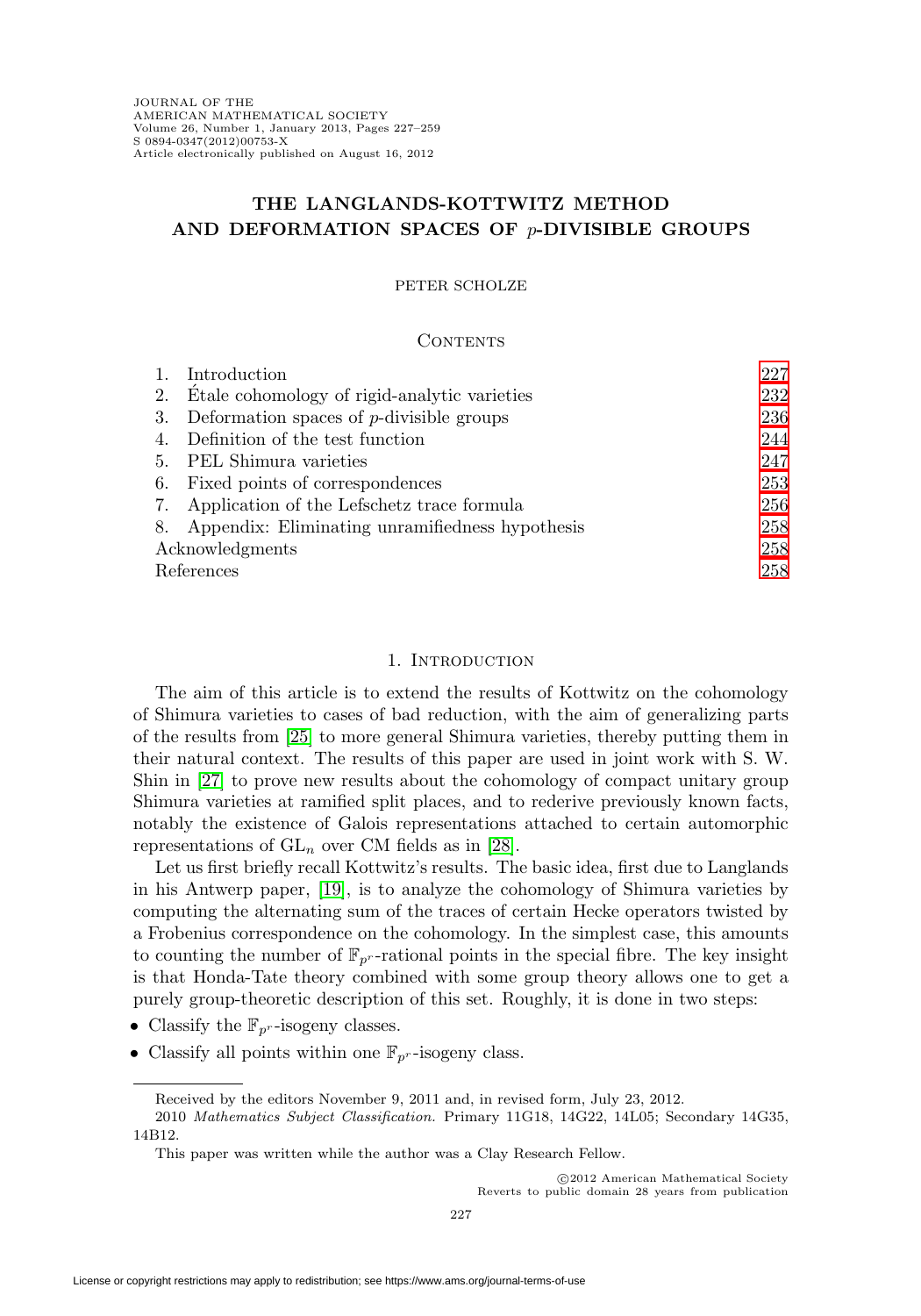The result is that the isogeny classes are roughly parametrized by (certain) conjugacy classes in  $\mathbf{G}(\mathbb{Q})$ , where  $\mathbf{G}/\mathbb{Q}$  is the reductive group giving rise to the Shimura variety, and the points within one isogeny class can be described by giving lattices in the étale and crystalline cohomology. In the simplest case of the modular curve, this is beautifully explained in unpublished notes of Kottwitz, [\[14\]](#page-32-4); cf. also [\[26\]](#page-32-5).

In the work of Kottwitz, [\[17\]](#page-32-6), a similar description of the  $\mathbb{F}_{p^r}$ -rational points is given for general (compact) PEL Shimura varieties at unramified places. The assumption that one works at an unramified place ensures that the Shimura variety has good reduction and hence that the cohomologies of the generic and special fibres agree.

The present work is based on the following observations, which are already present in previous work; cf. e.g. the survey article of Haines, [\[8\]](#page-31-3).

• Even when the PEL data are ramified, Kottwitz's arguments go through without change to give a description of the  $\mathbb{F}_{p^r}$ -rational points, for a suitable integral model  $\mathcal{M}_{K^p}, K^p \subset \mathbf{G}(\mathbb{A}_f^p)$ , of the Shimura variety with no level at p. This model will however in general not be smooth (not even flat).

• Even when  $\mathcal{M}_{K^p}$  is not smooth (but still proper), one can still compute the cohomology of the generic fibre as the cohomology of the special fibre with coefficients in the nearby cycle sheaves, and use the Lefschetz trace formula. In particular, instead of counting the number of fixed points, we have to assign a weight, defined in terms of the nearby cycle sheaves, to each fixed point.

• By a theorem of Berkovich, the nearby cycle sheaves depend only on the formal completion of the Shimura variety at the given point, which, in turn, by the theorem of Serre-Tate, depends only on the  $p$ -divisible group at the given point. This roughly says that the weight factor corresponding to a point in the isogeny class parametrized by a conjugacy class  $\gamma \in \mathbf{G}(\mathbb{Q})$  depends only on the image of  $\gamma$  in  $\mathbf{G}(\mathbb{Q}_p)$  via some function on  $\mathbf{G}(\mathbb{Q}_p)$ .<sup>[1](#page-1-0)</sup> This makes this contribution sufficiently independent of the rest, so that the further formal manipulations allow one to prove a formula close to the one of Kottwitz.

The key new observations of [\[25\]](#page-32-0), with precursors occurring in [\[26\]](#page-32-5) and [\[24\]](#page-32-7), are the following.

• The same method even works if one allows a nontrivial level  $K_p$  at p, by reinterpreting the cohomology of the Shimura variety of level  $K_pK^p$  as the cohomology of the Shimura variety with no level at p (and level  $K^p$  away from p) with suitable coefficients.

• For the global applications, it is often enough to know the existence of some  $C_c^{\infty}$ function on  $\mathbf{G}(\mathbb{Q}_{p^r})$  that can be used in the trace formula, without any knowledge about its precise values. Here  $\mathbb{Q}_{p^r}$  denotes the unramified extension of  $\mathbb{Q}_p$  with residue field  $\mathbb{F}_{p^r}$ .

The final output is a formula of the form

<span id="page-1-1"></span>(1) 
$$
\text{tr}(\tau \times h f^p | H^*) = \sum_{\substack{(\gamma_0; \gamma, \delta) \\ \alpha(\gamma_0; \gamma, \delta) = 1}} c(\gamma_0; \gamma, \delta) O_{\gamma}(f^p) T O_{\delta \sigma}(\phi_{\tau, h}),
$$

<span id="page-1-0"></span><sup>&</sup>lt;sup>1</sup>More precisely, this conjugacy class in  $\mathbf{G}(\mathbb{Q}_p)$  will be canonically lifted to a  $\sigma$ -conjugacy class on  $\mathbf{G}(\mathbb{Q}_p r)$  defined via the action of the Frobenius operator F on the Dieudonné module of the *p*-divisible group, and the function will be defined on  $\mathbf{G}(\mathbb{Q}_{p^r})$ .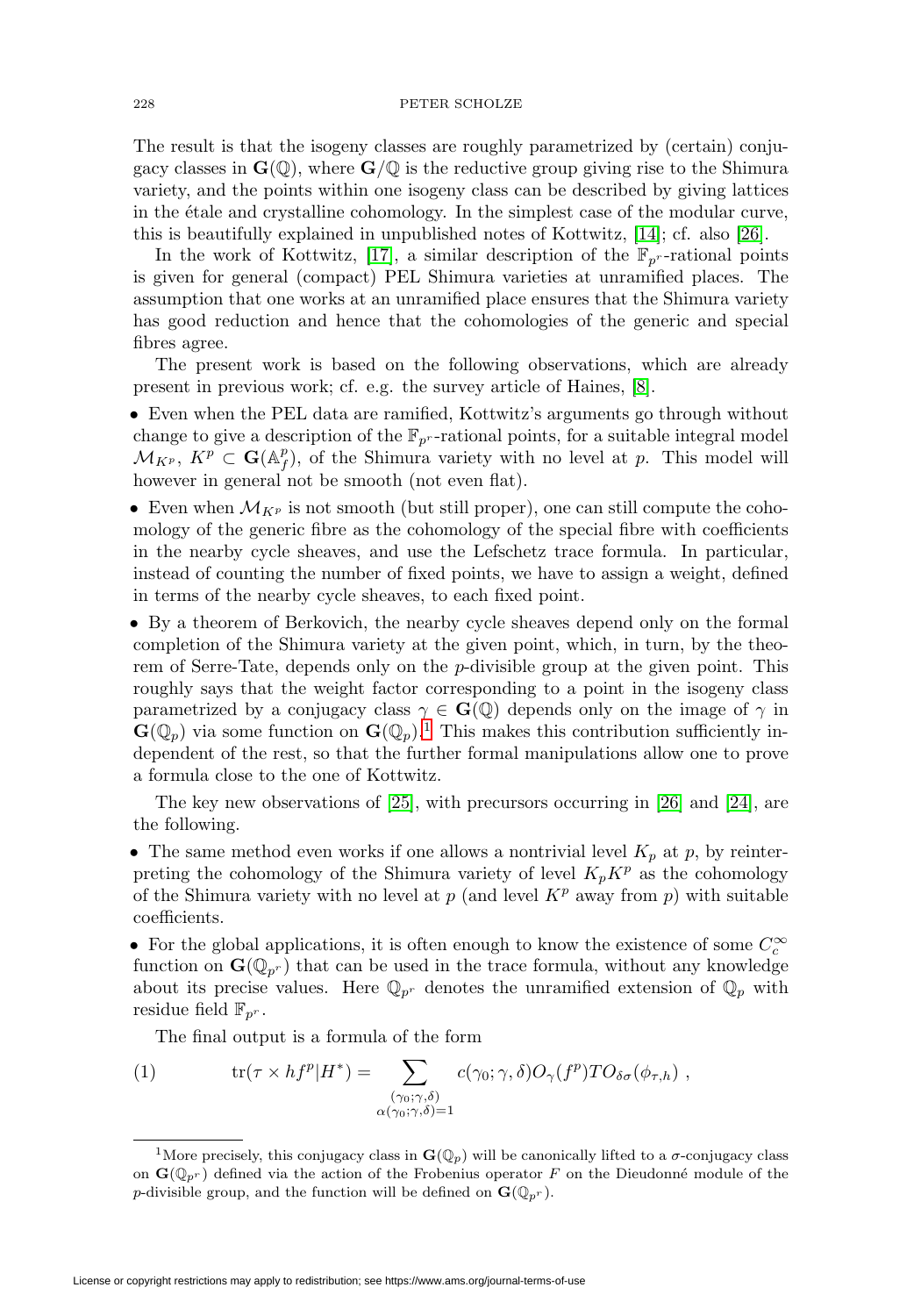where  $\tau$  is an element of the local Weil group, h is a function in  $C_c^{\infty}(\mathbf{G}(\mathbb{Z}_p))$  (for a suitable integral model of **G**), and  $f^p \in C_c^{\infty}(\mathbf{G}(\mathbb{A}_f^p));$  we refer to Section [5](#page-20-0) for precise assumptions and statements. Let us just mention that the sum basically runs over isogeny classes, which are parametrized in this case not by conjugacy classes in  $\mathbf{G}(\mathbb{Q})$ , but instead give rise to what we call a Kottwitz triple  $(\gamma_0; \gamma, \delta)$ satisfying certain compatibility conditions. The first factor  $c(\gamma_0; \gamma, \delta)$  is basically a volume factor as it occurs in trace formulas; the second factor is the orbital integral of  $f<sup>p</sup>$  and roughly counts lattices in the étale cohomology; both of these are well understood. The third factor is the new ingredient; it involves the function  $\phi_{\tau,h} \in C_c^{\infty}(\mathbf{G}(\mathbb{Q}_{p^r}))$  that encodes the weight factors defined in terms of the nearby cycle sheaves.

In a sense, this puts the whole mystery of the ramification in the bad reduction of the Shimura varieties into certain functions  $\phi_{\tau,h} \in C_c^{\infty}(\mathbf{G}(\mathbb{Q}_{p^r}))$  depending on elements of the local Weil group  $\tau$  and a function h on  $\mathbf{G}(\mathbb{Z}_p)$ .

Let us say a few more words about the construction of this function which is the technical heart of this paper. This also allows us to explain the precise assumptions we put on the PEL data at p.

We start by noting that as in the book of Rapoport and Zink, [\[23\]](#page-32-8), we consider deformation spaces of p-divisible groups, and our main theorem can be read as a theorem that relates the cohomology of Shimura varieties to the cohomology of deformation spaces of p-divisible groups. However, these deformation spaces will not be Rapoport-Zink spaces. They occur as formal completions of Rapoport-Zink spaces.

The local PEL data<sup>[2](#page-2-0)</sup> that we consider are of the same form as in the book of Rapoport and Zink, but we will put some additional assumptions. We start with a semisimple  $\mathbb{Q}_p$ -algebra B with center F such that every simple factor of B is split, i.e. a matrix algebra over a factor of  $F$ . Let  $V$  be a finitely generated left  $B$ -module. We fix a maximal order  $\mathcal{O}_B \subset B$  and an  $\mathcal{O}_B$ -stable lattice  $\Lambda \subset V$ . These data give rise to  $C = \text{End}_B(V)$  with maximal order  $\mathcal{O}_C = \text{End}_{\mathcal{O}_B}(\Lambda)$ . Additionally, we have an anti-involution  $*$  on B which preserves F; we let  $F_0 \subset F$  be the invariants under ∗. We make the assumption that  $F/F_0$  is unramified. Further, the PEL data consists of a nondegenerate  $*$ -Hermitian form  $($ ,  $)$  on  $V$ , i.e. a nondegenerate alternating form (, ) on V such that  $(bv, w)=(v, b^*w)$  for all  $v, w \in V, b \in B$ . We require that  $\Lambda$  be self-dual with respect to (, ). This induces an involution  $*$  on  $C$ and  $\mathcal{O}_C$ . We get the algebraic group  $\mathbf{G}/\mathbb{Z}_p$  whose R-valued points are given by

$$
\mathbf{G}(R) = \{ g \in (R \otimes_{\mathbb{Z}_p} \mathcal{O}_C)^\times \mid gg^* \in R^\times \} .
$$

The final datum is a conjugacy class  $\overline{\mu}$  of cocharacters  $\mu : \mathbb{G}_m \longrightarrow \mathbf{G}_{\overline{\mathbb{Q}}_n}$ , with field of definition E. We assume that after choosing a representative  $\mu$  of  $\overline{\mu}$  over  $\mathbb{Q}_p$ , that under the corresponding weight decomposition on  $V_{\bar{\mathbb{Q}}_p}$ , only weights 0 and 1 occur, so that  $V_{\bar{\mathbb{Q}}_p} = V_0 \oplus V_1$ . Additionally, we assume that the composition

$$
\mathbb{G}_m \overset{\mu}{\to} \mathbf{G}_{\bar{\mathbb{Q}}_p} \to \mathbb{G}_m
$$

is the identity, the latter morphism denoting the multiplier  $g\mapsto gg^*\in \mathbb{G}_m.$ 

Moreover, we assume that after extending scalars to  $\overline{\mathbb{Q}}_p$ , all simple factors of the data  $(F, B, *, V, ( , ))$  are of type A or C under the classification of the possible

<span id="page-2-0"></span><sup>2</sup>We also consider the case of EL data.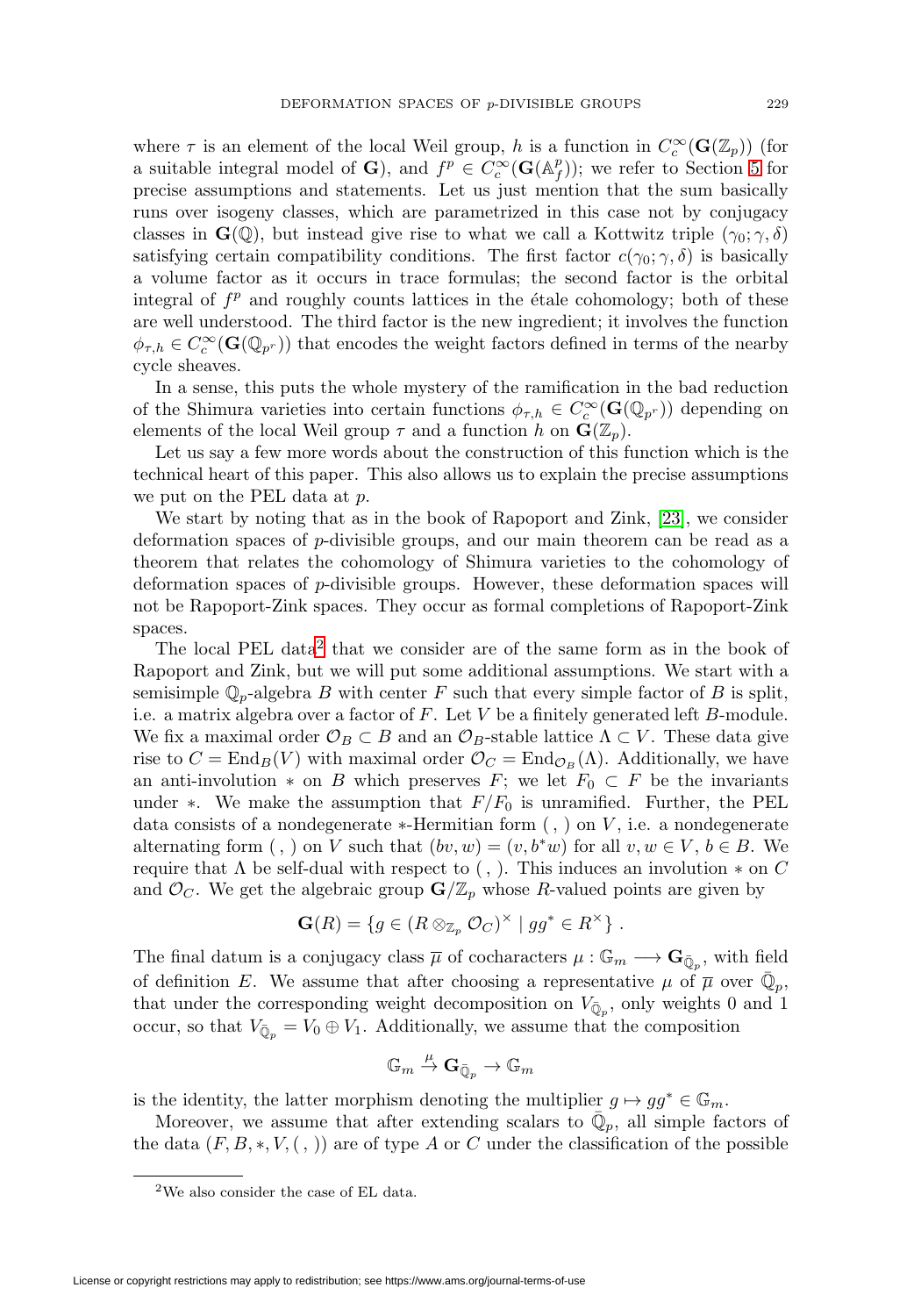simple factors on page 32 of [\[23\]](#page-32-8). More concisely, this amounts to the assumption that **G** is connected.

Let us mention the restrictions in comparison to [\[23\]](#page-32-8): We exclude cases of orthogonal type, we assume that the lattice chain is reduced to one self-dual lattice (and translates of it), we assume that  $F/F_0$  is unramified, and that B is split.<sup>[3](#page-3-0)</sup> All of these assumptions are made to avoid additional group-theoretic difficulties; the geometric part of the argument should work without these assumptions, and it would be an interesting problem to extend this method beyond the cases considered here.

Let  $\mathcal{D} = (B, F, V, \ldots)$  denote the local PEL data. One gets a natural notion of a p-divisible group with D-structure over any scheme S on which  $p$  is locally nilpotent; cf. Definition [3.3.](#page-11-0) Over  $\mathbb{F}_{p^r}$ , one can describe them via Dieudonné theory by elements  $\delta \in \mathbf{G}(\mathbb{Q}_{p^r})$  up to  $\sigma$ -conjugation by  $\mathbf{G}(\mathbb{Z}_{p^r})$ ; cf. Proposition [3.10.](#page-13-0) Let  $\overline{H} = \overline{H}_{\delta}$  be the p-divisible group with D-structure associated to some  $\delta$ . Then we look at its universal deformation which lives over a complete Noetherian local ring  $R_{\overline{H}}$ , which in turn gives rise to a rigid-analytic variety  $X_{\overline{H}}$ . Moreover, for any  $K \subset \mathbf{G}(\mathbb{Z}_p)$ , we get a natural finite étale cover  $X_{\overline{H},K}/X_{\overline{H}}$ . Let  $X_{\overline{H},K,\overline{\eta}}$  be the base-change to  $\mathbb{C}_p$ .

The basic idea is to define

$$
\phi_{\tau,h}(\delta) = \text{tr}(\tau \times h | H^*(X_{\overline{H},K,\overline{\eta}},\mathbb{Q}_\ell)) \;,
$$

for any  $K \subset \mathbf{G}(\mathbb{Z}_p)$  such that h is bi-invariant under  $K^4$  $K^4$ . Note that the nearby cycles can be identified with the cohomology of the generic fibre; thus this expression really is the local term of the Lefschetz trace formula that occurs as the weight factor.

At this point, we can explain the main technical obstacle: It is not in general known that the cohomology groups of  $X_{\overline{H},K}$  satisfy suitable finiteness statements. This would follow if one could prove that these spaces are algebraizable in a suitable sense; cf. Theorem [2.8.](#page-8-0) In the special case considered in our previous work [\[25\]](#page-32-0), we could deduce this from Faltings's theory of group schemes with strict  $\mathcal{O}\text{-action}$ , [\[2\]](#page-31-4), and Artin's algebraization theorem. The same proof works for unramified PEL data (and  $p \neq 2$ ), by using a theorem of Wedhorn, [\[30,](#page-32-9) Theorem 2.8], which describes the deformation space as a versal deformation space of a truncated p-divisible group; cf. Proposition [3.12.](#page-14-0) However, it seems difficult to us to make this strategy of proving algebraicity work outside the case where the moduli problem without level structure is smooth. In joint work with S. W. Shin, [\[27\]](#page-32-1), we will use a global argument to prove that in all EL cases, the deformation spaces are algebraizable by showing that they occur in a suitable Shimura variety. However, this argument will already make use of results proven here.

The idea to get around this difficulty is the observation that in the end, we are only interested in  $\phi_{\tau,h}(\delta)$  if the p-divisible group associated with  $\delta$  comes from some point in the Shimura variety. In that case, there tautologically is an algebraization, and hence the finiteness results that one needs hold true.

We employ this idea by defining a notion of rigid-analytic varieties with "controlled cohomology"; this implies that the cohomology is the same as the cohomology of a quasicompact admissible open subset. For quasicompact rigid-analytic

<sup>&</sup>lt;sup>3</sup>But we allow  $p = 2$ , which is excluded in [\[23\]](#page-32-8).

<span id="page-3-1"></span><span id="page-3-0"></span> $4$ Here, we use Huber's definition of étale cohomology groups for rigid-analytic varieties.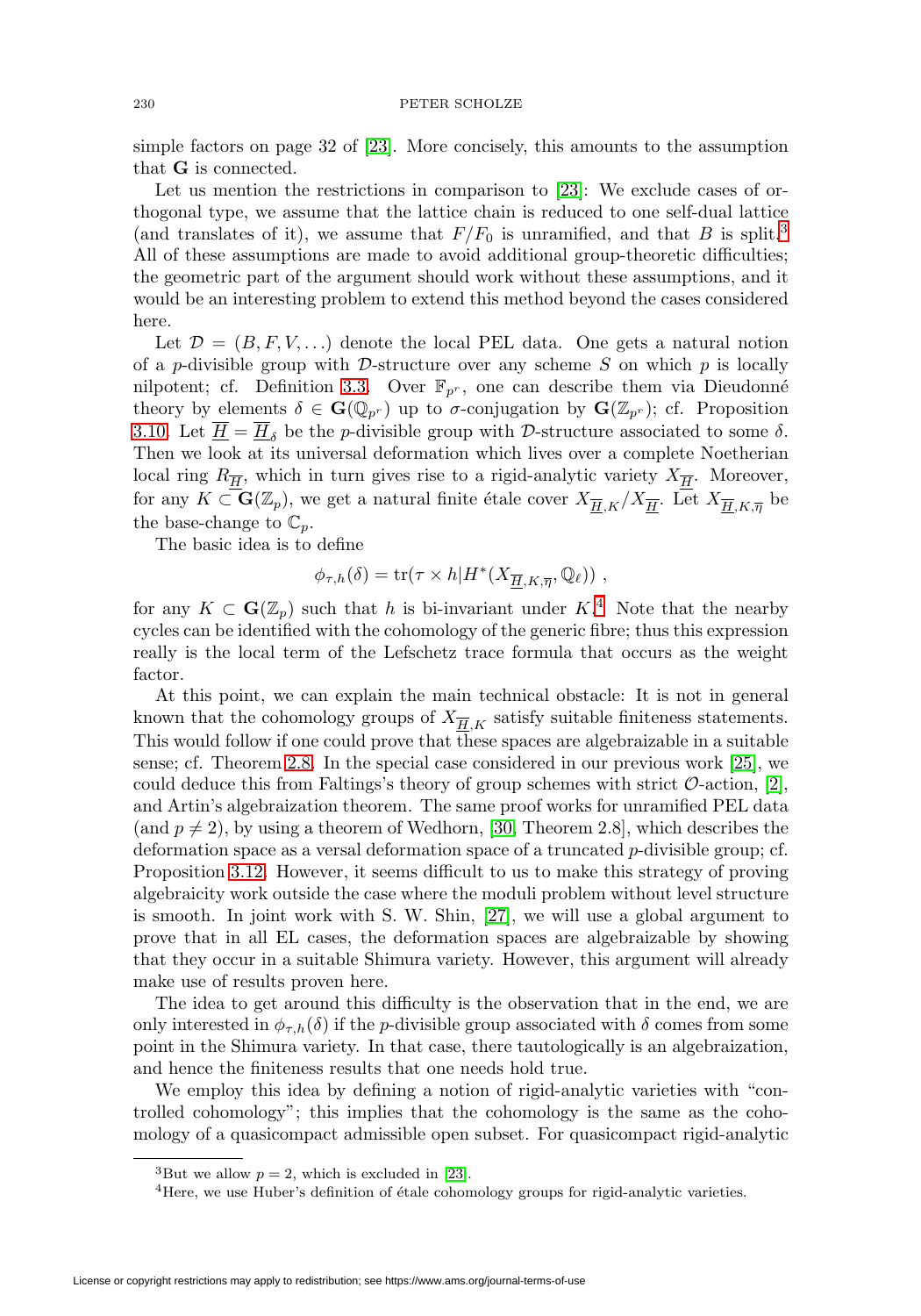varieties (satisfying slight technical extra assumptions), finiteness results are known, and hence the cohomology of any rigid-analytic variety with "controlled cohomology" satisfies suitable finiteness statements. It also implies all other results that one would like to know, such as independence of  $\ell$ , etc.

This leads to a well-defined function  $\phi_{\tau,h}$  on  $\mathbf{G}(\mathbb{Q}_{p^r})$ , and the final statement one needs is that this is a locally constant function. This is based on the result that the automorphism group of H acts smoothly on the cohomology (which follows from results of Berkovich, but which we deduce here from results of Huber).

Let us add some remarks about previous works using the Langlands-Kottwitz method in cases of bad reduction. The first case considered was that of parahoric level structures. In that case, there are natural integral models for the Shimura variety with parahoric level structure (which are not used here), and one can adapt Kottwitz's arguments to describe the points in the special fibre of these integral models of parahoric level. A similar function  $\phi'$  can be constructed, and a conjecture of Kottwitz states that this function lies in the center of the Iwahori-Hecke algebra, and can be explicitly described via the Bernstein isomorphism. This led Beilinson to a general conjecture in the geometric Langlands program that one can construct central elements in Iwahori-Hecke algebras via a nearby-cycles construction, which was proved by Gaitsgory, [\[4\]](#page-31-5). His argument was adapted by Haines and Ngô to prove Kottwitz's original conjecture in split cases of types A and C, [\[6\]](#page-31-6). More generally, Pappas and Zhu have recently proved this conjecture in almost all cases, [\[22\]](#page-32-10). We note that this conjecture of Kottwitz leads to a precise formula for the spectral contribution of the test function  $\phi'$  that becomes necessary in applications of formula [\(1\)](#page-1-1), e.g. the computation of the semisimple local Hasse-Weil zeta function as in [\[8,](#page-31-3) Theorem 11.7]. Outside the parahoric case, we mention an article of Haines and Rapoport, [\[7\]](#page-31-7), which considers the unipotent radical of an Iwahori subgroup for a specific Shimura variety. Again, they find that there is a canonical test function that lies in the center of a Hecke algebra, and they identify it explicitly, which leads to a description of the Hasse-Weil zeta function.

This led to the expectation that for general level structures, it should be possible to define canonical test functions in the center of an appropriate Hecke algebra. In the paper [\[26\]](#page-32-5) dealing with the case of a modular curve, it was verified that functions in the center of a Hecke algebra exist which can be used to make [\(1\)](#page-1-1) true. These functions were made explicit, [\[26,](#page-32-5) Section 14], but they were constructed artificially, and no relation to the geometry could be found. It then became clear, [\[24\]](#page-32-7), [\[25\]](#page-32-0), that one can define canonical test functions coming from the geometry, but that these do not lie in the center of a Hecke algebra. In [\[24\]](#page-32-7), it was verified formally that also functions in the center of a Hecke algebra exist, but no geometric interpretation could be given.

Nonetheless, there is an analogue of Kottwitz's conjecture, as formulated in joint work with S. W. Shin, [\[27\]](#page-32-1). However, it gives less information: Our conjecture only determines the twisted orbital integrals of  $\phi_{\tau,h}$ , whereas Kottwitz's conjecture determined the function itself. Even in the case that we take  $h$  as the idempotent associated to a parahoric level structure, our function  $\phi_{\tau,h}$  behaves worse than the function  $\phi'$  in that it does not lie in the center of the Iwahori-Hecke algebra. This is due to the fact that different integral models of the Shimura variety are used to define them. One expects that their twisted integral orbitals agree, which is however not clear from the definition.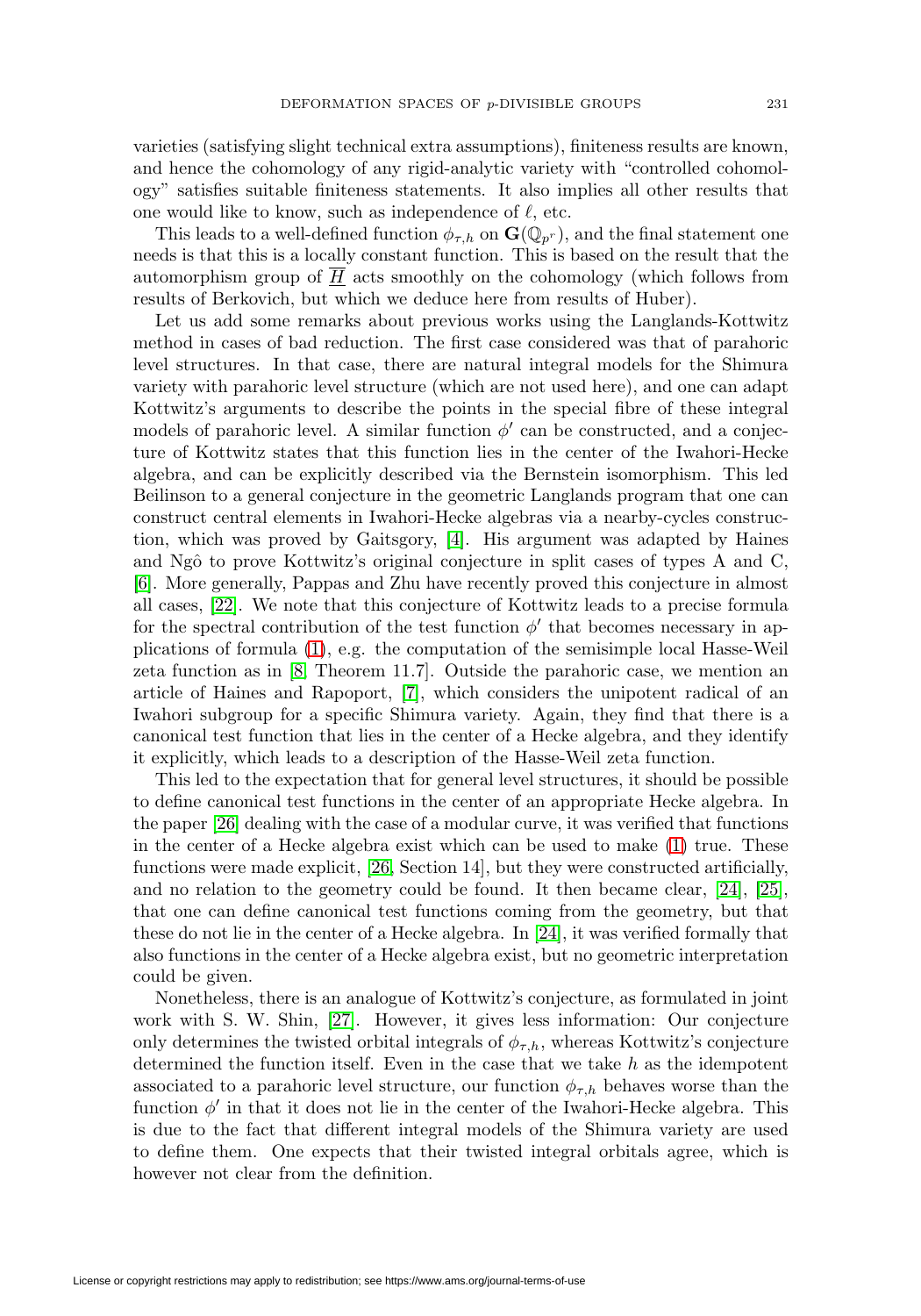Finally, we give an overview of the content. In Section 2, we collect some general results about the cohomology of rigid-analytic varieties as proved by Huber. In Section 3, we define the deformation spaces of  $p$ -divisible groups, which we use in Section 4 to define the test functions  $\phi_{\tau,h}$ . In Section 5, we state our main theorem calculating the trace of certain Hecke operators twisted with an element of the local Weil group on the cohomology of Shimura varieties. This theorem is proved in Sections 6 and 7; in Section 6, we give a description of the fixed points of Hecke correspondences, and in Section 7, we apply the Lefschetz trace formula.

# 2. Etale cohomology of rigid-analytic varieties ´

<span id="page-5-0"></span>In this section, we recall some facts about the étale cohomology of rigid-analytic varieties that will be used.

In the following, we fix a complete discrete valuation field  $k$  of characteristic  $0$ , with valuation subring  $k^{\circ}$  and maximal ideal  $k^{\circ\circ}$ . By  $\hat{\overline{k}}$ , we denote the completion of an algebraic closure of k. Moreover, we fix a prime  $\ell$  prime to the characteristic of the residue class field  $\kappa = k^{\circ}/k^{\circ\circ}$ .

We have the following properties, collected from the work of Huber, [\[9\]](#page-31-8).

**Theorem 2.1.** Let X and Y be separated smooth rigid-analytic varieties over k of dimension *n*, *resp. m*.

(i) If X is quasicompact, then the cohomology groups  $H^i(X\otimes_k\hat{\bar{k}},\mathbb{Z}/\ell^j\mathbb{Z})$  and  $H^i_c(X\otimes_k$  $\hat{\vec{k}}, \mathbb{Z}/\ell^{j}\mathbb{Z}$  are finite for all i and j.

(ii) Assume that X is taut (cf. Definition 0.4.7 of [\[9\]](#page-31-8)). Then the cohomology groups  $H^i(X\otimes_k \hat{\bar{k}}, \mathbb{Z}/\ell^j\mathbb{Z})$  and  $H^i_c(X\otimes_k \hat{\bar{k}}, \mathbb{Z}/\ell^j\mathbb{Z})$  are zero for  $i>2n$ . Moreover, we have an isomorphism

$$
H^{i}(X \otimes_{k} \hat{k}, \mathbb{Z}/\ell^{j}\mathbb{Z}) \cong H^{2n-i}_{c}(X \otimes_{k} \hat{k}, \mathbb{Z}/\ell^{j}\mathbb{Z})^{\vee}(-n)
$$

for  $i = 0, \ldots, 2n$ , where  $(-n)$  denotes a Tate twist. (iii) Assume that  $X$  and  $Y$  are taut. Then there is a Künneth-formula isomorphism

$$
R\Gamma_c(X\otimes_k \hat{\overline{k}},\mathbb{Z}/\ell^j\mathbb{Z})\stackrel{\mathbb{L}}{\otimes}_{\mathbb{Z}/\ell^j\mathbb{Z}}R\Gamma_c(Y\otimes_k \hat{\overline{k}},\mathbb{Z}/\ell^j\mathbb{Z})\cong R\Gamma_c((X\times Y)\otimes_k \hat{\overline{k}},\mathbb{Z}/\ell^j\mathbb{Z})\ .
$$

*Proof.* Part (i) follows from Proposition 0.5.3 and Proposition 0.5.4 of [\[9\]](#page-31-8). Part (ii) follows from Corollary 0.5.8 and Corollary 0.6.3 of [\[9\]](#page-31-8). Part (iii) follows as usual from the properties  $(0.4.5 a) - d$  of [\[9\]](#page-31-8), noting that they hold true if f is separated and taut; cf. [\[9,](#page-31-8) p. 19].  $\Box$ 

Now assume that  $X$  is a separated taut smooth rigid-analytic variety over  $k$  of dimension  $n$ , and assume that we are given a sequence of quasicompact admissible open subspaces  $X_0 \subset X_1 \subset \ldots \subset X$  such that  $X = \bigcup_j X_j$ .

**Definition 2.2.** We say that X has *controlled cohomology* (with respect to  $X_0$ ,  $X_1,...$ ) if for all large j, the map

$$
H_c^i(X_j \otimes_k \hat{\overline{k}}, \mathbb{Z}/\ell \mathbb{Z}) \to H_c^i(X \otimes_k \hat{\overline{k}}, \mathbb{Z}/\ell \mathbb{Z})
$$

is an isomorphism for all i.

**Proposition 2.3.** Assume that X is a separated taut smooth rigid-analytic variety over k of dimension n having controlled cohomology with respect to a sequence of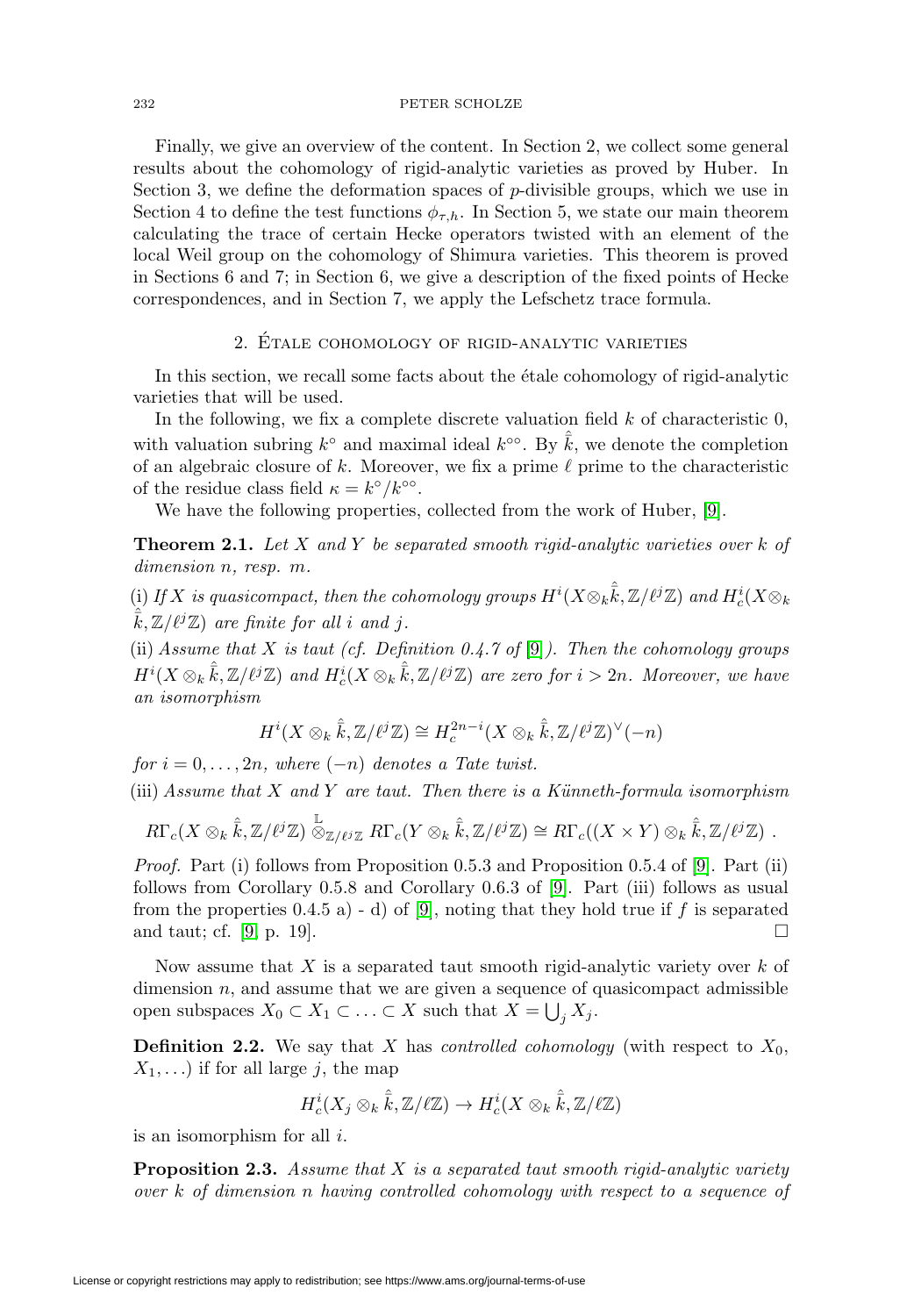subsets  $X_0, X_1, \ldots$  as above. Then the groups  $H^i(X \otimes_k \hat{k}, \mathbb{Z}/\ell^j\mathbb{Z})$  and  $H^i_c(X \otimes_k \hat{k}, \mathbb{Z}/\ell^j\mathbb{Z})$  $\hat{\bar{k}}$ ,  $\mathbb{Z}/\ell^{j}\mathbb{Z}$ ) are finite for all i and j, and there is a perfect pairing

$$
H^i_{\text{et}}(X \otimes_k \hat{\overline{k}}, \mathbb{Z}/\ell^j \mathbb{Z}) \otimes H^{2n-i}_{c,\text{et}}(X \otimes_k \hat{\overline{k}}, \mathbb{Z}/\ell^j \mathbb{Z}) \to \mathbb{Z}/\ell^j \mathbb{Z}(-n)
$$

for all  $i \in \mathbb{Z}$ ; in particular the cohomology groups vanish for  $i > 2n$ .

*Proof.* Immediate.  $\Box$ 

<span id="page-6-1"></span>**Proposition 2.4.** Let X and Y be separated taut smooth rigid-analytic varieties over k of dimension n, resp. m, and consider quasicompact admissible open subsets  $X_0 \subset X_1 \subset \ldots \subset X$  and  $Y_0 \subset Y_1 \subset \ldots \subset Y$  exhausting X, resp. Y. Then  $X \times Y$ with respect to the sequence of quasicompact admissible open subsets  $X_0 \times Y_0 \subset$  $X_1 \times Y_1 \subset \ldots \subset X \times Y$  has controlled cohomology if and only if both X and Y have controlled cohomology (with respect to the given  $X_j$ , resp.  $Y_j$ ).

*Proof.* Use the Künneth formula.  $\square$ 

<span id="page-6-0"></span>**Proposition 2.5.** Let X be a separated taut smooth rigid-analytic variety over k of dimension n with  $X_0 \subset X_1 \subset \ldots \subset X$  as before, and let  $f: Y \to X$  be a finite étale Galois cover with Galois group G. Let  $Y_j = f^{-1}(X_j)$ ; then  $Y_0 \subset Y_1 \subset \ldots \subset Y$  are quasicompact admissible open subsets exhausting Y, and  $Y_i \rightarrow X_j$  is a finite étale Galois cover with Galois group G for all j. Assume that the order of G is prime to  $\ell$ . Then if Y has controlled cohomology (w.r.t. the Y<sub>j</sub>), then X has controlled cohomology (w.r.t. the  $X_j$ ), and

$$
H^i_c(X\otimes_k \hat{\bar{k}}, {\mathbb Z}/\ell{\mathbb Z})=H^i_c(Y\otimes_k \hat{\bar{k}}, {\mathbb Z}/\ell{\mathbb Z})^G
$$

for all  $i \in \mathbb{Z}$ .

*Proof.* First, note that  $Rf_!\mathbb{Z}/\ell\mathbb{Z} = f_*\mathbb{Z}/\ell\mathbb{Z} = f_*\mathbb{Z}/\ell\mathbb{Z} = Rf_*\mathbb{Z}/\ell\mathbb{Z}$  is locally constant on  $X_{\text{et}}$  by Corollary 0.5.6 of [\[9\]](#page-31-8). We may decompose it into a direct sum according to the irreducible representations of G over  $\mathbb{F}_{\ell}$ , using that  $\ell$  is prime to the order of G. The G-invariant part is just  $\mathbb{Z}/\ell\mathbb{Z}$  (via the adjunction morphism  $\mathbb{Z}/\ell\mathbb{Z} \to f_*\mathbb{Z}/\ell\mathbb{Z}$ ). This shows that for all  $j$ , we have

$$
H^i_c(X_j \otimes_k \hat{\bar{k}}, {\mathbb Z}/\ell{\mathbb Z}) = H^i_c(Y_j \otimes_k \hat{\bar{k}}, {\mathbb Z}/\ell{\mathbb Z})^G
$$

as well as

$$
H_c^i(X\otimes_k \hat{\overline{k}},\mathbb{Z}/\ell\mathbb{Z})=H_c^i(Y\otimes_k \hat{\overline{k}},\mathbb{Z}/\ell\mathbb{Z})^G.
$$

The conclusion follows.  $\Box$ 

We want to extend this discussion to  $\ell$ -adic coefficients. In [\[10\]](#page-31-9), Huber defines compactly supported cohomology with  $\ell$ -adic coefficients. We set

$$
H_c^*(X \otimes_k \hat{\overline{k}}, \mathbb{Q}_\ell) = H_c^*(X \otimes_k \hat{\overline{k}}, \mathbb{Z}_\ell) \otimes_{\mathbb{Z}_\ell} \mathbb{Q}_\ell
$$

and

$$
H^{i}(X \otimes_{k} \hat{\overline{k}}, \mathbb{Q}_{\ell}) = \text{Hom}(H_{c}^{2n-i}(X \otimes_{k} \hat{\overline{k}}, \mathbb{Q}_{\ell}), \mathbb{Q}_{\ell})
$$

in case  $X$  is smooth of dimension  $n$ .

Now assume that X is separated, taut and smooth, and has controlled cohomology with respect to  $X_j \subset X$ . Then Proposition 2.1 iv) and Theorem 3.1 of [\[10\]](#page-31-9) imply that

$$
H^*_c(X\otimes_k \hat{\bar{k}}, {\mathbb Z}_\ell)
$$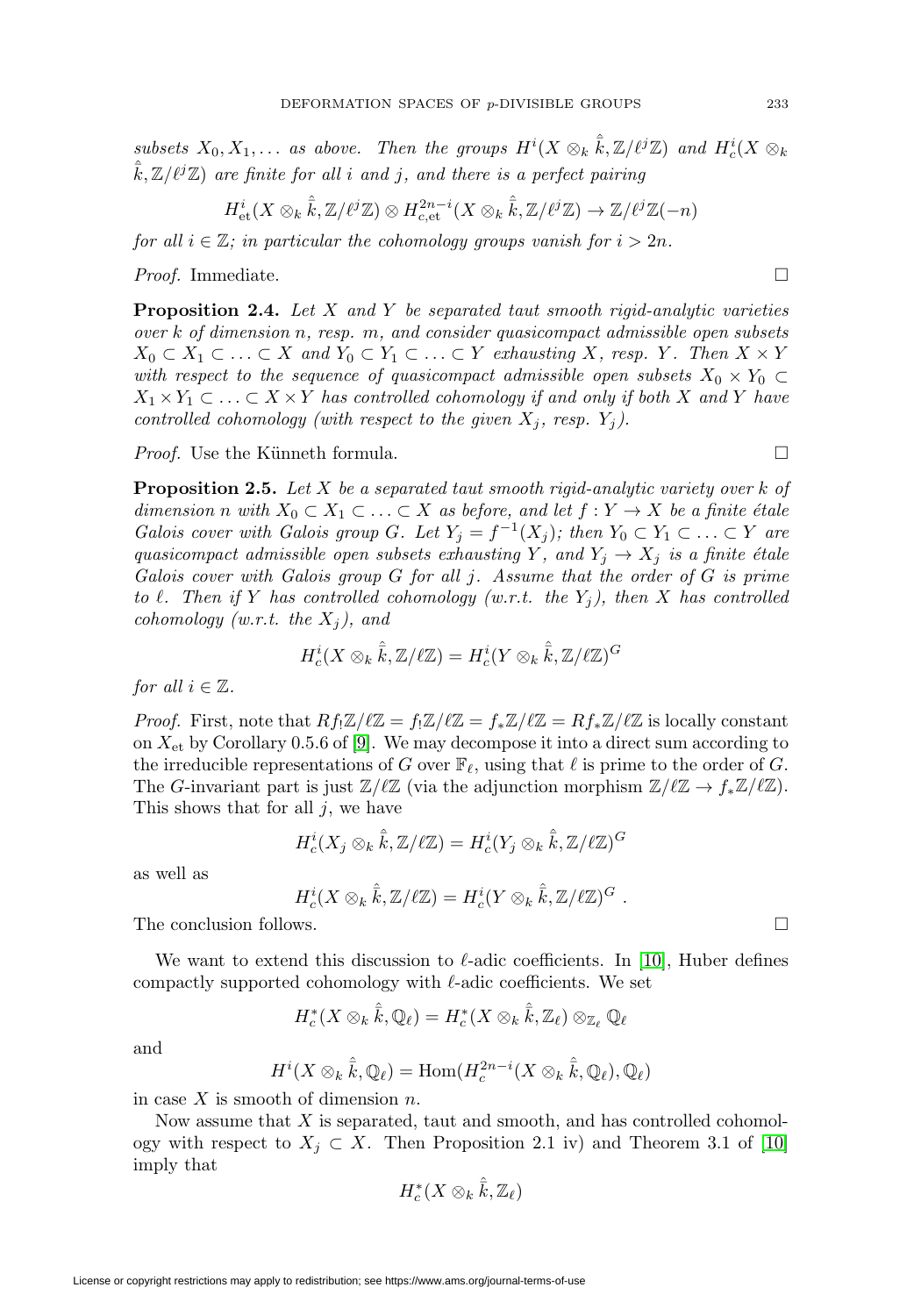is the inverse limit of  $H_c^*(X \otimes_k \hat{\overline{k}}, \mathbb{Z}/\ell^m \mathbb{Z})$ , and this inverse system is AR- $\ell$ -adic. In particular  $H_c^*(X \otimes_k \hat{\overline{k}}, \mathbb{Q}_\ell)$  and  $H^*(X \otimes_k \hat{\overline{k}}, \mathbb{Q}_\ell)$  are finite-dimensional  $\mathbb{Q}_\ell$ -vector spaces vanishing outside the range  $0 \leq i \leq 2 \dim X$ , and satisfy a Künneth formula, also for ordinary cohomology:

$$
H^i((X \times Y) \otimes_k \hat{k}, \mathbb{Q}_\ell) = \bigoplus_j H^j(X \otimes_k \hat{k}, \mathbb{Q}_\ell) \otimes_{\mathbb{Q}_\ell} H^{i-j}(Y \otimes_k \hat{k}, \mathbb{Q}_\ell).
$$

Moreover, in the situation of Proposition [2.5,](#page-6-0) we have

$$
H^i(X \otimes_k \hat{\overline{k}}, \mathbb{Q}_\ell) = H^i(Y \otimes_k \hat{\overline{k}}, \mathbb{Q}_\ell)^G.
$$

Finally, we have the following result that will imply smoothness of certain group actions on the cohomology of the spaces considered.

<span id="page-7-0"></span>**Proposition 2.6.** Let X be a quasicompact separated taut smooth rigid-analytic variety over k. Then there is an admissible open neighborhood  $U \subset X \times X$  of the diagonal  $X \subset X \times X$  such that for all  $f : X \to X$  for which the graph  $\Gamma_f \subset X \times X$ is contained in U, the induced morphism

$$
f^*: H^i(X\otimes_k \hat{\overline{k}}, \mathbb{Q}_\ell) \to H^i(X\otimes_k \hat{\overline{k}}, \mathbb{Q}_\ell)
$$

is the identity for all  $i \in \mathbb{Z}$ .

*Proof.* It is enough to ensure that  $H_c^i(X \otimes_k \hat{\overline{k}}, \mathbb{Z}/\ell \mathbb{Z})$  maps isomorphically to  $H_c^i(U \otimes_k \mathbb{Z})$  $\hat{\bar{k}}, \mathbb{Z}/\ell\mathbb{Z}$ ) for all *i*, for then the same is true for  $\mathbb{Q}_{\ell}$ -cohomology, and we have a commutative diagram



Here, the composition along the upper arrows is the identity, whereas the composition along the lower arrows gives the action of  $f$  on the cohomology. The existence of U with this property follows from Theorem 2.9 of [\[12\]](#page-32-11).  $\Box$ 

Now we put ourselves into the following situation. Let  $R$  be a complete Noetherian local k°-algebra with residue field  $\kappa$  and maximal ideal m. Then to R, one can associate a rigid-analytic variety X over k as in [\[23,](#page-32-8) 5.5]; cf. also [\[1,](#page-31-10) 0.2.6].

Let us recall the construction, in a slightly more general situation. Let us only assume that R is a complete Noetherian semilocal  $k$ <sup>°</sup>-algebra whose residue fields are finite extensions of  $\kappa$ , and let  $\mathfrak{m} \subset R$  be the set of topologically nilpotent elements. Let  $f_1,\ldots,f_m$  be generators of m, and let  $\varpi \in k^{\infty}$  be a uniformizer. Then for any  $j \geq 1$ , consider the algebra

$$
R_j = R\langle T_1,\ldots,T_m\rangle/(f_1^j-\varpi T_1,\ldots,f_m^j-\varpi T_m) .
$$

One checks that  $R_j \otimes k$  is a Tate algebra over k in the sense of rigid geometry, and we can define  $X_j = \text{Sp } R_j$ , a rigid-analytic variety over k. Moreover, there are obvious transition maps  $R_j \to R_{j'}$  for  $j \geq j'$ , inducing maps  $X_{j'} \to X_j$  for  $j' \leq j$ ;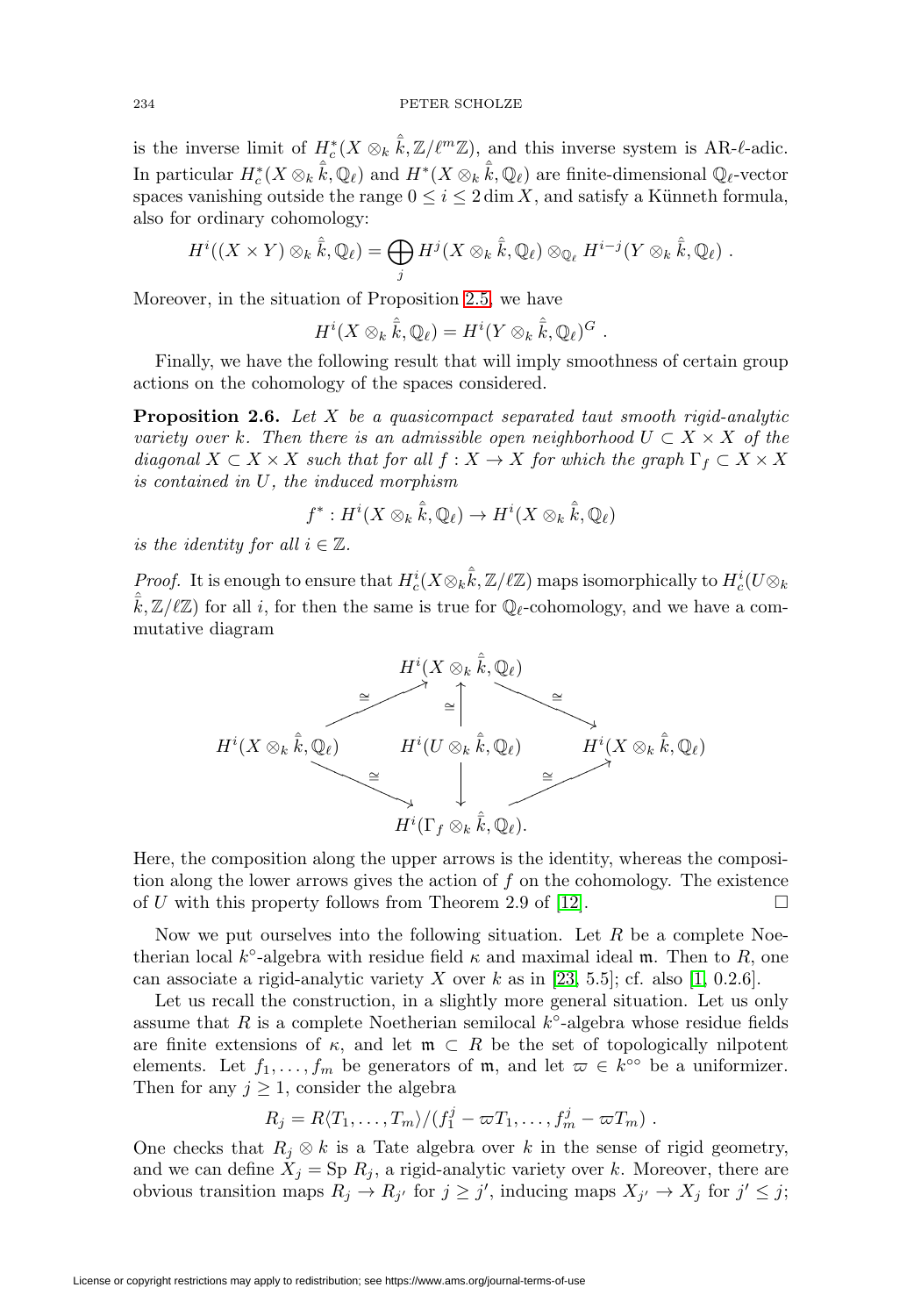these are admissible open embeddings. Finally, one defines  $X = \bigcup_j X_j$ , with the  $X_i$  as admissible open subsets.

**Lemma 2.7.** For any  $j \geq 1$ , the subset  $X_j \subset X$  is the subset of all  $x \in X$  where for all  $f \in \mathfrak{m}$ , the inequality  $|f(x)| \leq |\varpi|^{1/j}$  holds true. The rigid-analytic variety X is separated and partially proper (cf. Definition 0.4.2 in [\[9\]](#page-31-8)), in particular taut.

*Proof.* This follows easily from the construction of X.  $\Box$ 

Now assume moreover that X is smooth of pure dimension n. Let  $f: Y \to X$ be a finite étale morphism. Taking  $Y_j = f^{-1}(X_j)$ , we similarly exhaust Y by the quasicompact admissible open subsets  $Y_i \subset Y$ . In the following, we simply say that X or Y has controlled cohomology, this family of quasicompact open subsets being understood.

The results of [\[11\]](#page-32-12) and [\[12\]](#page-32-11) imply the following theorem.

<span id="page-8-0"></span>**Theorem 2.8.** Assume that there is a separated scheme  $\mathfrak{X}$  of finite type over  $k^{\circ}$ with smooth generic fibre and with a finite étale cover  $g : \mathfrak{Y} \to \mathfrak{X} \otimes_{k^{\circ}} k$ . Let  $x \in \mathfrak{X}(\kappa)$  such that R is the completed local ring of X at x, identifying the tubular neighborhood of x in the generic fibre  $\mathfrak{X}^{\text{rig}}$  of  $\mathfrak{X}$  with X, and such that there is a fibre product diagram



Then X and Y have controlled cohomology. Moreover, fixing a geometric point  $\overline{x}$ above x, there is a canonical  $\text{Gal}(\overline{k}/k)$ -equivariant isomorphism

$$
(R^i \psi g_* \mathbb{Q}_\ell)_{\overline{x}} \cong H^i(Y \otimes_k \hat{\overline{k}}, \mathbb{Q}_\ell) .
$$

In particular, if  $\mathfrak{Y}/\mathfrak{X}$  is Galois with Galois group G, so is  $Y/X$  and

$$
H^i(X \otimes_k \hat{\overline{k}}, \mathbb{Q}_\ell) \cong H^i(Y \otimes_k \hat{\overline{k}}, \mathbb{Q}_\ell)^G.
$$

Remark 2.9. Let us recall that for a separated scheme  $\mathfrak{X}$  of finite type over  $k^{\circ}$  and a  $\mathbb{Q}_\ell$ -sheaf F on the generic fibre of  $\mathfrak{X}$ , the nearby-cycle sheaves  $R\psi$ F are defined as

$$
R\psi\mathcal{F}=\overline{i}^*R\overline{j}_*\mathcal{F}_{\overline{k}}\ ,
$$

where

$$
\mathfrak{X}_{\overline{\kappa}} \stackrel{\overline{i}}{\hookrightarrow} \mathfrak{X}_{\overline{k}^{\circ}} \stackrel{\overline{j}}{\hookleftarrow} \mathfrak{X}_{\overline{k}}
$$

are the embeddings of special and generic fibres after base-change to the ring of integers  $\overline{k}^{\circ}$  in an algebraic closure  $\overline{k}$  of k.

*Proof.* By Theorem 2.9 of [\[12\]](#page-32-11), both X and Y have controlled cohomology. Proposition 3.15 of [\[11\]](#page-32-12) gives the description of the nearby cycles for torsion coefficients. In order to pass to  $\ell$ -adic coefficients, we use Proposition 5.9.4 from [\[3\]](#page-31-11), which shows that Proposition 5.9.2 of [\[3\]](#page-31-11) applies, giving that the definition of  $H^*(X \otimes_k \hat{\overline{k}}, \mathbb{Q}_\ell)$ agrees with the naive definition as an inverse limit of  $H^*(X \otimes_k \hat{\overline{k}}, \mathbb{Z}/\ell^m \mathbb{Z})$  tensored with  $\mathbb{Q}_{\ell}$  (and the same statement for Y or with coefficients  $g_*\mathbb{Z}/\ell^m\mathbb{Z}$ ). The last statement follows from  $(g_*\mathbb{Q}_{\ell})^G = \mathbb{Q}_{\ell}$  in the algebraic context. statement follows from  $(g_*\mathbb{Q}_\ell)^G = \mathbb{Q}_\ell$  in the algebraic context.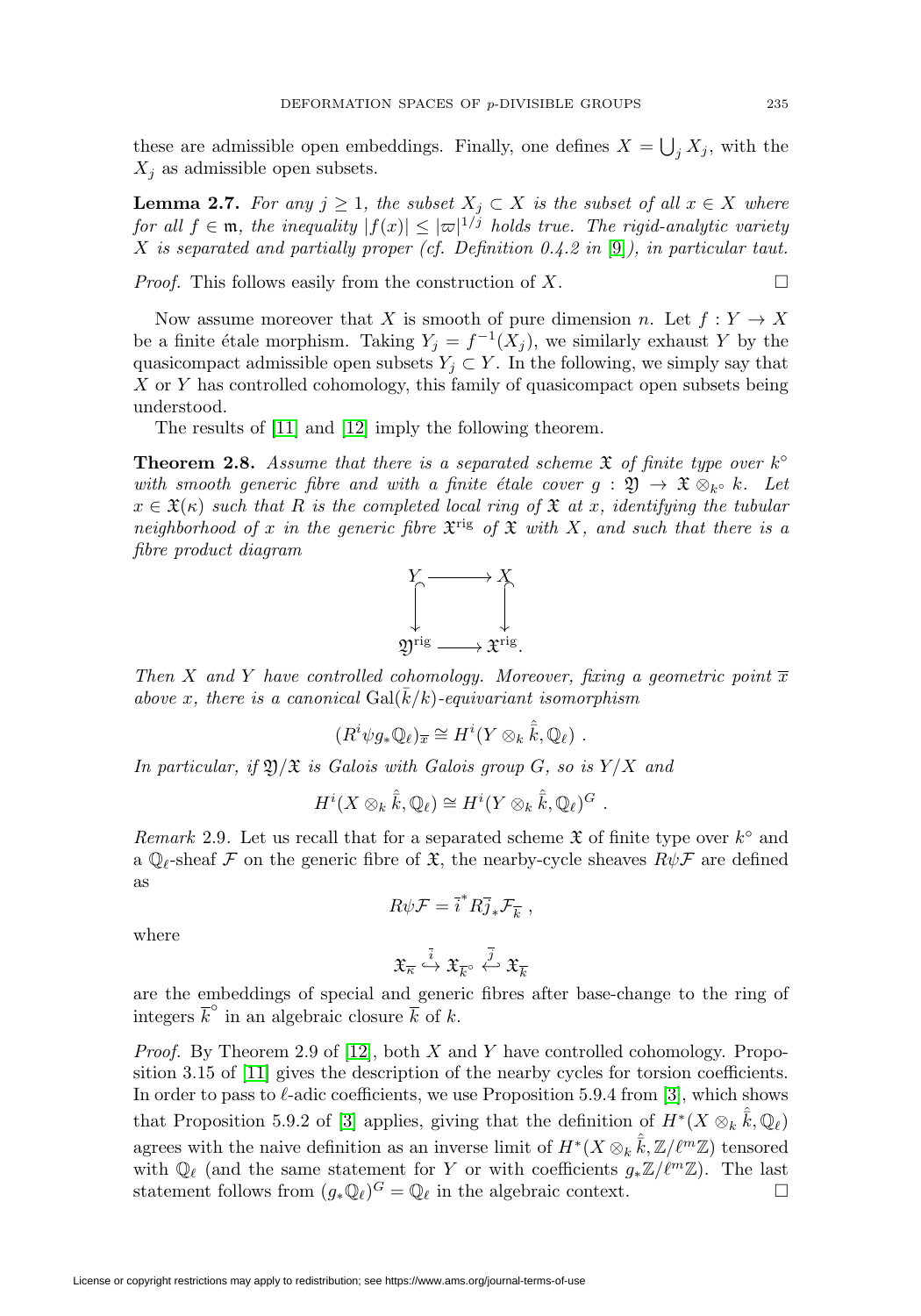Finally, we have some lemmas that guarantee that one can apply Proposition [2.6.](#page-7-0)

**Lemma 2.10.** Let R be a topological k◦-algebra, topologically of finite type, and let X be its generic fibre as a rigid-analytic variety over k. Then for any open neighborhood  $U \subset X \times X$  containing the diagonal  $X \subset X \times X$ , there is some  $a \in k^{\infty}$  such that for all automorphisms f of R that act trivially on  $R/a$ , the graph  $\Gamma_f \subset X \times X$  of f acting on X is contained in U.

*Proof.* Let  $\pi_i : X \times X \to X$ ,  $i = 1, 2$ , be the two projections. Then a cofinal system of admissible open neighborhoods of the diagonal is given by finite intersections of admissible open neighborhoods of the form  $|\pi_1^*(r) - \pi_2^*(r)| \leq |\varpi|^m$  for  $r \in R$ ,  $m \geq 0$ . Then any automorphism f that is trivial modulo  $\varpi^m$  for all m occurring in these expressions has the desired property.  $\Box$ 

<span id="page-9-1"></span>Lemma 2.11. Let R be a complete Noetherian semilocal k<sup>∘</sup>-algebra whose residue fields are finite extensions of  $\kappa$ . Let X be the corresponding generic fibre as a rigid-analytic variety over k. Recall that  $X = \bigcup_j X_j$  is naturally the union of quasicompact admissible open subsets  $X_j \subset X$ . Then for any  $j \geq 1$  and any admissible open neighborhood  $U \subset X_j \times X_j$  of the diagonal  $X_j \subset X_j \times X_j$ , there exists an open ideal  $I \subset R$  such that for all automorphisms f of R that act trivially on R/I, the graph  $\Gamma_f \subset X_j \times X_j$  of the action of f on  $X_j$  is contained in U.

<span id="page-9-0"></span>*Proof.* The subset  $X_j \subset X$  is affinoid, equal to the generic fibre of Spf  $R_j$  for some  $R_i$  as in the previous lemma. Now apply the previous lemma.  $\Box$ 

## 3. DEFORMATION SPACES OF  $p$ -DIVISIBLE GROUPS

We will consider certain deformation spaces of  $p$ -divisible groups with extra structure. This extra structure will be given by endomorphism and level structures (EL case), or polarization, endomorphism and level structures (PEL case). Our conventions are the following; cf. [\[23,](#page-32-8) 1.38 and Definition 3.18]:

**EL case**. Let B be a semisimple  $\mathbb{Q}_p$ -algebra with center F such that every simple factor of  $B$  is split, i.e. a matrix algebra over a factor of  $F$ . Let  $V$  be a finitely generated left B-module. We fix a maximal order  $\mathcal{O}_B \subset B$  and an  $\mathcal{O}_B$ stable lattice  $\Lambda \subset V$ . These data give rise to  $C = \text{End}_B(V)$  with maximal order  $\mathcal{O}_C = \text{End}_{\mathcal{O}_B}(\Lambda)$  and the algebraic group  $\mathbf{G}/\mathbb{Z}_p$  whose group of R-valued points is given by

$$
\mathbf{G}(R) = (R \otimes_{\mathbb{Z}_p} \mathcal{O}_C)^\times
$$

for any  $\mathbb{Z}_p$ -algebra R. The final datum is a conjugacy class  $\overline{\mu}$  of cocharacters  $\mu: \mathbb{G}_m \longrightarrow \mathbf{G}_{\bar{\mathbb{Q}}_n}$ . The field of definition of  $\bar{\mu}$  is called E, the reflex field. Fix a representative  $\mu$  of  $\overline{\mu}$  over  $\overline{\mathbb{Q}}_p$ ; this gives rise to a decomposition of V into weight spaces. We make the assumption that only weights 0 and 1 occur in the decomposition, i.e.  $V = V_0 \oplus V_1$ . The isomorphism class of the B-module  $V_0$  (and that of  $V_1$ ) is defined over E.

**PEL case**. Again, we have  $B$ ,  $\mathcal{O}_B$ ,  $F$ ,  $V$ ,  $\Lambda$ ,  $C$  and  $\mathcal{O}_C$  as in the EL case. Additionally, we have an anti-involution  $*$  on B which preserves F; we let  $F_0 \subset F$ be the invariants under ∗. We make the assumption that  $F/F_0$  is unramified. Further, the PEL data consists of a nondegenerate  $*$ -Hermitian form  $($ ,  $)$  on  $V$ , i.e. a nondegenerate alternating form (, ) on V such that  $(bv, w)=(v, b^*w)$  for all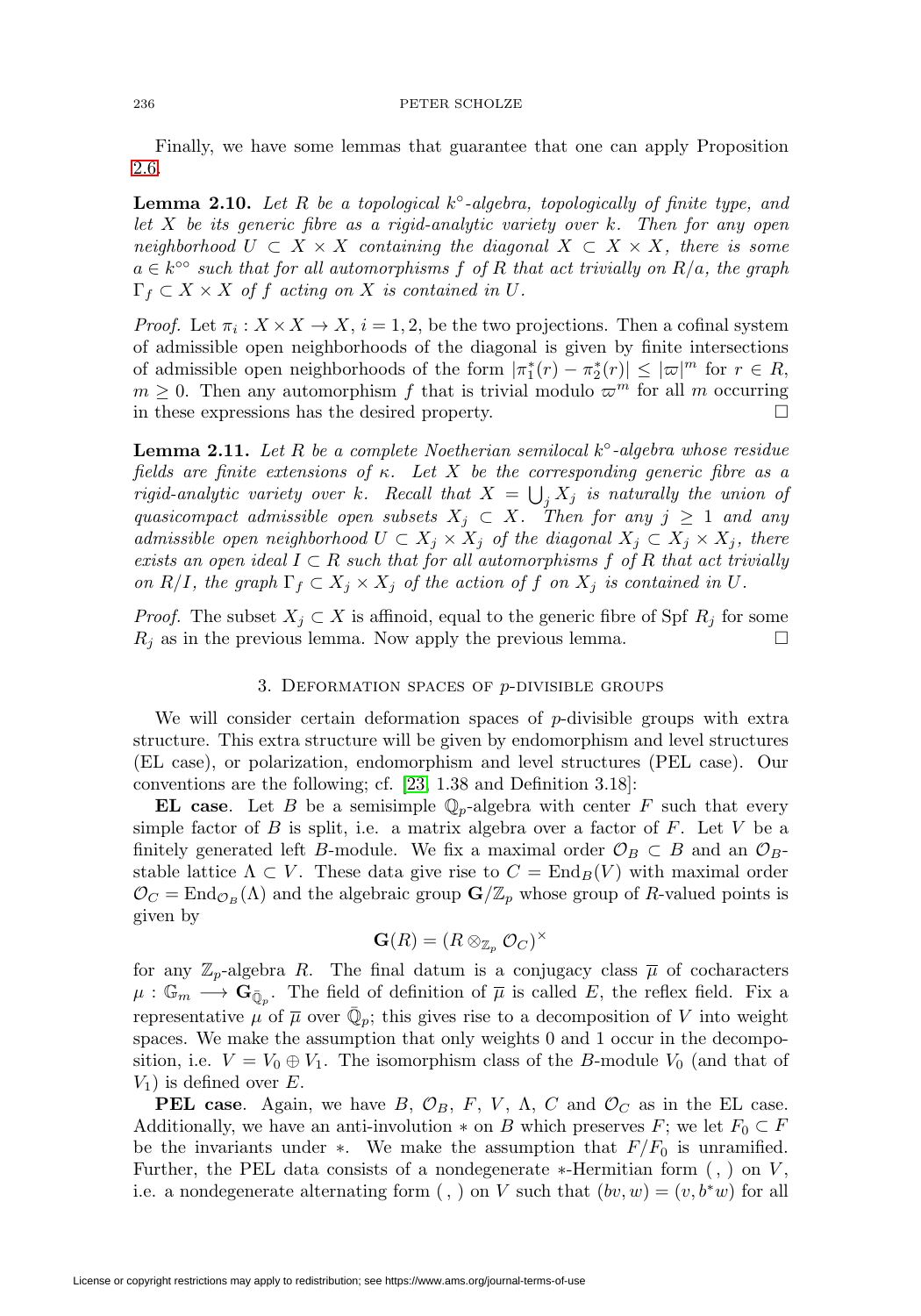$v, w \in V, b \in B$ . We require that  $\Lambda$  be self-dual with respect to (, ). This induces an involution  $*$  on C and  $\mathcal{O}_C$ . We get the algebraic group  $\mathbf{G}/\mathbb{Z}_p$  given by

$$
\mathbf{G}(R) = \{ g \in (R \otimes_{\mathbb{Z}_p} \mathcal{O}_C)^\times \mid gg^* \in R^\times \} .
$$

The final datum is again a conjugacy class  $\overline{\mu}$  of cocharacters  $\mu : \mathbb{G}_m \longrightarrow \mathbf{G}_{\overline{\mathbb{Q}}_p}$ , with field of definition E. Again, we assume that after choosing a representative  $\mu$  of  $\overline{\mu}$ , that under the corresponding weight decomposition on V, only weights 0 and 1 occur, so that  $V = V_0 \oplus V_1$ , where the isomorphism class of the B-module  $V_0$  is defined over  $E$  again. Additionally, we assume that the composition

$$
\mathbb{G}_m \overset{\mu}{\to} \mathbf{G} \to \mathbb{G}_m
$$

is the identity, the latter morphism denoting the multiplier  $g \mapsto gg^* \in \mathbb{G}_m$ .

Moreover, we assume that after extending scalars to  $\mathbb{Q}_p$ , all simple factors of the data  $(F, B, *, V, ( , ))$  are of type A or C under the classification of the possible simple factors on page 32 of [\[23\]](#page-32-8).

There are certain cases of PEL type which are closely related to cases of EL type. They are needed when one wants to embed the EL case into a global situation, as Shimura varieties are associated to PEL data.

**Quasi-EL case**. Assume we are given data D of PEL type such that F decomposes as  $F = F_0 \times F_0$ , with  $*$  acting by  $(x, y)^* = (y, x)$ . We let

$$
\mathcal{D}_0 = (B_0 = B \otimes_F F_0, \mathcal{O}_{B_0} = \mathcal{O}_B \otimes_{\mathcal{O}_F} \mathcal{O}_{F_0}, V_0 = V \otimes_F F_0, \Lambda_0 = \Lambda \otimes_{\mathcal{O}_F} \mathcal{O}_{F_0}, \overline{\mu}_0),
$$

where  $\overline{\mu}_0$  is defined as the first factor of  $\overline{\mu}$  under the isomorphism

$$
\mathbf{G} = \mathbf{G}_0 \times \mathbb{G}_m
$$

sending an element g acting on  $\Lambda = \Lambda_0 \oplus \Lambda_0^*$  to its restriction to  $\Lambda_0$ , and the multiplier  $gg^* \in \mathbb{G}_m$ . This defines data  $\mathcal{D}_0$  of EL type. Note that the second component of  $\overline{\mu}$  is a morphism  $\mathbb{G}_m \to \mathbb{G}_m$  which by assumption is the identity. In this way, there is a bijection between data of EL type and data of quasi-EL type (with fixed decomposition  $F = F_0 \times F_0$ ).

In particular, we note that our assumptions imply that the reductive group  $\mathbf{G}_{\mathbb{Q}_p}$ is connected and quasisplit, with simply connected derived group. In comparison with the assumptions of [\[23\]](#page-32-8), we make the additional assumptions that  $B$  is split over F, that  $F/F_0$  is unramified, that the lattice chain is reduced to a single selfdual lattice  $\Lambda \subset V$  (and its translates), and we exclude the cases of orthogonal type. It would be interesting to investigate whether our method can be adapted to more general cases.

The following lemma is crucial at a large number of places and justifies most of our assumptions.

<span id="page-10-0"></span>**Lemma 3.1.** Let data of PEL type be given. Let  $(V', ( , )')$  be a  $*$ -Hermitian Bmodule such that  $V' \cong V$  as B-modules. Assume that there is a self-dual  $\mathcal{O}_B$ -stable lattice  $\Lambda' \subset V'$ . Then there is an isomorphism of \*-Hermitian B-modules  $V \cong V'$ carrying  $\Lambda$  into  $\Lambda'$ .

Remark 3.2. We require the isomorphism to preserve the form, not just up to a scalar. Hence this is slightly stronger than Lemma 7.2 in [\[17\]](#page-32-6). We note that the proposition stays true after tensoring everything with  $W(\kappa)$  over  $\mathbb{Z}_p$ , where  $\kappa$  is any perfect field of characteristic p.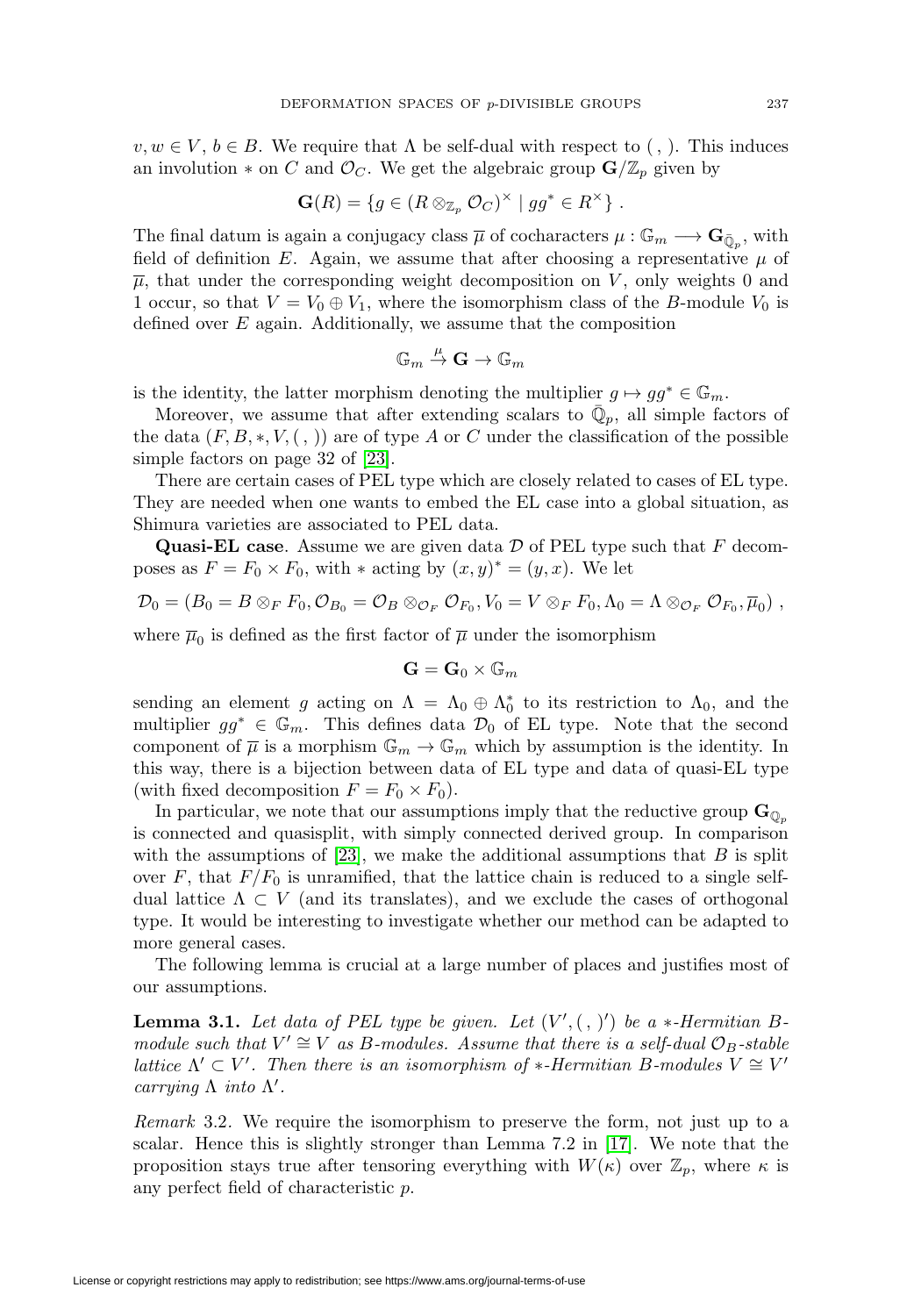*Proof.* We may assume that  $F_0$  is a field. Let  $\varpi \in F_0$  be a uniformizer of  $F_0$ . The group of  $\mathcal{O}_B$ -linear Hermitian isomorphisms of  $\Lambda$  is an unramified group over the ring of integers of  $F_0$ . It is also connected by our assumption that all simple factors of the PEL data are of type  $A$  or  $C$ . By Lang's lemma, there is an isomorphism of \*-Hermitian  $\mathcal{O}_B$ -modules  $\Lambda/\varpi\Lambda \cong \Lambda'/\varpi\Lambda'$ . As in [\[17,](#page-32-6) proof of Lemma 7.2], one checks that this isomorphism lifts. - $\Box$ 

Now let  $D$  be data of type EL or PEL. We will consider the following type of p-divisible groups with extra structure; cf. Definition 3.21 of [\[23\]](#page-32-8).

<span id="page-11-0"></span>**Definition 3.3.** Let S be a scheme over  $\mathcal{O}_E$  on which p is locally nilpotent. A p-divisible group with D-structure over S is given by a pair  $H = (H, \iota)$  (resp. a quadruple  $\underline{H} = (H, \iota, \lambda, \mathbb{L})$  in the PEL case), consisting of

- a *p*-divisible group  $H$  over  $S$ ,
- a homomorphism  $\iota : \mathcal{O}_B \longrightarrow \text{End}(H)$  and, in the PEL case,

• a (twisted) principal polarization  $\lambda : H \longrightarrow H^{\vee} \otimes_{\mathbb{Z}_p} \mathbb{L}$ , where  $H^{\vee}$  is the dual p-divisible group, and  $\mathbb L$  is a 1-dimensional smooth  $\mathbb Z_p$ -local system.

These data are subject to the following conditions.

(i) In the PEL case, we assume that the Rosati involution  $*_\lambda$  on End(H) induced by  $\lambda$  is compatible with  $*$  on  $\mathcal{O}_B$ , i.e.  $\iota(a)^{*_{\lambda}} = \iota(a^*)$  for all  $a \in \mathcal{O}_B$ .

(ii) Locally on S there is an isomorphism of  $\mathcal{O}_B \otimes \mathcal{O}_S$ -modules between the Lie algebra of the universal vector extension of H and  $\Lambda \otimes_{\mathbb{Z}_p} \mathcal{O}_S$ .

(iii) The determinant condition holds true; i.e., we have an identity of polynomial functions in  $a \in \mathcal{O}_B$ :

$$
\det_{{\cal O}_S}(a|\operatorname{Lie}X)=\det_E(a|V_0).
$$

We refer to  $[23, 3.23]$  $[23, 3.23]$  for a detailed discussion of this condition.<sup>[5](#page-11-1)</sup>

Remark 3.4. One may wonder about the appearance of L. First, we remark that its role is of minor importance: L deforms uniquely, and if one deforms an object over an algebraically closed field, then one can ignore  $\mathbb L$  completely. This happens in particular in  $[23]$ . Later, we will be interested in deforming p-divisible groups with D-structure over finite fields, and such twisted forms will appear in the global applications: The  $p$ -divisible group with  $\mathcal{D}$ -structure over the finite field will be defined by descent from a similar object over  $\bar{\mathbb{F}}_p$ , and the descent datum naturally introduces this twist. We also mention that it is closely related to the notion of c-polarization occurring in Kottwitz's paper [\[17\]](#page-32-6); cf. Proposition [6.2.](#page-27-0)

Before going on, let us consider *p*-divisible groups  $\overline{H}$  with *D*-structure over perfect fields  $\kappa$  of characteristic p. We get an associated (covariant) Dieudonné module  $(M, F)$ ; here M is a free  $W(\kappa)$ -module. Moreover, M carries a left action of  $\mathcal{O}_B$ , and a ∗-Hermitian perfect form  $M \otimes_{W(\kappa)} M \to W(\kappa)$ , well-defined up to a scalar. Let us assume for the moment that  $M[\frac{1}{p}]$  is isomorphic to  $V \otimes_{\mathbb{Z}_p} W(\kappa)$  as a  $B \otimes_{\mathbb{Z}_p} W(\kappa)$ module; this is satisfied if  $\overline{H}$  admits a deformation to a mixed characteristic discrete valuation ring  $\mathcal O$  as a p-divisible group with D-structure, by assumption (ii) in the definition:

<span id="page-11-1"></span><sup>&</sup>lt;sup>5</sup>It is stronger than requiring just an identity of the evaluations at all  $a \in \mathcal{O}_B$ .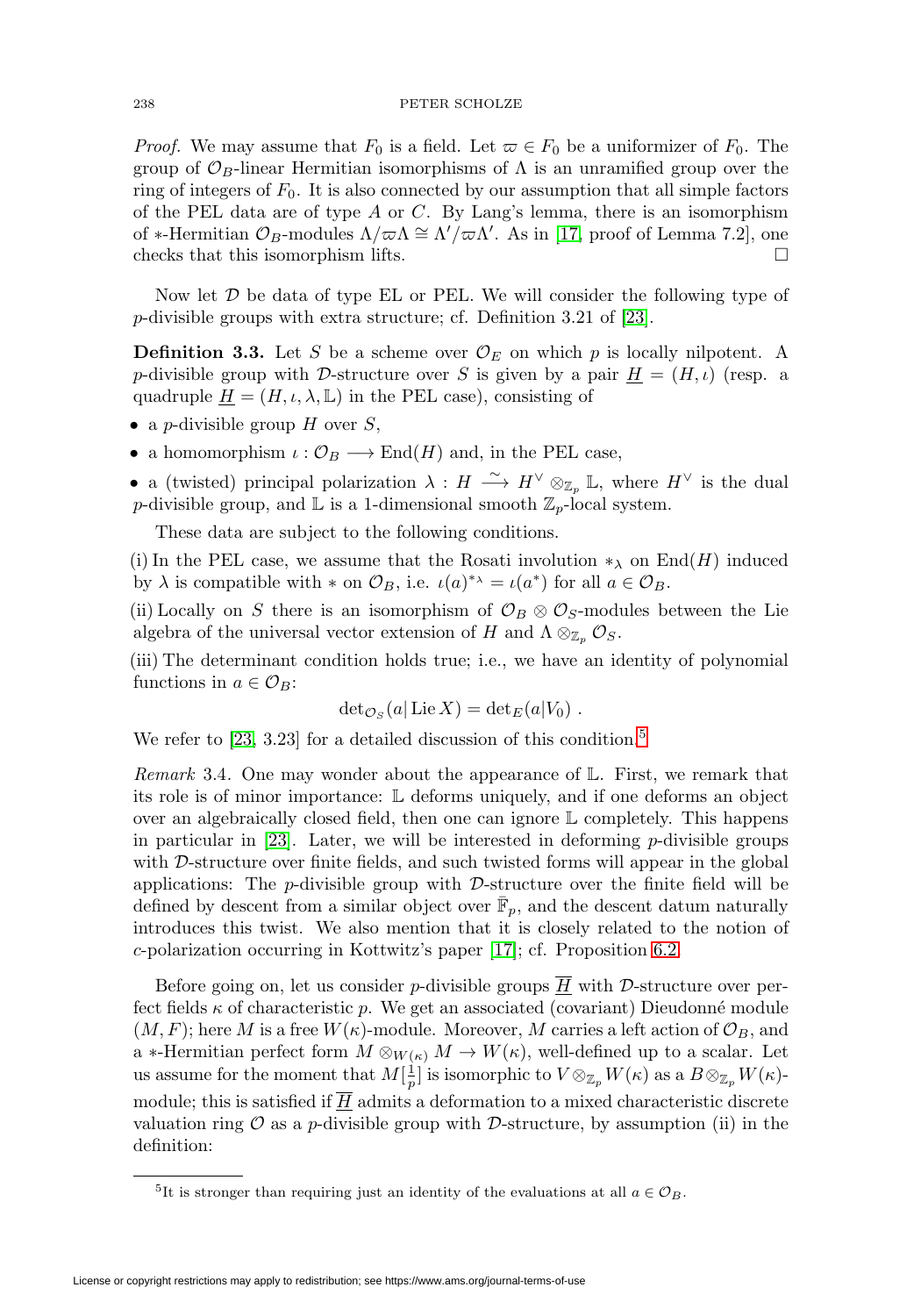Indeed, assumption (ii) implies that  $M[\frac{1}{p}]\otimes_{W(\kappa)}\mathcal{O}$  and  $V\otimes_{\mathbb{Z}_p}\mathcal{O}$  are isomorphic as  $B \otimes_{\mathbb{Z}_p} \mathcal{O}\text{-modules},$  in particular as  $B \otimes_{\mathbb{Z}_p} W(\kappa)$ -modules. Tensoring this isomorphism along some  $W(\kappa)$ -linear section  $\mathcal{O} \to W(\kappa)$ , this gives the desired isomorphism.

From Lemma [3.1,](#page-10-0) it follows that in this case, we can find an isomorphism between M and  $\Lambda \otimes_{\mathbb{Z}_p} W(\kappa)$  as \*-Hermitian  $\mathcal{O}_B \otimes_{\mathbb{Z}_p} W(\kappa)$ -modules. Let us fix such an isomorphism. The Frobenius operator F on M takes the form  $F = p\delta\sigma$  for some  $\delta \in \mathbf{G}(W(\kappa)[\frac{1}{p}])$ ; moreover, changing the isomorphism changes  $\delta$  by a  $\sigma$ -conjugate under  $\mathbf{G}(W(\kappa))$ . The normalization of  $\delta$  is chosen to match the normalization in [\[17\]](#page-32-6). We also define  $b = p\delta$ , considered as a  $\sigma$ -conjugacy class under  $\mathbf{G}(W(\bar{\kappa})[\frac{1}{p}])$ in  $\mathbf{G}(W(\bar{\kappa})[\frac{1}{p}]).$ 

Let us add a word about parametrizing  $\mathbb{L}$ . Giving  $\mathbb{L}$  is equivalent to giving  $\mathbb{Q}_p/\mathbb{Z}_p \otimes_{\mathbb{Z}_p} \mathbb{L}$ , which is an étale 1-dimensional p-divisible group. Its Dieudonné module can be trivialized to  $W(\kappa)$ , where F acts as pd for some  $d \in W(\kappa)^{\times}$ . Then in general for any p-divisible group X over  $\kappa$  with Dieudonné module  $(M,F)$ , the Dieudonné module of  $X \otimes \mathbb{L}$  is given by  $(M, dF)$ .

We are ready to state the deformation problem. Let  $\overline{H}$  be a p-divisible group with D-structure over a perfect field  $\kappa$  of characteristic p, which we give the structure of an  $\mathcal{O}_E$ -algebra via a fixed map  $\mathcal{O}_E \longrightarrow \kappa$ .

**Definition 3.5.** Let  $\text{Def}_{\overline{H}}$  be the functor that associates to every Artinian local  $\mathcal{O}_E$ -algebra R with residue field  $\kappa$  the set of isomorphism classes of p-divisible groups with  $D$ -structure  $\underline{H}$  over  $R$  endowed with a trivialization

$$
\overline{\underline{H}} \stackrel{\cong}{\longrightarrow} \underline{\tilde{H}} \otimes_R k \ .
$$

**Theorem 3.6.** The functor  $\text{Def}_{\overline{H}}$  is pro-representable by a complete Noetherian local  $\mathcal{O}_E$ -algebra  $R_{\overline{H}}$  with residue field  $\kappa$ .

*Proof.* By the results of Illusie, [\[13,](#page-32-13) Corollaire 4.8 (i)], the deformation problem for the p-divisible group  $H$  itself is pro-representable by a complete Noetherian local  $\mathcal{O}_E$ -algebra  $R_{\overline{H}}$  with residue field  $\kappa$ . By rigidity of p-divisible groups, the existence of liftings of the extra structure defines a quotient of  $R_{\overline{H}}$ . Obviously, the conditions (i) and (iii) define a further quotient  $R_{\overline{H}}$ . But condition (iii) implies condition (ii) by [\[23,](#page-32-8) 3.23 c)], so that  $R_{\overline{H}}$  represents Def<sub> $\overline{H}$ </sub>. Ц

Remark 3.7. At least if  $\kappa$  is algebraically closed, these deformation spaces are formal completions of the deformation spaces considered by Rapoport-Zink, [\[23\]](#page-32-8).

Let  $k^{\circ}$  be the complete discrete valuation ring with residue field  $\kappa$  that is unramified over  $\mathcal{O}_E$  (in the sense that a uniformizer of  $\mathcal{O}_E$  stays a uniformizer in  $k^{\circ}$ ), and let k be its fraction field. We consider the generic fibre  $X_{\overline{H}}$  of Spf  $R_{\overline{H}}$ , as a rigid-analytic space over k.

Associated to  $\overline{\mu}$ , we get a homogeneous variety  $\mathcal F$  for **G** over E; cf. [\[23,](#page-32-8) 1.31]. Let d be its dimension. Let  $\mathcal{F}^{\text{rig}}$  be the associated rigid-analytic variety over E.

**Theorem 3.8.** There is an étale morphism of rigid-analytic varieties over  $k$  (the period morphism)

$$
\pi: X_{\overline{H}} \to \mathcal{F}^{\text{rig}} \otimes_E k \ .
$$

In particular,  $X_{\overline{H}}$  is smooth of dimension d.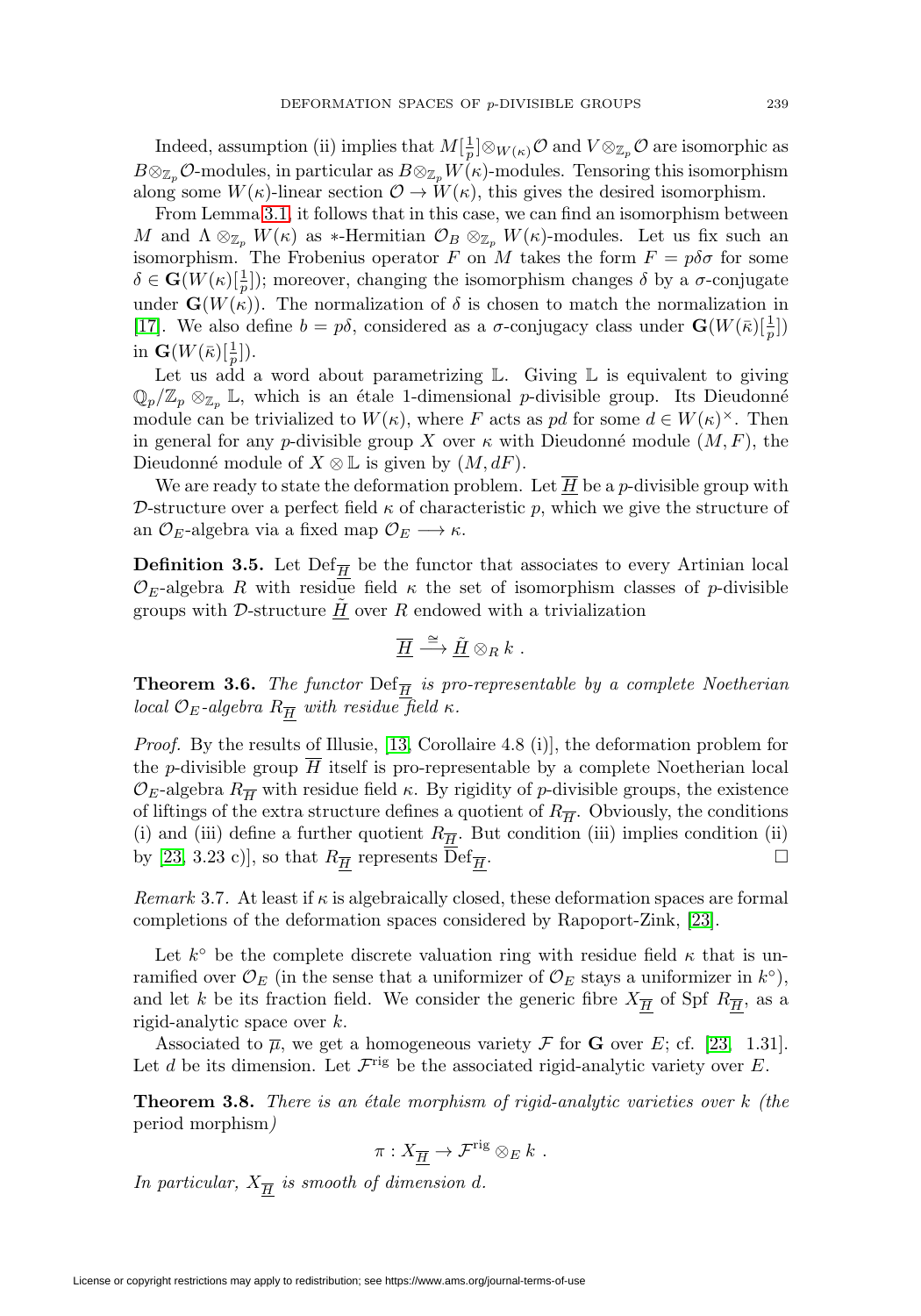Proof. The same argument as for smoothness of Rapoport-Zink spaces applies; cf. Proposition 5.17 in [\[23\]](#page-32-8): The period mapping exists in this setting by Proposition 5.15 in [\[23\]](#page-32-8), and it is étale by the same arguments.  $\Box$ 

Further, we have a universal p-adic Tate module  $T_{\overline{H}}$  over  $X_{\overline{H}}$ , with D-structure in the obvious sense. For any compact open subgroup  $K \subset K_0 = \mathbf{G}(\mathbb{Z}_p)$ , we let  $X_{\overline{H},K}$  be the finite étale covering of  $X_{\overline{H}}$  parametrizing level-K-structures, i.e. (over each connected component of  $X_{\overline{H}}$ )  $\pi_1$ -invariant K-orbits  $\overline{\eta}$  of isomorphisms

 $\eta : \Lambda \stackrel{\sim}{\longrightarrow} T_{\overline{H}}$ 

which are  $\mathcal{O}_B$ -linear and, in the PEL case, preserve the Hermitian forms up to a scalar. The existence of such isomorphisms over geometric points follows from Lemma [3.1.](#page-10-0) Together with the discussion in [\[23\]](#page-32-8) starting in Subsection 5.32, this implies that if  $K \subset K'$  is normal, the covering  $X_{\overline{H},K}/X_{\overline{H},K'}$  is Galois with Galois group  $K'/K$ .

Now Proposition 1.20 of [\[23\]](#page-32-8) gives the following result.

**Proposition 3.9.** Assume that  $X_{\overline{H}} \neq \emptyset$ . Then  $\kappa_{\mathbf{G}}(b) = \mu^{\sharp}$ , with notation as explained below.

*Proof.* Recall that the existence of some  $x \in X_{\overline{H}}$  implies that the (covariant) Dieudonné module of  $\overline{H}$  can be trivialized as an  $\mathcal{O}_B$ -module (with ∗-Hermitian form) to  $\Lambda \otimes_{\mathbb{Z}_n} W(\kappa)$ . Then the Frobenius operator F defines a  $\sigma$ -conjugacy class  $b \in B(\mathbf{G})$ , where the latter denotes the set of  $\sigma$ -conjugacy classes in  $\mathbf{G}(W(\bar{\kappa})[\frac{1}{p}])$ (the latter set is independent of the algebraically closed field  $\bar{\kappa}$  of characteristic p). Kottwitz (cf. [\[16,](#page-32-14) Section 6]) constructs a map

$$
\kappa_{\mathbf{G}} : B(\mathbf{G}) \to X^*(Z(\hat{\mathbf{G}})^{\Gamma}) ,
$$

where  $\hat{G}$  is the dual group,  $Z(\hat{G})$  its center, and  $\Gamma$  is the absolute Galois group of  $\mathbb{Q}_p$ .

On the other hand, choose a cocharacter  $\mu : \mathbb{G}_m \to \mathbf{G}$  representing  $\pi(x) \in \mathcal{F}^{\text{rig}}$ . Then the pair  $(b, \mu)$  is admissible in the sense of [\[23\]](#page-32-8); cf. 3.19 a) of [23]. Moreover,  $\mu$ defines a character of  $Z(\hat{\mathbf{G}})$ , and by restriction a character  $\mu^{\sharp}$  of  $Z(\hat{\mathbf{G}})^{\Gamma}$ ; we remark that  $\mu^{\sharp}$  depends only on the conjugacy class  $\overline{\mu}$ .

In general,  $\kappa_{\mathbf{G}}(b) - \mu^{\sharp}$  lies in

$$
H^1(\mathbb{Q}_p, \mathbf{G}) \cong X^*(Z(\hat{\mathbf{G}})^{\Gamma})_{\text{tor}} \subset X^*(Z(\hat{\mathbf{G}})^{\Gamma})
$$

and measures the difference between  $T_{\overline{H},x} \otimes_{\mathbb{Z}_p} \mathbb{Q}_p$  and V as B-modules (with Hermitian form up to scalar, in the PEL case), by Proposition 1.20 of [\[23\]](#page-32-8). As they are isomorphic in our case as checked above, we get the proposition.  $\Box$ 

We have associated to any p-divisible group with D-structure  $\overline{H}$  over  $\kappa$  such that  $X_{\overline{H}} \neq \emptyset$  an element  $\delta \in \mathbf{G}(W(\kappa)[\frac{1}{p}])$ , well-defined up to  $\sigma$ -conjugation by  $\mathbf{G}(W(\kappa))$ , such that  $p\Lambda \subset p\delta\Lambda \subset \Lambda$  and  $\kappa_{\mathbf{G}}(p\delta) = \mu^{\sharp}$ . This is summarized in the following proposition.

<span id="page-13-0"></span>**Proposition 3.10.** For any perfect field  $\kappa$  of characteristic p which is an  $\mathcal{O}_E$ . algebra, the association  $\overline{\underline{H}} \mapsto \delta \in \mathbf{G}(W(\kappa)[\frac{1}{p}])$  defines an injection from the set of isomorphism classes of p-divisible groups with D-structure  $\overline{H}$  over  $\kappa$  such that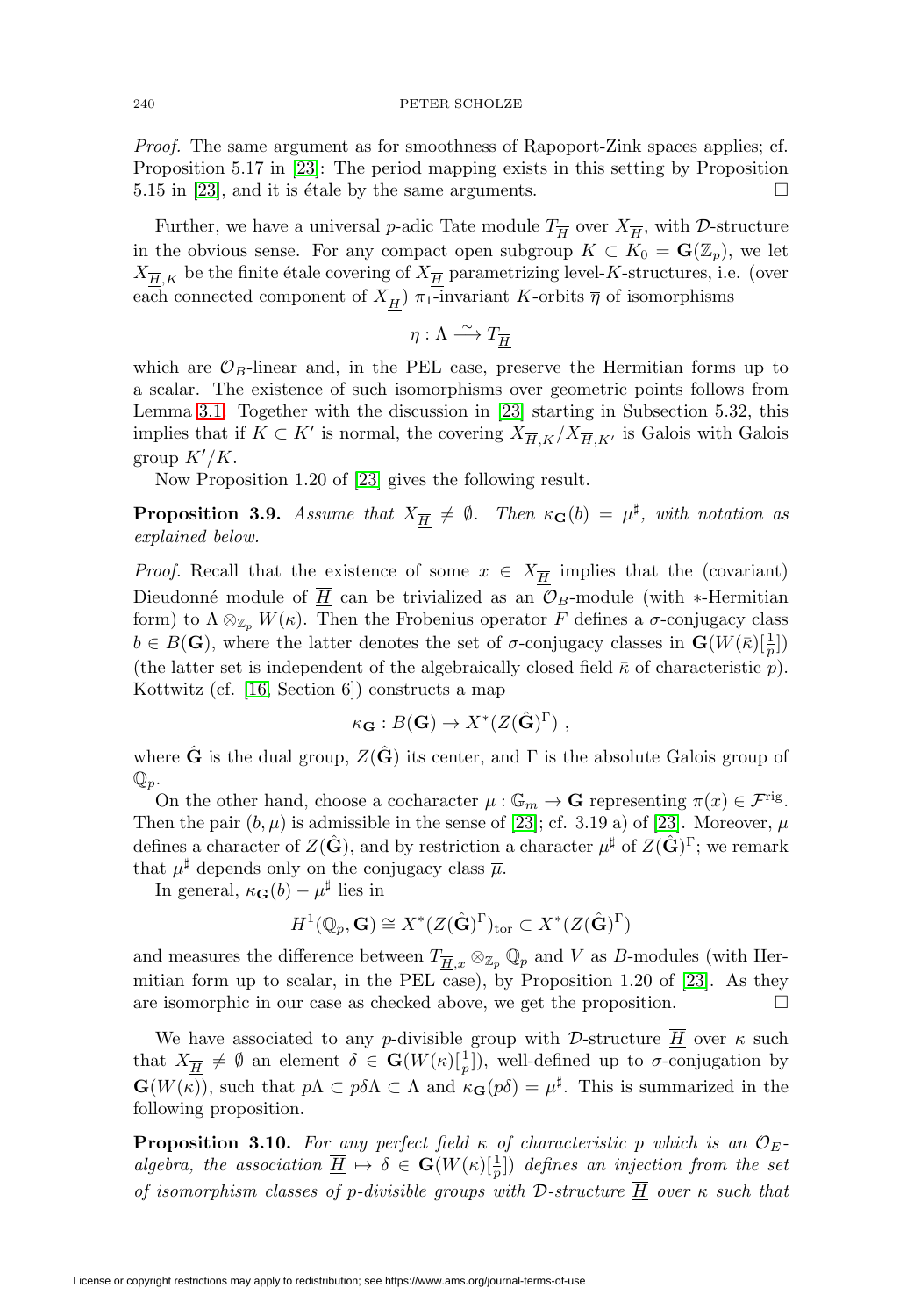$X_{\overline{\bm{H}}}$   $\neq$   $\emptyset$  into the set of  $\mathbf{G}(W(\kappa))$ - $\sigma$ -conjugacy classes in  $\mathbf{G}(W(\kappa)[\frac{1}{p}])$  with the properties  $p\Lambda \subset p\delta\Lambda \subset \Lambda$  and  $\kappa_{\mathbf{G}}(p\delta) = \mu^{\sharp}$ .

Conversely, let us start with an element  $\delta \in \mathbf{G}(W(\kappa)[\frac{1}{p}])$  such that  $p\Lambda \subset p\delta\Lambda \subset \Lambda$ and  $\kappa_{\bf G}(p\delta) = \mu^{\sharp}$ . We can construct the *p*-divisible group with  $\mathcal{O}_B$ -action  $\overline{H}_{\delta}$  over κ whose covariant Dieudonné module is given by  $\Lambda \otimes_{\mathbb{Z}_p} W(\kappa)$  with F acting by pδσ. Moreover, in the PEL case, the condition  $\kappa_{\bf G}(p\delta) = \mu^{\sharp}$  implies that for any character  $\chi : \mathbf{G} \to \mathbb{G}_m$ , we have  $\langle \mu, \chi \rangle = \text{ord}_p \chi(p\delta)$ ; cf. 3.19 b) of [\[23\]](#page-32-8). Applying this for the multiplier morphism  $g \mapsto \chi(g) = gg^*$ , we get  $1 = \langle \mu, \chi \rangle = \text{ord}_p \chi(p\delta)$ . In particular, there is some L parametrized by  $d = p\chi(\delta)$ ; cf. the discussion after Definition [3.3.](#page-11-0) This gives a twisted principal polarization

$$
\lambda:\overline{\underline{H}}_\delta\to\overline{\underline{H}}^\vee_\delta\otimes{\mathbb L}\,\,.
$$

These combine to a pair, resp. a quadruple,  $H$  satisfying conditions (i) and (ii) of a p-divisible group with D-structure over  $\kappa$ . It does not necessarily satisfy condition (iii), however. This amounts to saying that the map in the previous proposition is not necessarily surjective.

**Definition 3.11.** We say that  $\underline{H}$  has controlled cohomology if  $X_{\overline{H},K}$  has controlled cohomology for all normal pro-p open subgroups  $K \subset \mathbf{G}(\mathbb{Z}_p)$ , and all  $\ell \neq p$ .

Note that this notion depends only on the base-change of  $\overline{H}$  to an algebraic closure  $\bar{\kappa}$  of  $\kappa$ . Moreover, it is enough to check it for a cofinal system of normal pro-p open subgroups  $K \subset \mathbf{G}(\mathbb{Z}_p)$ , by Proposition [2.5.](#page-6-0)

In our previous work, [\[25,](#page-32-0) Theorem 2.4], we had proved an algebraization result that shows that in the EL case considered there, all  $\overline{H}$  have controlled cohomology. This made strong use of Faltings's theory of group schemes with strict O-action.

In the case of unramified PEL data, one can use a result of Wedhorn to prove the same result.

<span id="page-14-0"></span>**Proposition 3.12.** Assume that F (equivalently,  $F_0$ ) is unramified over  $\mathbb{Q}_p$ . In the PEL case, also assume that  $p \neq 2$ . Then all p-divisible groups  $\overline{H}$  with D-structure over a perfect field  $\kappa$  of characteristic p have controlled cohomology. Moreover, for any normal subgroup  $K \subset \mathbf{G}(\mathbb{Z}_p)$ , we have

$$
H^*(X_{\overline{\underline{H}},K}\otimes_k\hat{\overline{k}},\mathbb{Q}_\ell)^{\mathbf{G}(\mathbb{Z}_p)}=H^*(X_{\overline{\underline{H}}}\otimes_k\hat{\overline{k}},\mathbb{Q}_\ell)=\mathbb{Q}_\ell.
$$

*Proof.* In the unramified case, conditions (ii) and (iii) in the definition of a  $p$ divisible group with D-structure reduce to numerical conditions on the ranks of certain locally free sheaves and hence can be checked on geometric points and are irrelevant for deformation problems. Now Theorems 2.8 and 2.15 of [\[30\]](#page-32-9) show that  $R_{\overline{H}}$  is formally smooth and the prorepresentable hull of a finitely presented functor (given as the deformation functor of any truncation  $\overline{H}[p^m]$ ). Now using Artin's algebraization theorem as in [\[25\]](#page-32-0), proof of Theorem 2.4, one constructs an algebraization as in Theorem [2.8.](#page-8-0) Theorem [2.8](#page-8-0) now shows that  $\overline{H}$  has controlled cohomology and also gives the desired description of the unramified part of the  $\Box$  cohomology.

<span id="page-14-1"></span>**Proposition 3.13.** Assume we are given data of EL type, and assume that F factors as a product of fields  $F = \prod_i F_i$ . Accordingly, all other data split into a product, which we indicate by writing  $\mathcal{D} = \prod_i \mathcal{D}_i$ . Similarly, a p-divisible group with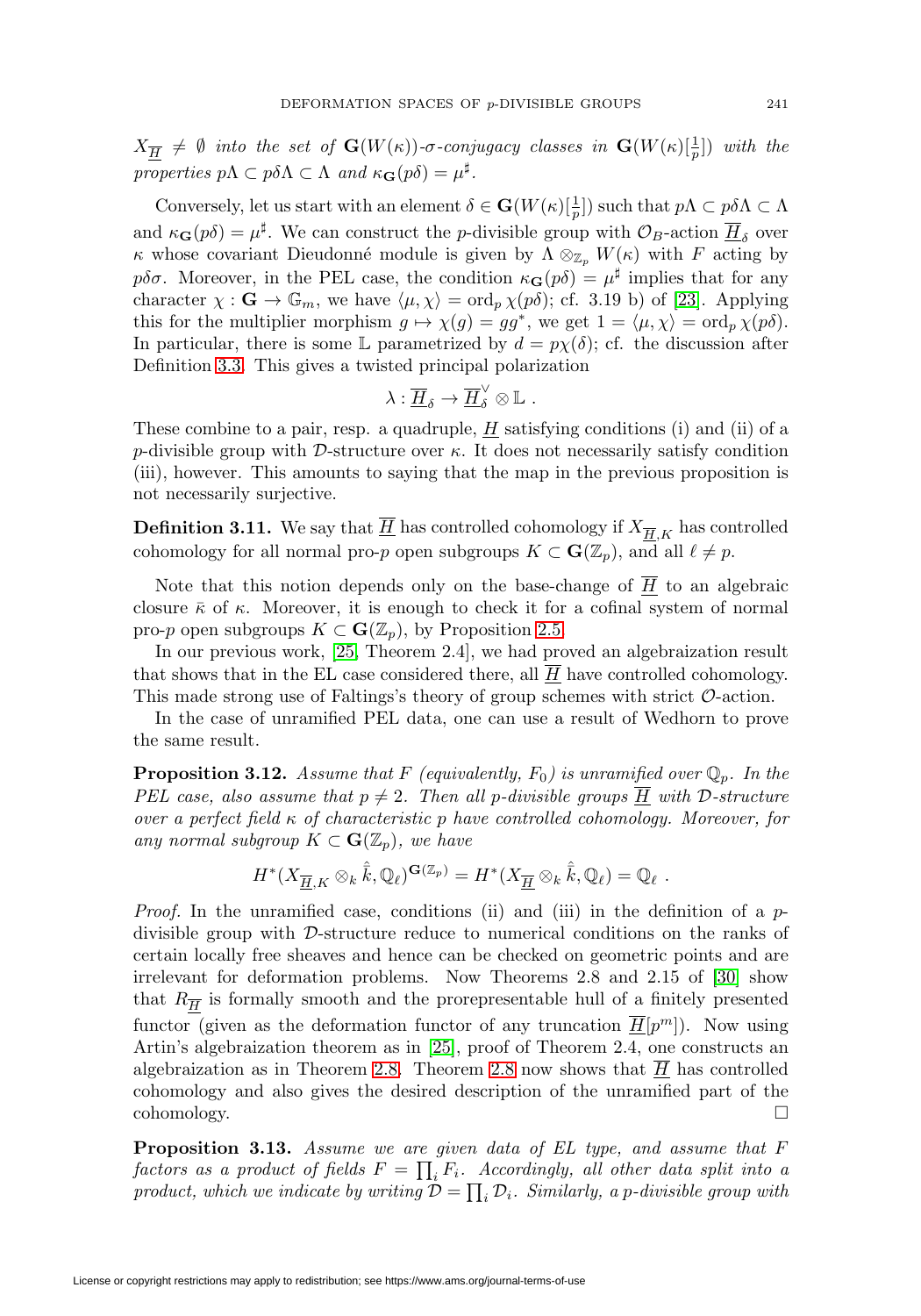D-structure <u>H</u> over S factors into a product <u>H</u> =  $\prod_i \underline{H}_i$ , where <u>H</u><sub>i</sub> is a p-divisible group with  $\mathcal{D}_i$ -structure over S. The reflex field  $E \subset \overline{\mathbb{Q}}_p$  is the compositum of the reflex fields  $E_i \subset \mathbb{Q}_p$ .

Let  $\kappa$  be a perfect field as above, and let  $\underline{H} = \prod_i \underline{H}_i$  be a p-divisible group with D-structure over S, given as a product of p-divisible groups with  $\mathcal{D}_i$ -structure  $\underline{H}_i$ over S. Accordingly,

$$
\delta = \prod_i \delta_i \in \mathbf{G}(W(\kappa)[\frac{1}{p}]) = \prod_i \mathbf{G}_i(W(\kappa)[\frac{1}{p}]) .
$$

Moreover, if  $K = \prod_i K_i \subset \mathbf{G}(\mathbb{Z}_p)$ , there are product decompositions  $X_{\overline{H},K} =$  $\prod_i X_{\overline{\underline{H}}_i,K_i}$ , the product being taken over Sp k, with k as above.

In particular,  $\overline{H}$  has controlled cohomology if and only if all  $\overline{H}_i$  have controlled cohomology.

Proof. The proof is easy and is left to the reader; use Proposition [2.4](#page-6-1) for the last assertion.  $\Box$  $\Box$ 

<span id="page-15-1"></span>**Proposition 3.14.** Assume we are given data D of quasi-EL type, with corresponding data  $\mathcal{D}_0$  of EL type.

Then giving a p-divisible group with D-structure  $\underline{H} = (H, \iota, \lambda, \mathbb{L})$  over S is equivalent to giving a p-divisible group with  $\mathcal{D}_0$ -structure  $\underline{H}_0$  and a 1-dimensional  $\mathbb{Z}_p$ -local system  $\mathbb L$  over S, the correspondence being given by  $H = H_0 \times H_0^{\vee} \otimes \mathbb L$  with the tautological  $\mathcal{O}_B = \mathcal{O}_{B_0} \times \mathcal{O}_{B_0}^*$ -action, and the tautological twisted principal polarization

 $\lambda: H = H_0 \times (H_0^{\vee} \otimes \mathbb{L}) \to H^{\vee} \otimes \mathbb{L} = (H_0^{\vee} \otimes \mathbb{L}) \times H_0.$ 

In particular, let  $\kappa$  and  $\overline{H}$  be as above, with associated  $\overline{H}_0$  and L. Accordingly,

$$
\delta = (\delta_0, p^{-1}d) \in \mathbf{G}(W(\kappa)[\frac{1}{p}]) = \mathbf{G}_0(W(\kappa)[\frac{1}{p}]) \times W(\kappa)[\frac{1}{p}]^{\times},
$$

where L corresponds to d as above. Then for

$$
K = K_0 \times (1 + p^m \mathbb{Z}_p) \subset \mathbf{G}(\mathbb{Z}_p) = \mathbf{G}_0(\mathbb{Z}_p) \times \mathbb{Z}_p^{\times},
$$

with  $m \geq 1$ , there is a product decomposition

$$
X_{\overline{\underline{H}},K} = X_{\overline{\underline{H}}_0,K_0} \times_{\mathrm{Sp} k} X_{\mathbb{L},m} ,
$$

where  $X_{\mathbb{L},m}$  parametrizes isomorphisms between  $\mathbb{L} \otimes \mu_{p^m}$  and  $\mathbb{Z}/p^m\mathbb{Z}$ .

In particular,  $\overline{H}$  has controlled cohomology if and only if  $\overline{H}_0$  has controlled cohomology.

*Proof.* Easy and left to the reader; note that  $X_{\mathbb{L},m}$  is finite over Sp k and hence has controlled cohomology.  $\Box$ 

Finally, we will need a continuity statement about the action of the automorphism group of  $\underline{H}$  on the cohomology of  $X_{\overline{H},K}$  in the case that  $\underline{H}$  has controlled cohomology.

<span id="page-15-0"></span>**Proposition 3.15.** Assume that  $\overline{H}$  has controlled cohomology. Then for any normal pro-p open subgroup  $K \subset \mathbf{G}(\mathbb{Z}_p)$ , there is an integer  $m \geq 1$  such that for all automorphisms j of  $\overline{H}$  that act trivially on  $\overline{H}[p^m]$ , the induced action on

$$
H^i(X_{\overline{\underline{H}}, K}\otimes_k \hat{\bar{k}}, \mathbb{Q}_\ell)
$$

is trivial for all i.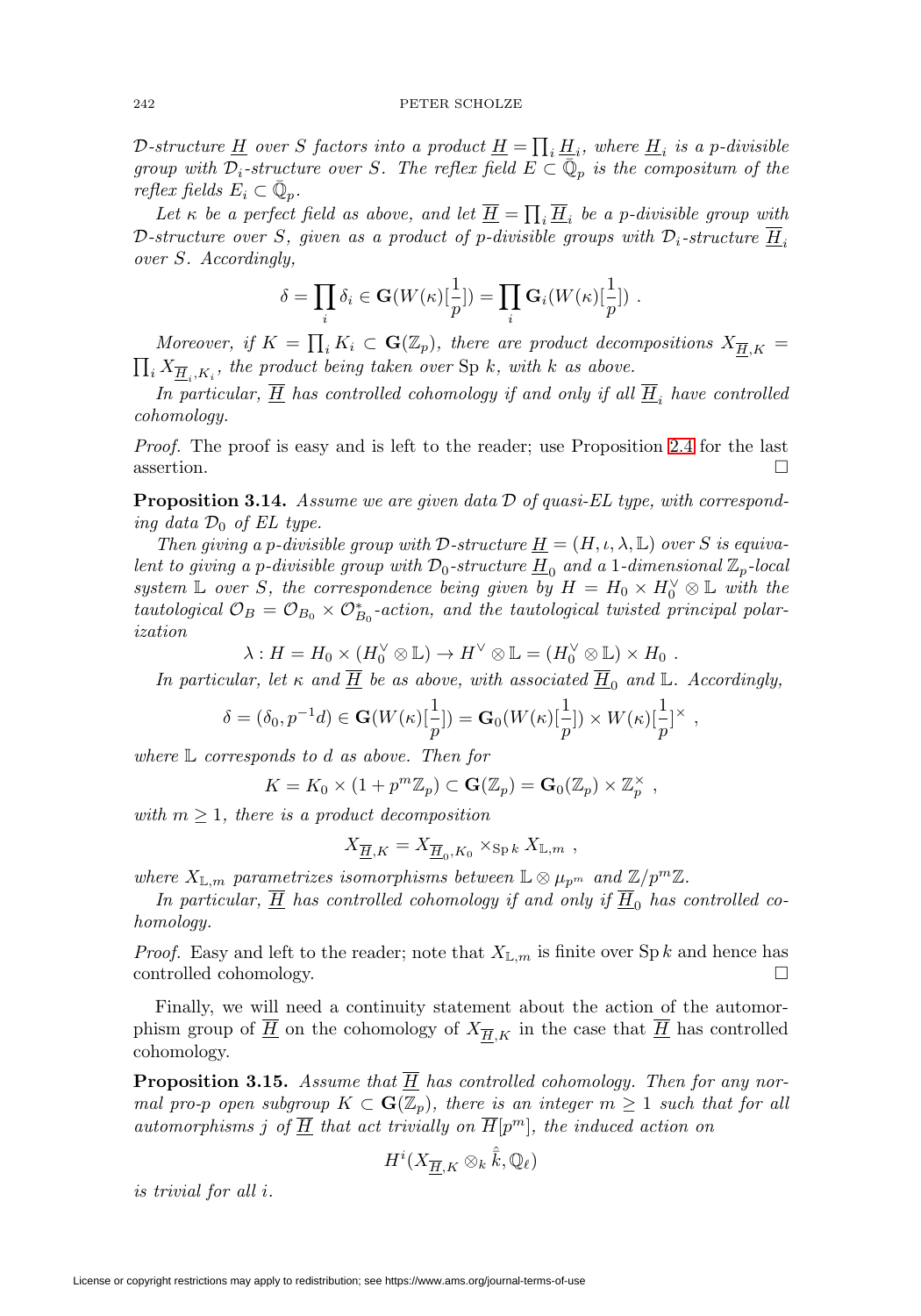*Proof.* It suffices to check this for a cofinal system of K. We take K as the kernel of the projection  $\mathbf{G}(\mathbb{Z}_p) \to \mathbf{G}(\mathbb{Z}/p^{m_1}\mathbb{Z})$ . In this case  $X_{\overline{H},K}/X_{\overline{H}}$  parametrizes  $\mathcal{O}_B$ linear isomorphisms  $\Lambda/p^{m_1} \cong T_{\overline{H}}/p^{m_1}$  that preserve the Hermitian form up to a scalar.

Fix generators  $\lambda_1, ..., \lambda_{m_2}$  of  $\Lambda$  as an  $\mathcal{O}_B$ -module. Let  $\underline{H} = (H, ...)$  be the universal deformation of  $\overline{H}$  over  $R_{\overline{H}}$ . Consider the finite flat cover  $H[p^{m_1}]/\text{Spf } R_{\overline{H}}$ , and let  $H[p^{m_1}]_{\eta}/X_{\overline{H}}$  be its generic fibre as a rigid-analytic variety over k. Let  $Y = H[p^{m_1}]_{\eta}^{m_2/X_{\overline{H}}}\;$  be the  $m_2$ -fold fibre product over  $X_{\overline{H}}$ . Note that Y is the generic fibre of a complete Noetherian semilocal  $k^{\circ}$ -algebra R whose residue fields are finite extensions of  $\kappa$ : Let  $H[p^{m_1}] = Spf R_1$ ; then

$$
R=R_1\otimes_{R_{\overline{H}}} \cdots \otimes_{R_{\overline{H}}} R_1,
$$

which is finite flat (in fact free) over  $R_{\overline{H}}$ . We have a closed immersion

$$
X_{\overline{\underline{H}},K} \to Y = H[p^{m_1}]_{\eta}^{m_2/X_{\overline{\underline{H}}}}
$$

by sending the isomorphism  $\Lambda/p^{m_1} \cong T/p^{m_1}$  to the images of  $\lambda_1, ..., \lambda_{m_2}$ .

Because  $\overline{H}$  has controlled cohomology, there is some quasicompact admissible open subset  $X_{\overline{H},K,m_3} \subset X_{\overline{H},K}$  with the same cohomology, where we recall that the rigid-analytic variety  $X_{\overline{H},K}$  is defined as the union of quasicompact admissible open subsets  $X_{\overline{H},K,n}$ . We use Proposition [2.6](#page-7-0) to produce an admissible open neighborhood  $U \subset X_{\overline{\underline{H}},K,m_3} \times X_{\overline{\underline{H}},K,m_3}$  of the diagonal such that any automorphism of  $X_{\overline{\underline{H}},K,m_3}$  whose graph is contained in U acts trivially on the cohomology.

Because  $X_{\overline{H},K,m_3}$  is quasicompact, there is some  $m_4$  such that  $X_{\overline{H},K,m_3} \subset Y_{m_4}$ , where  $Y = \bigcup_m Y_m$  as usual. Moreover, there is an admissible open neighborhood  $V \subset Y_{m_4} \times Y_{m_4}$  of the diagonal such that

$$
V \cap \left( X_{\overline{\underline{H}},K,m_3} \times X_{\overline{\underline{H}},K,m_3} \right) \subset U .
$$

Summarizing, it suffices to find an integer  $m \geq 1$  such that for any automorphism j of  $\overline{H}$  that acts trivially on  $\overline{H}[p^m]$ , the graph  $\Gamma_j \subset Y_{m_4} \times Y_{m_4}$  of j acting on  $Y_{m_4}$ is contained in V .

Using Lemma [2.11,](#page-9-1) it suffices to prove that for any open ideal  $I \subset R$ , there is some integer  $m \geq 1$  such that any automorphism j of  $\underline{H}$  that acts trivially on  $H[p^m]$  also acts trivially on  $R/I$ . This reduces us to proving the statement with  $R_1$  in place of R.

Let  $\mathfrak{m}_{\overline{H}} \subset R_{\overline{H}}$  be the maximal ideal. It suffices to check that for any  $n \geq 1$  there is some  $m \geq 1$  such that any automorphism j of  $\overline{H}$  acting trivially on  $\overline{H}[p^m]$  lifts to an automorphism of  $\underline{H} \otimes_{R_{\overline{H}}} R_{\overline{H}} / \mathfrak{m}_{\overline{H}}^n$  that is trivial on  $p^{m_1}$ -torsion.

By induction, it suffices to prove that there is some integer  $m'_1 \geq m_1$  such that any automorphism  $j$  of  $\overline{H}$  that lifts to an automorphism of  $\underline{H}\otimes_{R_{\overline{H}}}R_{\overline{H}}/m_{\overline{H}}^{n-1}$ trivial on  $p^{m'_1}$ -torsion lifts further to an automorphism of  $\underline{H} \otimes_{R_{\overline{H}}} R_{\overline{H}}/\mathfrak{m}_{\overline{H}}^n$  trivial on  $p^{m_1}$ -torsion.

The assertion is equivalent to the existence of lifts of  $\frac{j-1}{p^{m_1}}$ ,  $\frac{j-1}{p^{m_1}}$  acting on  $\underline{H} \otimes_{R_{\overline{H}}}$  $R_{\overline{\overline{H}}}/\mathfrak{m}_{\overline{H}}^{n-1}$ . By [\[13,](#page-32-13) Corollaire 4.3 b)], for any  $p$ -divisible groups  $G_1,$   $G_2$  over  $R_{\overline{\overline{H}}}/\mathfrak{m}_{\overline{H}}^n$ with restriction  $G'_1$ ,  $G'_2$  to  $R_{\overline{H}}/\mathfrak{m}_{\overline{H}}^{n-1}$ , the existence of a lift of some homomorphism  $f: G_1' \to G_2'$  to a homomorphism  $G_1 \to G_2$  is equivalent to the existence of a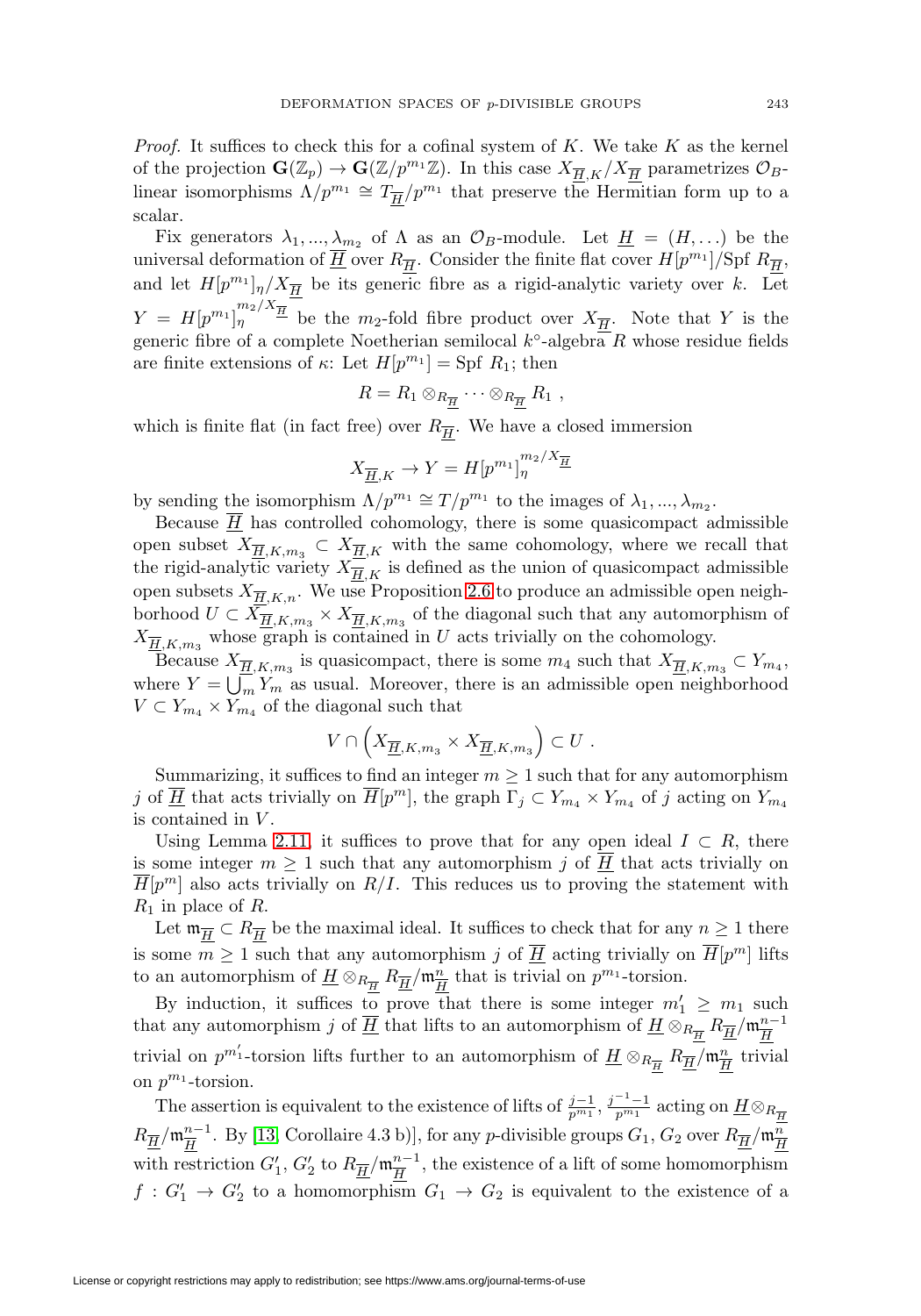lift of  $f[p] : G'_{1}[p] \to G'_{2}[p]$  to a homomorphism  $G_{1}[p] \to G_{2}[p]$ . But taking  $m'_{1} =$  $m_1 + 1$ , we know that  $f[p]$  is just the zero morphism for the two homomorphisms  $f = \frac{j-1}{p^{m_1}}$ ,  $\frac{j^{-1}-1}{p^{m_1}}$  we are interested in. These obviously lift, finishing the proof.  $\Box$  $\Box$ 

## 4. Definition of the test function

<span id="page-17-0"></span>Let  $I_E \subset W_E$  be the inertia and Weil group of E and fix a geometric Frobenius element Frob  $\in W_E$ . Fix some integer  $j \geq 1$ . Our aim is to define a function  $\phi_{\tau,h} \in C_c^{\infty}(\mathbf{G}(\mathbb{Q}_{p^r}))$  depending on an element  $\tau \in \text{Frob}^j I_E \subset W_E$  and a function  $h \in C_c^{\infty}(\mathbf{G}(\mathbb{Z}_p))$  with values in  $\mathbb{Q}$ . Here we set  $r = j[\kappa_E : \mathbb{F}_p]$ , where  $\kappa_E$  is the residue field of E.

We regard  $\mathbb{F}_{p^r}$  as the degree-j-extension of  $\kappa_E$ ; in particular, it is an  $\mathcal{O}_E$ -algebra. Fix the Haar measures on  $\mathbf{G}(\mathbb{Q}_p)$ , resp.  $\mathbf{G}(\mathbb{Q}_{p^r})$ , that give  $\mathbf{G}(\mathbb{Z}_p)$ , resp.  $\mathbf{G}(\mathbb{Z}_{p^r})$ , volume 1.

**Definition 4.1.** Let  $\delta \in \mathbf{G}(\mathbb{Q}_{p^r})$ . Define

 $\phi_{\tau,h}(\delta)=0$ 

unless  $\delta$  is associated to some *p*-divisible group with D-structure  $\overline{H}$  over  $\mathbb{F}_{p^r}$  under the correspondence of Proposition [3.10.](#page-13-0) In the latter case, assume first that  $H$  has controlled cohomology. Then define

$$
\phi_{\tau,h}(\delta) = \text{tr}(\tau \times h | H^*(X_{\overline{H},K} \otimes_k \hat{\overline{k}}, \mathbb{Q}_\ell)) ,
$$

for any normal compact pro-p open subgroup  $K \subset K_0$  such that h is K-bi-invariant. If  $\overline{H}$  does not have controlled cohomology, define  $\phi_{\tau,h}(\delta) = 0$ .

**Proposition 4.2.** The function  $\phi_{\tau,h}$ :  $\mathbf{G}(\mathbb{Q}_{p^r}) \to \mathbb{Q}_\ell$  is well-defined and takes values in  $Q$  independent of  $\ell$ . Its support is contained in the compact set of all  $\delta \in \mathbf{G}(\mathbb{Q}_{p^r})$  satisfying  $p\Lambda \subset p\delta\Lambda \subset \Lambda$  and  $\kappa_{\mathbf{G}}(p\delta) = \mu^{\sharp}$ .

*Proof.* The last point is clear. We have to see that any two choices  $K_1 \subset K_2$  of K give the same value. This follows from Proposition [2.5](#page-6-0) as follows:

tr
$$
tr(\tau \times h|H^*(X_{\overline{\underline{H}},K_2} \otimes_k \hat{\overline{k}}, \mathbb{Q}_\ell))
$$
  
= vol $(K_2)^{-1}$   $\sum_{g \in \mathbf{G}(\mathbb{Z}_p)/K_2} h(g)tr(\tau \times g|H^*(X_{\overline{\underline{H}},K_2} \otimes_k \hat{\overline{k}}, \mathbb{Q}_\ell))$   
= vol $(K_2)^{-1}$   $\sum_{g \in \mathbf{G}(\mathbb{Z}_p)/K_2} h(g)tr(\tau \times g|H^*(X_{\overline{\underline{H}},K_1} \otimes_k \hat{\overline{k}}, \mathbb{Q}_\ell)^{K_2/K_1})$   
= vol $(K_1)^{-1}$   $\sum_{g \in \mathbf{G}(\mathbb{Z}_p)/K_1} h(g)tr(\tau \times g|H^*(X_{\overline{\underline{H}},K_1} \otimes_k \hat{\overline{k}}, \mathbb{Q}_\ell))$   
= tr $(\tau \times h|H^*(X_{\overline{\underline{H}},K_1} \otimes_k \hat{\overline{k}}, \mathbb{Q}_\ell))$ .

To get the independence of  $\ell$ , we note that it suffices to prove the independence of  $\ell$  of

$$
\text{tr}(\tau \times g | H^*(X_{\overline{\underline{H}}, K} \otimes_k \hat{\bar{k}}, \mathbb{Q}_\ell))
$$

for all K and  $g \in \mathbf{G}(\mathbb{Z}_p)$ , assuming  $\overline{\underline{H}}$  has controlled cohomology. In particular, we assume that  $X_{\overline{H},K}$  has controlled cohomology, so we may replace it by some  $\mathbf{G}(\mathbb{Z}_p)$ -invariant quasicompact open subset  $U = X_{\overline{H},K,m} \subset X_{\overline{H},K}$  with the same cohomology. Moreover, we can twist  $U$  by the unramified action of the absolute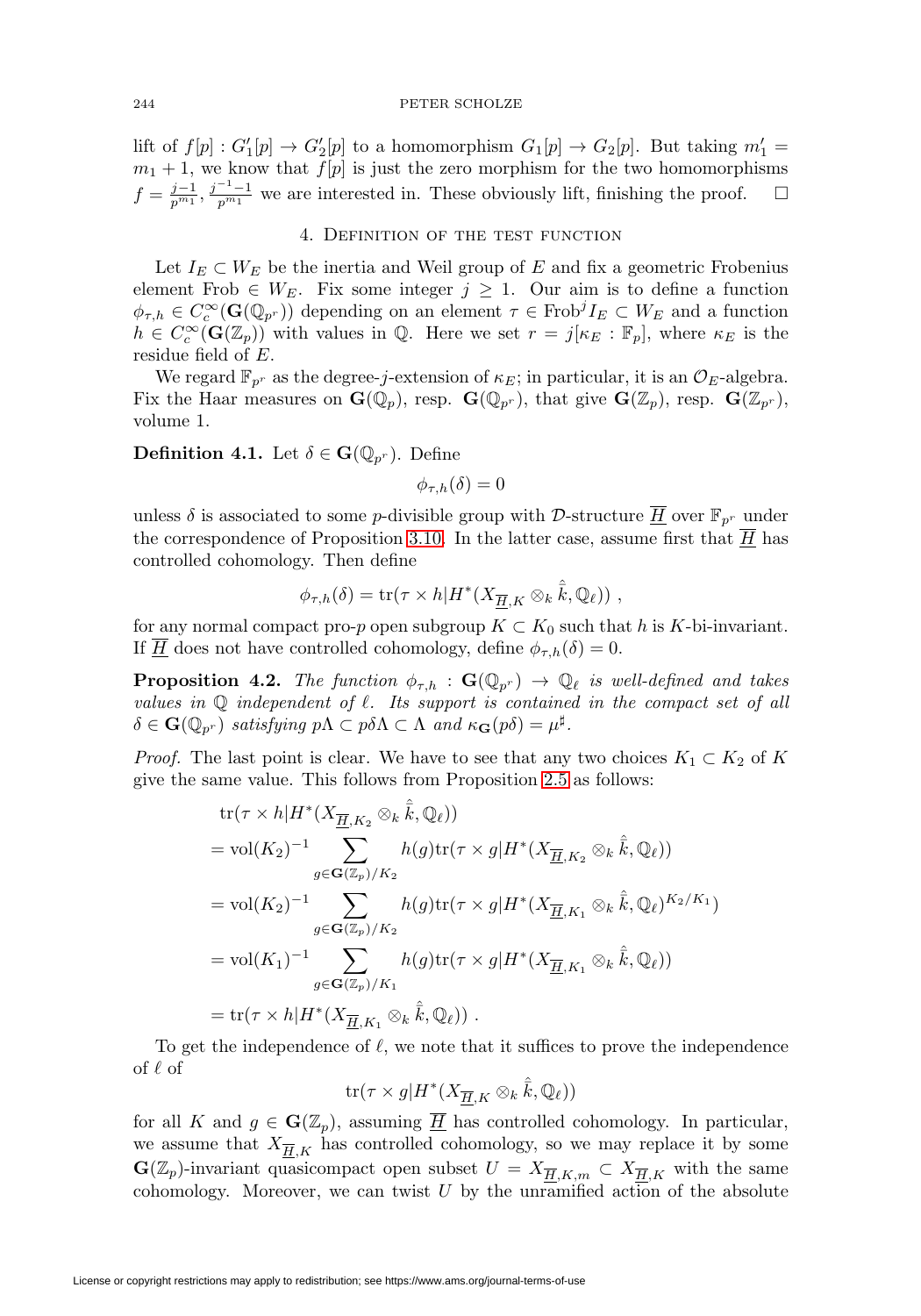Galois group of  $k$  sending a geometric Frobenius element to  $q$ , which acts via the finite quotient  $\mathbf{G}(\mathbb{Z}_p)/K$ ; this gives a quasicompact smooth separated rigid variety V over k such that  $U \otimes_k \hat{k} \cong V \otimes_k \hat{k}$ , and with the action of  $\tau \times g$  on the left-hand side corresponding to the action of  $\tau$  on the right-hand side. In particular,

$$
\text{tr}(\tau \times g|H^*(X_{\overline{\underline{H}},K} \otimes_k \hat{\overline{k}},\mathbb{Q}_\ell)) = \text{tr}(\tau|H^*(V \otimes_k \hat{\overline{k}},\mathbb{Q}_\ell)) .
$$

The latter term is independent of  $\ell$  by Theorem 7.1.10 of [\[20\]](#page-32-15).

**Proposition 4.3.** The function  $\phi_{\tau,h}$  is locally constant, so that it defines an element  $\phi_{\tau,h} \in C_c^{\infty}(\mathbf{G}(\mathbb{Q}_{p^r})).$ 

*Proof.* Take any element  $\delta \in \mathbf{G}(\mathbb{Q}_{p^r})$ ; we want to find a small open neighborhood U of  $\delta$  such that  $\phi_{\tau,h}(\delta') = \phi_{\tau,h}(\delta)$  for all  $\delta' \in U$ . The conditions  $\kappa_{\mathbf{G}}(p\delta) = \mu^{\sharp}$ and  $p\Lambda \subset p\delta\Lambda \subset \Lambda$  define an open and closed subset outside of which the function vanishes identically. In particular, we may assume that  $\delta$  satisfies these conditions.

The construction after Proposition [3.10](#page-13-0) constructs a pair  $\overline{H} = (\overline{H}, \iota)$  (resp. quadruple  $\overline{H} = (\overline{H}, \iota, \lambda, \mathbb{L})$  in the PEL case), which satisfies all conditions of being a p-divisible group with D-structure over  $\mathbb{F}_{p^r}$  except possibly the determinant condition, i.e. condition (iii) of Definition [3.3.](#page-11-0)

We want to see that if  $\delta'$  is sufficiently close to  $\delta$ , then over  $\mathbb{F}_p$ , the associated  $H_{\delta}$  and  $H_{\delta'}$  become isomorphic. This follows from the following lemma.

**Lemma 4.4.** Let  $\kappa$  be an algebraically closed field of characteristic p, let  $L =$  $W(\kappa)[\frac{1}{p}]$ , and let G be any linear algebraic group over L. Then for any  $b \in G(L)$ , the map  $G(L) \to G(L)$  mapping g to  $g^{-1}bg^{\sigma}$  is open.

Proof. By standard arguments, it is enough to check the statement on the Lie algebra, which reads: The map  $\mathfrak{g} \to \mathfrak{g}$  mapping x to  $-x + (\text{Ad}b)(x^{\sigma})$  is open, where g denotes the Lie algebra of G. Identifying g with  $L^n$  for some n, this follows from the following lemma.

**Lemma 4.5.** Let  $A \in GL_n(L)$ . Then the map  $L^n \to L^n$  mapping x to  $x - Ax^{\sigma}$  is open.

Remark 4.6. By  $\mathbb{Q}_p$ -linearity, it follows that the map is also surjective.

*Proof.* It is easily seen that one may replace A by a  $\sigma$ -conjugate. Using the Dieudonné-Manin classification, and reducing to simple factors, we may thus assume that A has the form

$$
A = \left( \begin{array}{ccccc} 0 & 1 & 0 & \cdots & 0 \\ 0 & 0 & 1 & \cdots & 0 \\ \vdots & \vdots & \ddots & \ddots & \vdots \\ 0 & 0 & 0 & \cdots & 1 \\ p^k & 0 & 0 & \cdots & 0 \end{array} \right) ,
$$

for some integer k prime to the size of the matrix. We distinguish the cases  $k > 0$ ,  $k = 0$  and  $k < 0$ . If  $k > 0$ , then A is topologically nilpotent and we can give the inverse of  $x - Ax^{\sigma}$  explicitly as  $x + Ax^{\sigma} + A^2x^{\sigma^2} + \cdots$ . Similarly, if  $k < 0$ , then  $A^{-1}$  is topologically nilpotent, and we can give the inverse of  $x - Ax^{\sigma}$  explicitly

 $\Box$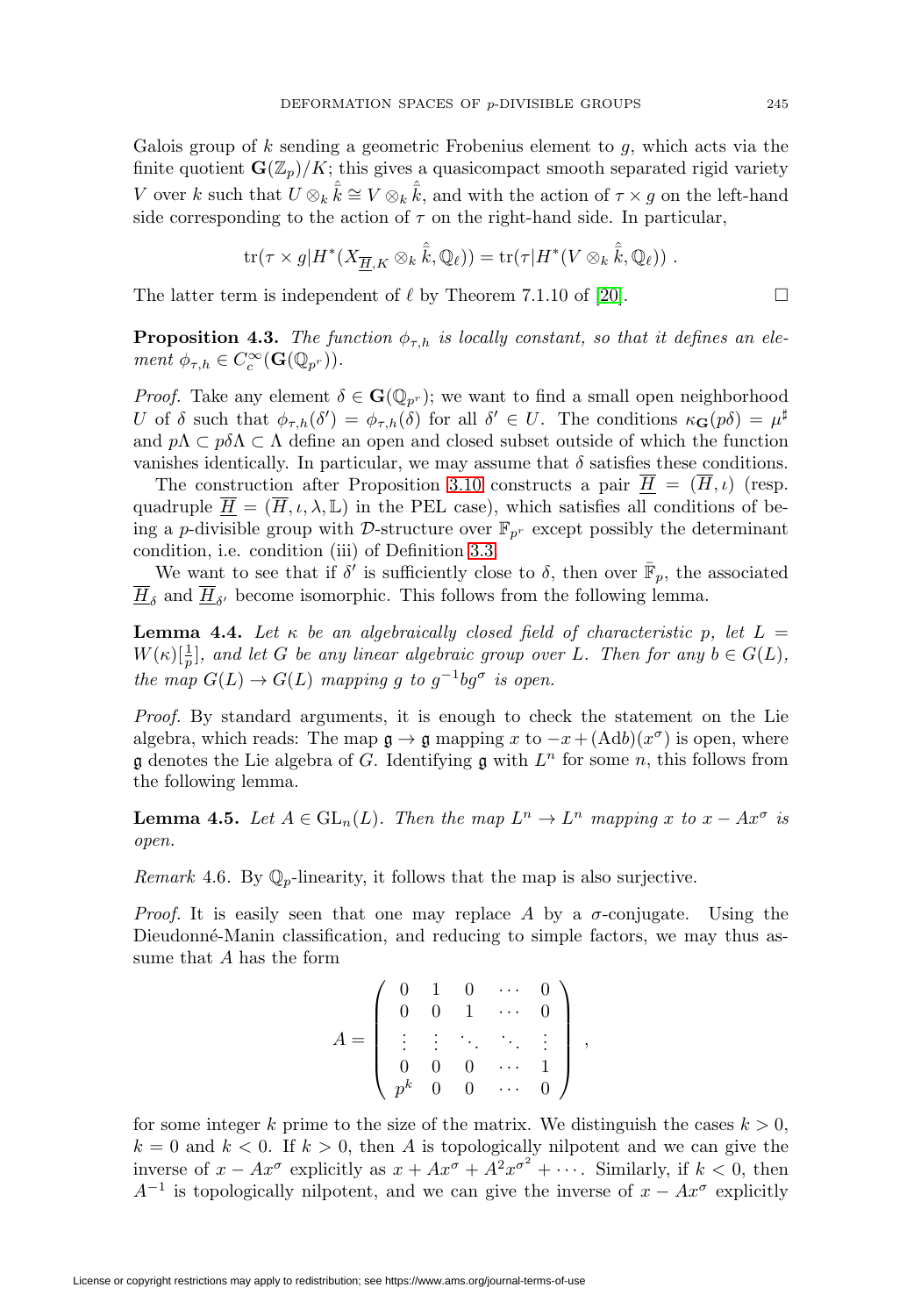as  $-A^{-1}x^{\sigma^{-1}}-A^{-2}x^{\sigma^{-2}}-\cdots$ . Finally, if  $k=0$ , then  $A=1$ , and it suffices to show that the  $\mathbb{Z}_p$ -linear map  $W(\kappa) \to W(\kappa)$ ,  $x \mapsto x - x^{\sigma}$ , is surjective. This can be checked modulo p, where it follows directly from the fact that  $\kappa$  is algebraically  $\Box$  $\Box$ 

We use this lemma for  $\delta \in \mathbf{G}(\mathbb{Q}_{p^r}) \subset \mathbf{G}(W(\overline{\mathbb{F}}_p)[\frac{1}{p}])$ . Let  $m \geq 1$  be some positive integer (to be chosen later). Let V be the open neighborhood of  $\delta$  given as the image of ker $(\mathbf{G}(W(\overline{\mathbb{F}}_p)) \to \mathbf{G}(W(\overline{\mathbb{F}}_p)/p^m))$  under  $g \mapsto g^{-1} \delta g^{\sigma}$ , and let  $U = V \cap \mathbf{G}(\mathbb{Q}_{p^r})$ .

 $\Box$ 

It follows that for any  $\delta' \in U$ , the *p*-divisible groups  $\underline{H}_{\delta}$  and  $\underline{H}_{\delta'}$  associated to δ, resp. δ' become isomorphic over  $\bar{\mathbb{F}}_p$ . In particular, one satisfies the determinant condition if and only if the other one does, and in this case we get isomorphisms

$$
X_{\underline{\overline{H}}_{\delta}, K} \otimes_{k} \hat{\overline{k}} \cong X_{\underline{\overline{H}}_{\delta'}, K} \otimes_{k} \hat{\overline{k}} ,
$$

for all open subgroups  $K \subset \mathbf{G}(\mathbb{Z}_p)$ , so that  $\overline{H}_{\delta}$  has controlled cohomology if and only if  $\underline{H}_{\delta'}$  has controlled cohomology.

In particular, we get the desired statement that  $\phi_{\tau,h}$  is locally constant at  $\delta$  unless  $\overline{H}_{\delta}$  is a p-divisible group with D-structure and has controlled cohomology. In this final case, we choose  $m$  large enough such that Proposition [3.15](#page-15-0) applies. Twisting with elements of ker $(\mathbf{G}(W(\bar{\mathbb{F}}_p)) \to \mathbf{G}(W(\bar{\mathbb{F}}_p)/p^m))$  does not change  $\overline{H}_{\delta}[p^m]$ , so that the (different) actions of  $\tau$  on

$$
X_{\overline{\underline{H}}_{\delta}, K} \otimes_k \hat{\bar{k}} \cong X_{\overline{\underline{H}}_{\delta'}, K} \otimes_k \hat{\bar{k}}
$$

differ by the action of some j in the automorphism group of  $\overline{H}_{\delta}$  over  $\overline{\mathbb{F}}_p$  which is trivial on  $p^m$ -torsion points. Now Proposition [3.15](#page-15-0) implies that both actions of  $\tau$  become identical on the cohomology. We find that indeed  $\phi_{\tau,h}$  is locally  $\Box$ constant.

We end this section by stating some easy lemmas about  $\phi_{\tau,h}$ .

**Proposition 4.7.** Assume that F is unramified, and  $p \neq 2$  in the PEL case. Let h be the idempotent associated to  $\mathbf{G}(\mathbb{Z}_p)$ . Then  $\phi_{\tau,h}$  is the characteristic function of the double coset  $\mathbf{G}(\mathbb{Z}_{p^r})p^{-1}\sigma(\mu(p))\mathbf{G}(\mathbb{Z}_{p^r})$ , where  $\mu: \mathbb{G}_m \to \mathbf{G}_{\mathbb{Q}_{p^r}}$  is some representative of  $\overline{\mu}$  that factors over  $T_{\mathbb{Q}_{n^r}}$  for some maximal  $\mathbb{Z}_{p^r}$ -split torus  $T \subset$  $\mathbf{G}_{\mathbb{Z}_{n^r}}$  .

Remark 4.8. Such a  $\mu$  exists by [\[15,](#page-32-16) Lemma 1.1.3 (a)]. The proposition implies that in the unramified case, our function  $\phi_{\tau,h}(\delta)$  is equal to  $\phi_r(\sigma^{-1}(\delta))$ , where  $\phi_r$ is the function used by Kottwitz in [\[17\]](#page-32-6). Their twisted orbital integrals obviously agree, as  $\delta$  is  $\sigma$ -conjugate to  $\sigma^{-1}(\delta)$ .

*Proof.* From Proposition [3.12,](#page-14-0) we know that all p-divisible groups with  $D$ -structure have controlled cohomology, and that in this case,

$$
\phi_{\tau,h}(\delta)=1.
$$

It remains to classify the set of  $\delta$  that give rise to a p-divisible group with  $\mathcal{D}$ -structure. This is done by Kottwitz, [\[17,](#page-32-6) pages  $430-431$ ].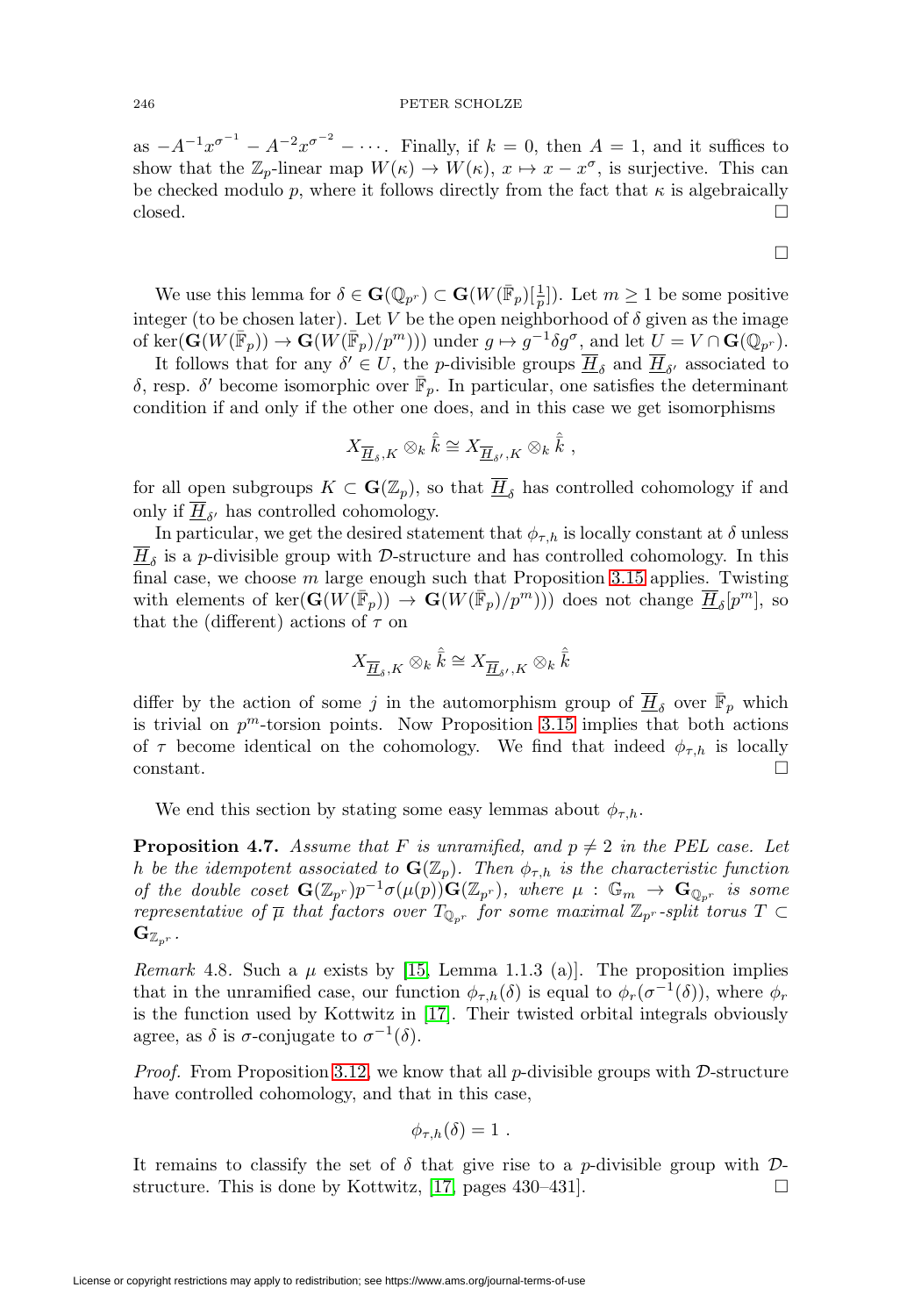**Proposition 4.9.** In the situation of Proposition [3.13](#page-14-1), let h be of the form  $h = \prod h_i$ with  $h_i \in C_c^{\infty}(\mathbf{G}_i(\mathbb{Z}_p))$ . Then for all  $\delta = \prod \delta_i \in \mathbf{G}(\mathbb{Q}_{p^r}) = \prod \mathbf{G}_i(\mathbb{Q}_{p^r}),$ 

$$
\phi_{\tau,h}(\delta) = \prod \phi_{\tau,h_i}(\delta_i) .
$$

*Proof.* This follows directly from Proposition [3.13.](#page-14-1)

**Proposition 4.10.** In the situation of Proposition [3.14](#page-15-1), let h be of the form  $h_0 \times$  $h_{\mathbb{G}_m}$ , where  $h_0 \in C_c^{\infty}(\mathbf{G}_0(\mathbb{Z}_p))$  and  $h_{\mathbb{G}_m} \in C_c^{\infty}(\mathbb{Z}_p^{\times})$ . Then for all

$$
\delta=(\delta_0,\delta_{\mathbb{G}_m})\in\mathbf{G}(\mathbb{Q}_{p^r})=\mathbf{G}_0(\mathbb{Q}_{p^r})\times\mathbb{Q}_{p^r}^{\times}\,\,,
$$

there is a factorization

$$
\phi_{\tau,h}(\delta) = \phi_{\tau,h_0}(\delta_0)\phi_{\tau,h_{\mathbb{G}_m}}(\delta_{\mathbb{G}_m}),
$$

where  $\phi_{\tau,h_{\mathbb{G}_m}}$  is the function with support on  $p^{-1}\mathbb{Z}_{p^r}^{\times}$  defined by

$$
\phi_{\tau,h_{\mathbb{G}_m}}(\delta_{\mathbb{G}_m}) = h(\mathrm{Art}_{\mathbb{Q}_p}(\tau)N\delta_{\mathbb{G}_m}),
$$

where  $\text{Art}_{\mathbb{Q}_p}: W_{\mathbb{Q}_p} \to \mathbb{Q}_p^{\times}$  is the local reciprocity map sending a geometric Frobenius element to a uniformizer.

Proof. This follows from Proposition [3.14,](#page-15-1) once one checks that

$$
\mathrm{tr}(\tau \times h_{\mathbb{G}_m}|H^*(X_{\mathbb{L}, m} \otimes_k \hat{\bar{k}}, \mathbb{Q}_\ell)) = \phi_{\tau, h_{\mathbb{G}_m}}(\delta_{\mathbb{G}_m})
$$

for all  $m$  large enough.

*Remark* 4.11. We remark that  $\phi_{\tau,h_{\mathbb{G}_m}}$  satisfies the following spectral identity. For all characters  $\chi : \mathbb{Q}_p^{\times} \to \mathbb{C}^{\times}$ ,

$$
\text{tr}(\phi_{\tau,h_{\mathbb{G}_m}}|\chi\circ \text{Norm}_{\mathbb{Q}_{p^r}/\mathbb{Q}_p})=\text{tr}(\tau^{-1}|\chi\circ \text{Art}_{\mathbb{Q}_p})\,\text{tr}(h|\chi).
$$

## 5. PEL Shimura varieties

<span id="page-20-0"></span>We first recall the definition of the PEL Shimura varieties that are also considered in Kottwitz's article [\[17\]](#page-32-6). They are associated to the following data.

**Global PEL data.** Let  $B$  be a simple  $\mathbb{Q}$ -algebra with center  $F$  and maximal  $\mathbb{Z}_{(p)}$ -order  $\mathcal{O}_B$  that is stable under a positive involution  $*$  on B. Let V be a finitely generated left B-module with a nondegenerate ∗-Hermitian form (, ). We assume that there is an  $\mathcal{O}_B$ -stable self-dual  $\mathbb{Z}_{(p)}$ -lattice  $\Lambda \subset V$ , which we fix. Moreover, we let  $F_0 = F^{*-1}$ , which is a totally real field. We assume that at all places above p, the extension  $F/F_0$  is unramified and the F-algebra B is split.

We let  $C = \text{End}_B(V)$ , and  $\mathcal{O}_C = \text{End}_{\mathcal{O}_B}(\Lambda)$ ; both carry an involution  $*$  induced from (, ). We recall (cf. [\[17,](#page-32-6) p. 375]) that over  $\overline{Q}$ , the algebra C together with the involution ∗ is of one of the following types:

(A)  $M_n \times M_n^{\text{opp}}$  with  $(x, y)^* = (y, x),$ 

 $(C)$   $M_{2n}$  with  $x^*$  being the adjoint of x with respect to a nondegenerate alternating form in  $2n$  variables,

(D)  $M_{2n}$  with  $x^*$  being the adjoint of x with respect to a nondegenerate symmetric form in 2n variables.

 $\Box$ 

 $\Box$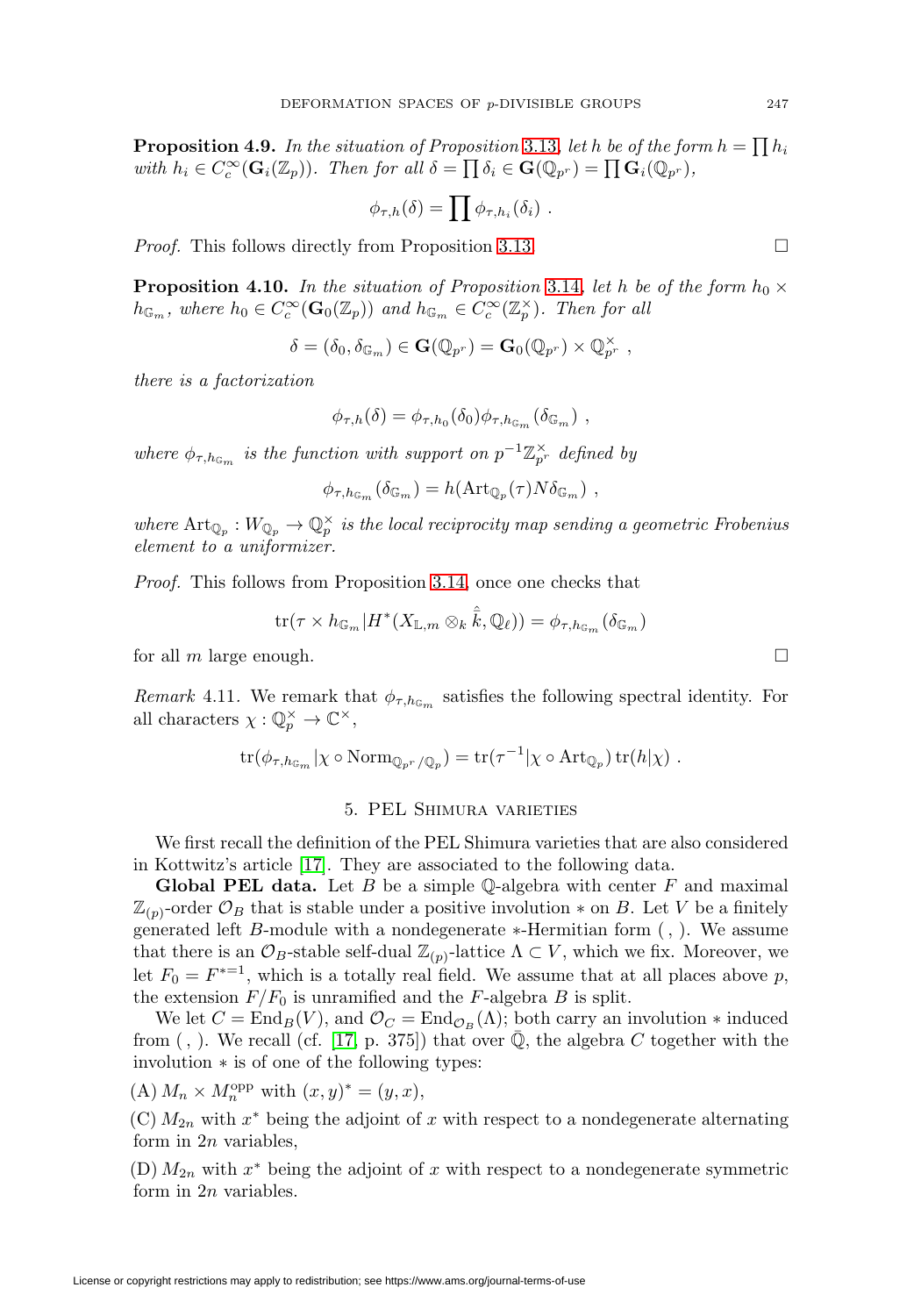We assume that case (A) or (C) occurs. We get the reductive group  $\mathbf{G}/\mathbb{Q}$  of Blinear similitudes of V; in fact, we can extend it to an algebraic group over  $\mathbb{Z}_{(p)}$  as the group representing the functor

$$
\mathbf{G}(R) = \{ g \in (\mathcal{O}_C \otimes_{\mathbb{Z}_p} R)^\times \mid gg^* \in R^\times \} .
$$

Finally, we fix a homomorphism  $\mathbf{h}_0 : \mathbb{C} \to C \otimes \mathbb{R}$  such that  $\mathbf{h}_0(\overline{z}) = \mathbf{h}_0(z)^*$  for all  $z \in \mathbb{C}$ , and such that the symmetric real-valued bilinear form  $(v, \mathbf{h}_0(i)w)$  on  $V \otimes \mathbb{R}$ is positive definite.

We write **h** for the map  $\mathbb{S} \to \mathbf{G} \otimes \mathbb{R}$  from Deligne's torus  $\mathbb{S}$  (i.e., the algebraic torus over  $\mathbb{R}$  with  $\mathbb{S}(\mathbb{R}) = \mathbb{C}^{\times}$  that is given on  $\mathbb{R}$ -valued points by  $\mathbf{h}(z) = \mathbf{h}_0(z)$ ,  $z \in \mathbb{C}^{\times}$ . Then one gets a tower  $\text{Sh}_K$ ,  $K \subset \mathbf{G}(\mathbb{A}_f)$  running through compact open subgroups of the finite adelic points of **G**, of Shimura varieties associated to the pair  $(G, h^{-1})$ .

A priori, these Shimura varieties are defined over C, but they have canonical models over their reflex field  $E \subset \mathbb{C}$ , a finite extension of  $\mathbb{Q}$ . We recall that E is the field of definition of the conjugacy class of the cocharacter  $\mu = \mu_{\mathbf{h}} : \mathbb{G}_m \to$  $\mathbf{G} \otimes \mathbb{C}$  given as the product of the central morphism  $\mathbb{G}_m \to \mathbf{G}$  sending  $t \in \mathbb{G}_m$  to multiplication by  $t$  on  $V$ , and the composite morphism

$$
\mathbb{G}_m \to \mathbb{S} \otimes \mathbb{C} \stackrel{\mathbf{h}^{-1} \otimes \mathbb{C}}{\longrightarrow} \mathbf{G} \otimes \mathbb{C} .
$$

Recall that  $\mathcal{S} \otimes \mathbb{C} = \mathbb{G}_m \times \mathbb{G}_m$ , the first factor corresponding to the identity morphism  $\mathbb{C} \to \mathbb{C}$ , the second to complex conjugation  $\mathbb{C} \to \mathbb{C}$ . The first morphism  $\mathbb{G}_m \to \mathbb{S} \otimes \mathbb{C}$  is the one coming from the identity morphism.

We note that this is not the same  $\mu$  as the  $\mu_{\text{Kw}}$  considered by Kottwitz, which is given as the composition

$$
\mathbb{G}_m \to \mathbb{S} \otimes \mathbb{C} \stackrel{\mathbf{h} \otimes \mathbb{C}}{\longrightarrow} \mathbf{G} \otimes \mathbb{C} \ .
$$

This means that the product  $\mu_{Kw}$  is the central morphism  $\mathbb{G}_m \to \mathbf{G}$ . We choose this alternative normalization as it is the one compatible with our local normalization, which in turn is the one used by Rapoport and Zink in their book [\[23\]](#page-32-8). Fix a prime p of E above p, and let  $\mathcal{O}_{E_p}$  be the complete local ring at p. This allows us to regard  $\mu$  as a conjugacy class of cocharacters  $\mu : \mathbb{G}_m \to \mathbf{G}_{\bar{\mathbb{O}}_n}$ , where  $\mathbb{Q}_p$  is an algebraic closure of  $E_p$ . In particular, after base-changing everything to  $\mathbb{Q}_p$ , we get data D of PEL type as defined in Section [3.](#page-9-0)

Next, we recall that (finite disjoint unions of) these Shimura varieties can be described as moduli spaces of abelian varieties with polarization, endomorphism, and level structure. This also leads to integral models of these Shimura varieties.

**Definition 5.1.** Let  $K^p \subset \mathbf{G}(\mathbb{A}_f^p)$  be a sufficiently small compact open subgroup. Let  $\mathfrak{M}_{K^p}$  be the contravariant set-valued functor on the category of locally Noetherian schemes S over  $\mathcal{O}_{E_{\mathfrak{p}}}$  associating to S the set of isomorphism classes of quadruples  $(A, \iota, \lambda, \overline{\eta})$ , consisting of

- an abelian scheme  $A$  up to prime-to- $p$ -isogeny over  $S$ ,
- an action  $\iota : \mathcal{O}_B \to \text{End}(A),$
- a prime-to-p-isogeny  $\lambda : A \to A^{\vee}$  which is a polarization,
- a level structure  $\overline{\eta}$  of type  $K^p$ .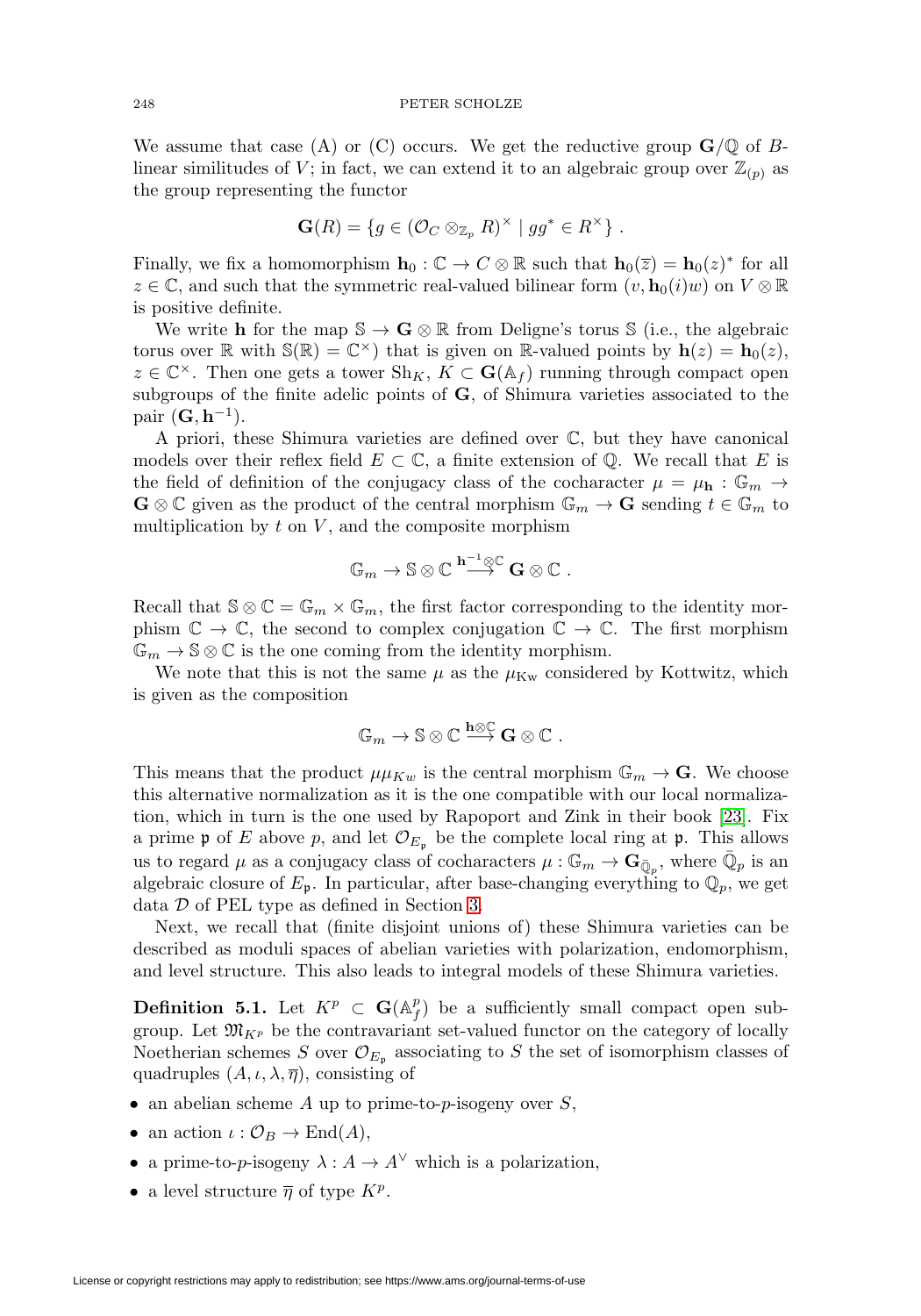These are subject to the following conditions.

(i) The Rosati involution induced by  $\lambda$  is compatible with  $*$  on  $\mathcal{O}_B$ .

(ii) The determinant condition holds true.

In particular, if  $p$  is locally nilpotent on  $S$ , then the associated  $p$ -divisible group with extra structure  $(A[p^{\infty}], \iota|_{A[p^{\infty}]}, \lambda|_{A[p^{\infty}]}, \mathbb{Z}_p)$  is a *p*-divisible group with *D*-structure in the sense of Definition [3.3.](#page-11-0)

Two quadruples  $(A, \iota, \lambda, \overline{\eta}), (A', \iota', \lambda', \overline{\eta}')$  are said to be isomorphic if there is a prime-to-p-isogeny  $\alpha: A \to A'$  carrying  $\iota$  into  $\iota', \overline{\eta}$  into  $\overline{\eta}'$  and carrying  $\lambda$  into a  $\mathbb{Z}_{(p)}^{\times}$ -multiple of  $\lambda'$  locally on S.

We refer to [\[17,](#page-32-6) pages 390–391] for the notion of a level structure of type  $K^p$ . Note that there is an obvious action of  $\mathbf{G}(\mathbb{A}_f^p)$  by correspondences on the tower of these moduli problems.

<span id="page-22-0"></span>**Theorem 5.2.** The functor  $\mathfrak{M}_{K^p}$  is represented by a quasiprojective scheme  $\mathcal{M}_{K^p}$ over  $\mathcal{O}_{E_{p}}$ . There is an isomorphism

$$
\mathcal{M}_{K^p} \otimes E_{\mathfrak{p}} \cong \bigsqcup_{\ker^1(\mathbb{Q},\mathbf{G})} \mathrm{Sh}_{\mathbf{G}(\mathbb{Z}_p)K^p} \otimes_E E_{\mathfrak{p}}
$$

compatible with the action of the Hecke correspondences. Here ker<sup>1</sup>( $\mathbb{Q}, \mathbf{G}$ ) ⊂ H<sup>1</sup>( $\mathbb{Q},$ **G**) is the subset of those cohomology classes that map trivially to  $H^1(\mathbb{Q}_v, \mathbf{G})$  for all places  $v$  of  $\mathbb{Q}$ ; this is a finite set.

If C is a division algebra, then  $\mathcal{M}_{K^p}$  is a projective variety over  $\mathcal{O}_{E_p}$ .

Proof. Cf. [\[17,](#page-32-6) Sections 5 and 8]. We note that Kottwitz a priori only proves that these spaces are (possibly infinite) disjoint unions of quasiprojective schemes. In the generic fibre, the given description shows that there are only finitely many connected components. However, the moduli spaces need not be (topologically) flat (cf. below), so that a priori there might be many junk components in the special fibre.

The problem is that one works with abelian varieties up to prime-to-p-isogeny, and the endomorphisms only live in  $\text{End}(A) \otimes \mathbb{Z}_{(p)}$ . For any abelian scheme  $A/S$ , the functor  $T \mapsto \text{End}(A \times_S T) \otimes \mathbb{Z}_{(p)}$  on schemes over S is representable by an infinite disjoint union of projective varieties over S. In order to restrict to finitely many components, and hence conclude that  $\mathcal{M}_{K^p}$  is of finite type, one has to work with actual morphisms of abelian varieties whose degree is bounded.

We sketch how this can be accomplished. Choose a finitely generated  $\mathbb{Z}$ -lattice M in V, look at the order  $\mathcal{O}_{B,M}$  of B mapping M into itself, and let  $K^p$  be contained in those automorphisms that fix  $M \otimes \hat{\mathbb{Z}}^p \subset V \otimes \mathbb{A}_f^p$ . In that case, the datum of  $\overline{\eta}$  gives an actual abelian variety A inside the prime-to-p-isogeny class, corresponding to the lattice  $M \otimes \hat{\mathbb{Z}}^p$  in  $V \otimes \mathbb{A}_f^p$ , and one checks that  $\mathcal{O}_{B,M}$  acts on A by actual morphisms, and that a bounded multiple of  $\lambda$  is an actual polarization of bounded degree. Fixing finitely many algebra generators of  $\mathcal{O}_{B,M}$ , one sees that each of them has bounded degree. Now, relative to Mumford's moduli problem parametrizing polarized abelian varieties with level structure, our moduli problem is a closed subscheme of the moduli problem parametrizing the polarization  $\lambda$  and the images of the finite number of algebra generators of  $\mathcal{O}_{B,M}$ . As we have bounded the degrees of the corresponding endomorphisms of the abelian variety, these data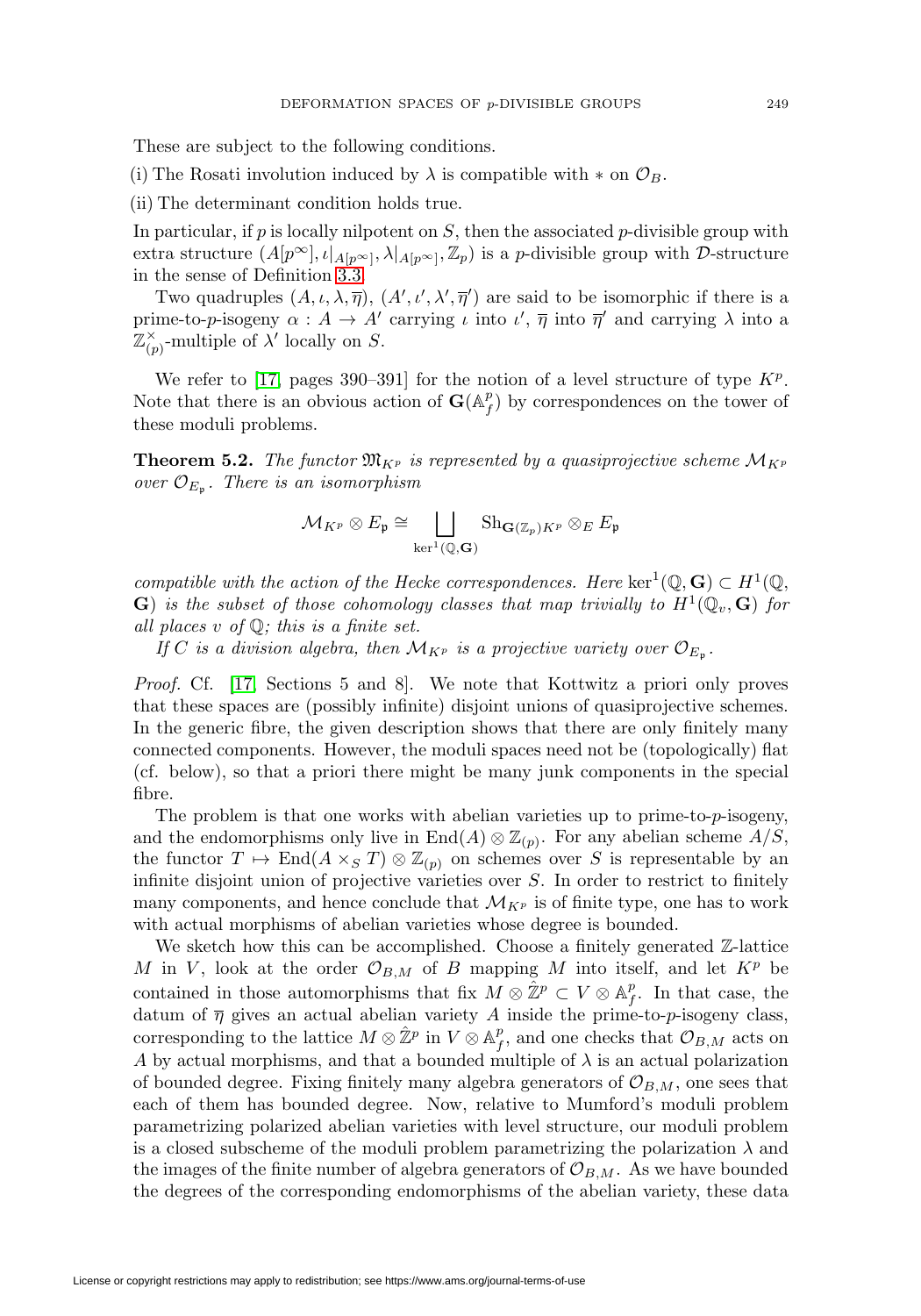are parametrized by a scheme of finite type over Mumford's moduli problem, as desired.  $\Box$ 

Moreover, for any compact open subgroup  $K_p \subset \mathbf{G}(\mathbb{Z}_p)$ , we introduce the cover  $\mathcal{M}_{K_p,K^p}$  of  $\mathcal{M}_{K^p} \otimes E_{\mathfrak{p}}$ , parametrizing  $K_p$ -orbits of isomorphisms between  $\Lambda \otimes \mathbb{Z}_p$ and the p-adic Tate module  $T_pA$  of A, compatible with the  $\mathcal{O}_B$ -action and the Hermitian forms up to a scalar. Obviously, we get an action of  $\mathbf{G}(\mathbb{Z}_p) \times \mathbf{G}(\mathbb{A}_f^p)$  by correspondences on the tower of these varieties; we do not care about enlarging this action to  $\mathbf{G}(\mathbb{A}_f)$  here.

**Proposition 5.3.** The cover  $\pi_{K_p, K^p}: \mathcal{M}_{K_p, K^p} \to \mathcal{M}_{K^p} \otimes E_{\mathfrak{p}}$  is finite étale, and Galois with Galois group  $\mathbf{G}(\mathbb{Z}_p)/K_p$  if  $K_p \subset \mathbf{G}(\mathbb{Z}_p)$  is normal. There are isomorphisms

$$
\mathcal{M}_{K_p,K^p}\cong\bigsqcup_{\ker^1(\mathbb{Q},\mathbf{G})}\mathrm{Sh}_{K_pK^p}\otimes_E E_{\mathfrak{p}}
$$

compatible with the Hecke correspondences and the maps to  $\mathcal{M}_{K^p} \otimes E_{\mathfrak{p}}$ .

Proof. Once again, the existence of such isomorphisms over geometric points follows from Lemma [3.1;](#page-10-0) note that the rational  $\ell$ -adic Tate modules  $V_{\ell}A$  are isomorphic to  $V \otimes \mathbb{Q}_\ell$  by existence of  $K^p$ -level structures; hence so are  $V_pA$  and  $V \otimes \mathbb{Q}_p$ , as the characters of  $V_pA$  and  $V_\ell A$  as B-representations agree. From here, the usual arguments, as also in the proof of the isomorphism of Theorem [5.2,](#page-22-0) imply the proposition.  $\Box$ 

We have the following comparison with the local theory.

<span id="page-23-0"></span>**Proposition 5.4.** Let  $\kappa$  be a perfect field of characteristic p over  $\mathcal{O}_{E_{\mathfrak{p}}}$ , and let  $x \in \mathcal{M}_{K^p}(\kappa)$ . Let  $\overline{H}$  be the associated p-divisible group with D-structure over κ. Let k be the complete unramified extension of  $E_p$  with residue field κ. Then the complete local ring  $\hat{\mathcal{O}}_{\mathcal{M}_{K^p},x}$  is isomorphic to the deformation ring  $R_{\overline{H}}$ . This identifies the tubular neighborhood of x in  ${\cal M}_{K^p}^{\rm rig}\otimes_{E_{\frak p}} k$  with  $X_{\overline H}.$  Moreover, for any  $K_p \subset \mathbf{G}(\mathbb{Z}_p)$ , we have a pullback diagram



In particular,  $\overline{H}$  has controlled cohomology, and for all  $i \in \mathbb{Z}$ , we have a  $Gal(\overline{k}/k)$ equivariant isomorphism

$$
(R^i\psi\pi_{K_p,K^p*}\mathbb{Q}_\ell)_{\overline{x}}\cong H^i(X_{\overline{\underline{H}},K_p}\otimes_k\hat{\overline{k}},\mathbb{Q}_\ell).
$$

Proof. The first statement is a direct consequence of the Serre-Tate theorem, and the rest follows easily, using Theorem [2.8](#page-8-0) for the last statements. - $\Box$ 

We need local systems on the Shimura varieties. For this purpose, let  $\xi$  be a finite-dimensional algebraic representation of **G** defined over a number field L, and let  $\lambda$  be a place of L above  $\ell \neq p$ . The usual construction (cf. [\[17,](#page-32-6) Section 6]) produces  $\ell$ -adic local systems  $\mathcal{F}_{\xi,K_p}$ , resp.  $\mathcal{F}_{\xi,K_p,K_p}$  on  $\mathcal{M}_{K_p}$ , resp.  $\mathcal{M}_{K_p,K_p}$ , to which the action of the Hecke correspondences extend. We will need the following proposition.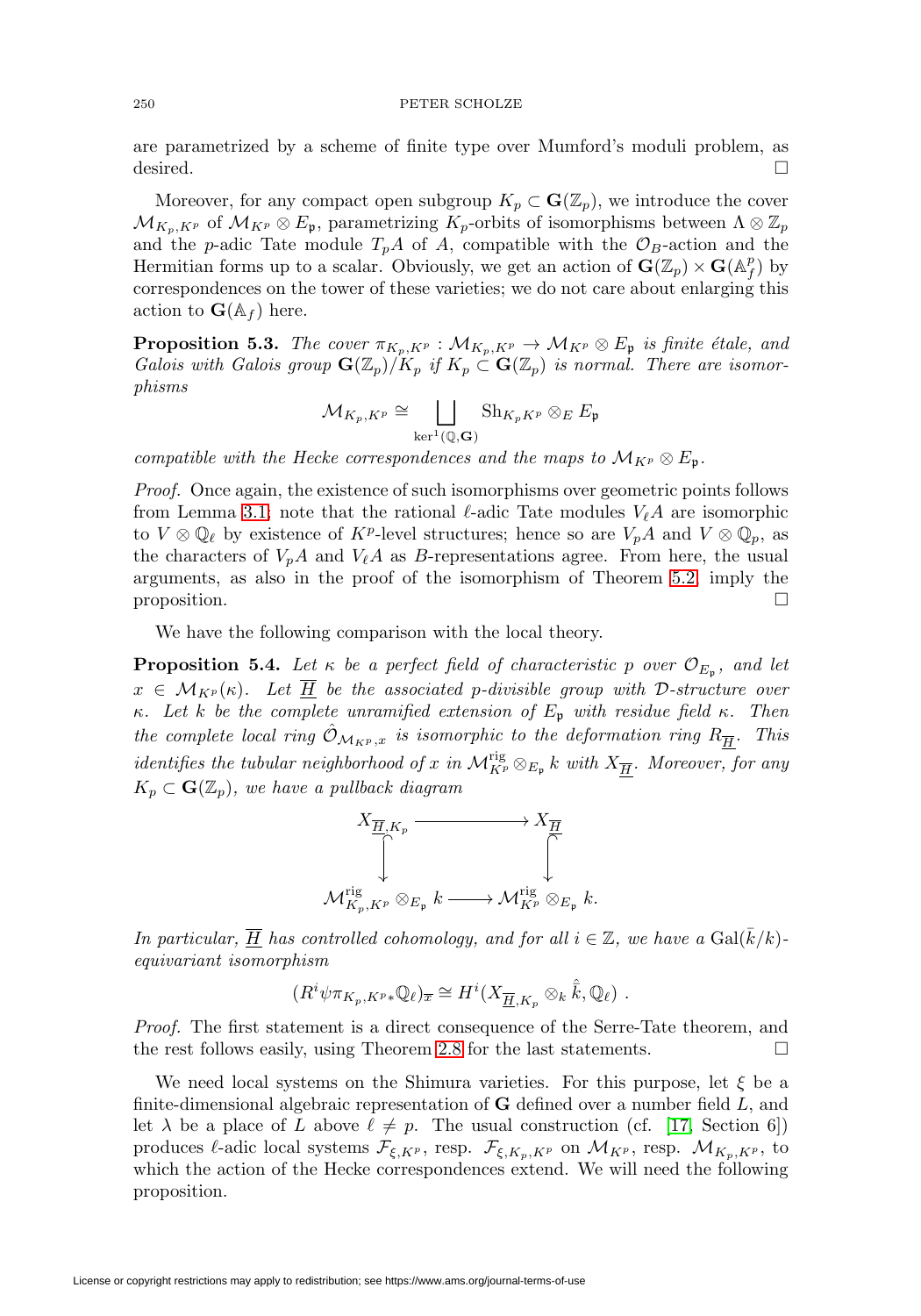<span id="page-24-1"></span>**Proposition 5.5.** Consider the projection  $\pi_{K_p,K^p}: \mathcal{M}_{K_p,K^p} \to \mathcal{M}_{K^p} \otimes E_{\mathfrak{p}}$ . Then we have a canonical isomorphism

$$
R\psi\pi_{K_p,K^p*}\mathcal{F}_{\xi,K_p,K^p}\cong \mathcal{F}_{\xi,K^p}\otimes R\psi\pi_{K_p,K^p*}\mathbb{Q}_{\ell}.
$$

Proof. Indeed,

$$
R\psi\pi_{K_p,K^p*}\mathcal{F}_{\xi,K_p,K^p} \cong R\psi\pi_{K_p,K^p*}\pi_{K_p,K^p}^*\mathcal{F}_{\xi,K^p}
$$
  
\n
$$
\cong R\psi(\mathcal{F}_{\xi,K^p} \otimes \pi_{K_p,K^p*}\pi_{K_p,K^p}^*\mathbb{Q}_\ell)
$$
  
\n
$$
\cong \mathcal{F}_{\xi,K^p} \otimes R\psi\pi_{K_p,K^p*}\pi_{K_p,K^p}^*\mathbb{Q}_\ell
$$
  
\n
$$
\cong \mathcal{F}_{\xi,K^p} \otimes R\psi\pi_{K_p,K^p*}\mathbb{Q}_\ell.
$$

In particular, we can define the cohomology of the Shimura variety with coefficients in the local system  $\mathcal{F}_{\xi}$ ,

$$
H_{\xi}^* = \varinjlim_{K_p, K^p} H^*({\mathcal M}_{K_p, K^p} \otimes \bar{\mathbb Q}_p, {\mathcal F}_{\xi, K_p, K^p}) \ .
$$

This carries commuting left actions of  $G_{E_{\mathfrak{p}}} = \text{Gal}(\bar{\mathbb{Q}}_p/E_{\mathfrak{p}})$  and  $\mathbf{G}(\mathbb{Z}_p) \times \mathbf{G}(\mathbb{A}_f^p)$ . Note that in fact

$$
H_{\xi}^* = \bigoplus_{\ker^1(\mathbb{Q},\mathbf{G})} H_{\text{Sh},\xi}^*
$$

with the obvious definition of  $H^*_{\text{Sh},\xi}$ , compatible with all actions. The right-hand side even carries an action of  $\mathbf{G}(\mathbb{A}_f)$ , which we will not need, however.

Let  $I_{E_p} \subset W_{E_p} \subset G_{E_p}$  be the inertia and Weil subgroups, and fix a geometric Frobenius element Frob  $\in W_{E_{\mathfrak{p}}}$ . In order to formulate our main theorem, we need to introduce the notion of a Kottwitz triple.

<span id="page-24-2"></span>**Definition 5.6.** Let  $j \geq 1$ . Set  $r := j[\kappa_{E_p} : \mathbb{F}_p]$ , where  $\kappa_{E_p}$  is the residue field of  $E_p$ . A degree-j-Kottwitz triple  $(\gamma_0; \gamma, \delta)$  consists of

- a semisimple stable conjugacy class  $\gamma_0 \in \mathbf{G}(\mathbb{Q}),$
- a conjugacy class  $\gamma \in \mathbf{G}(\mathbb{A}_f^p)$  that is stably conjugate to  $\gamma_0$ , and

• a  $\sigma$ -conjugacy class  $\delta \in \mathbf{G}(\mathbb{Q}_{p^r})$  such that  $N\delta$  is stably conjugate to  $\gamma_0$ 

satisfying

(i)  $\gamma_0$  is elliptic in  $\mathbf{G}(\mathbb{R}),$ 

 $(ii) \kappa_{\mathbf{G} \otimes \mathbb{Q}_p}(p\delta) = \mu^{\sharp}$  in  $X^*(Z(\hat{\mathbf{G}})^{\Gamma(p)})$ , where  $\Gamma(p)$  is the absolute Galois group of  $\mathbb{Q}_p$ .

Let  $I_0$  be the centralizer of  $\gamma_0$  in **G**. Then Kottwitz, [\[16,](#page-32-14) Section 2], defines a finite group  $\mathfrak{K}(I_0/\mathbb{Q})$ , whose Pontrjagin dual we denote by  $\mathfrak{K}(I_0/\mathbb{Q})^D$ , and an invariant

$$
\alpha(\gamma_0; \gamma, \delta) \in \mathfrak{K}(I_0/\mathbb{Q})^D
$$

for any degree-j-Kottwitz triple  $(\gamma_0; \gamma, \delta)$ .

Finally, we can formulate our main theorem.

<span id="page-24-0"></span>**Theorem 5.7.** Assume that the flat closure of  $\mathcal{M}_{K^p} \otimes E_p$  in  $\mathcal{M}_{K^p}$  is proper (for one and hence every  $K^p$ ); for example, assume that C is a division algebra. Let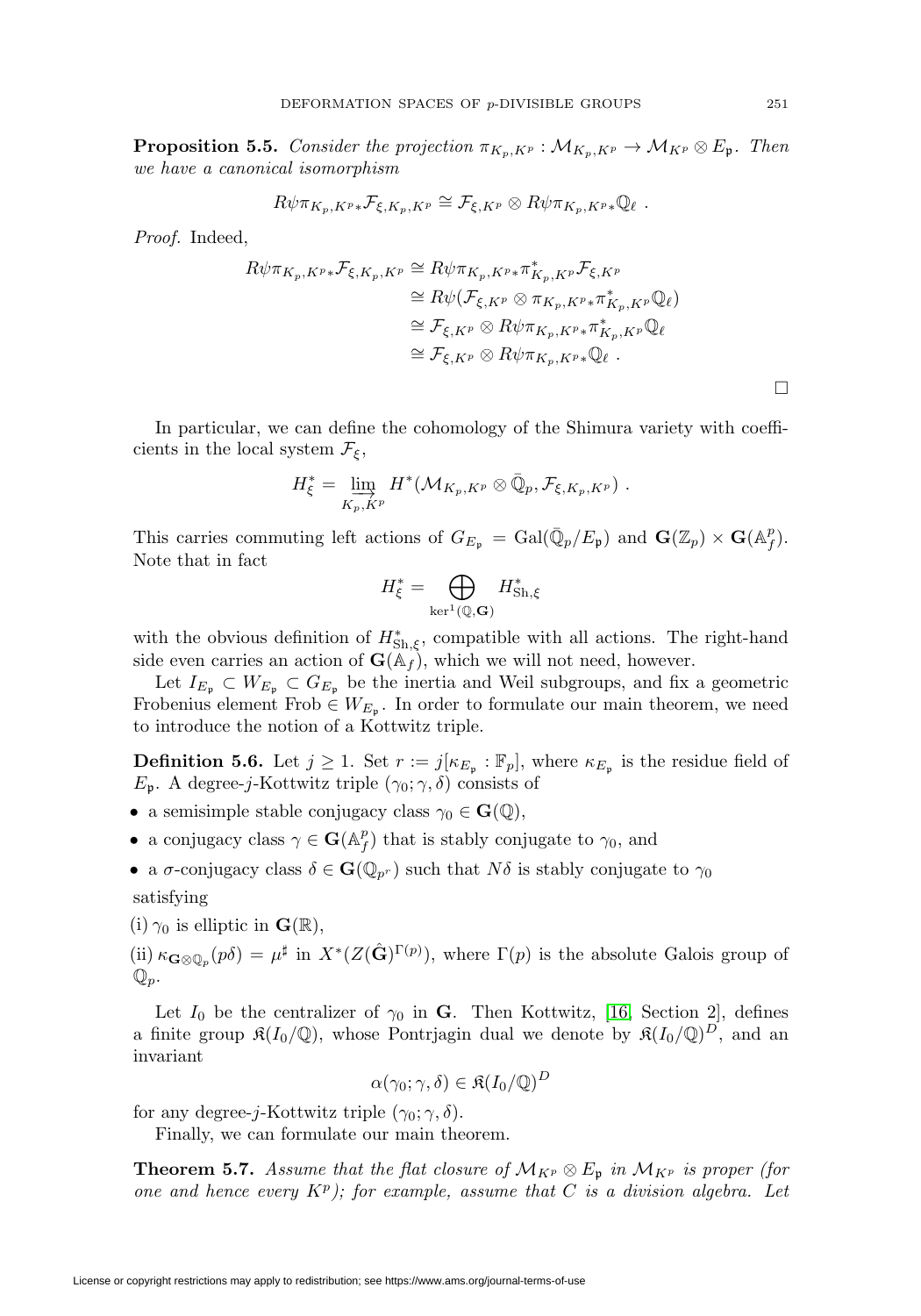$$
f^{p} \in C_{c}^{\infty}(\mathbf{G}(\mathbb{A}_{f}^{p})), h \in C_{c}^{\infty}(\mathbf{G}(\mathbb{Z}_{p})) \text{ and } \tau \in \text{Frob}^{j}I_{E_{\mathfrak{p}}} \subset W_{E_{\mathfrak{p}}}.
$$
 Then  
\n
$$
\text{tr}(\tau \times hf^{p}|H_{\text{Sh},\xi}^{*}) = \sum_{\substack{(\gamma_{0};\gamma,\delta) \\ \alpha(\gamma_{0};\gamma,\delta)=1}} c(\gamma_{0};\gamma,\delta)O_{\gamma}(f^{p})TO_{\delta\sigma}(\phi_{\tau,h})\text{tr }\xi(\gamma_{0}),
$$

where the sum runs over degree-j-Kottwitz triples, and  $c(\gamma_0; \gamma, \delta)$  is a volume fac-tor defined as in [\[17,](#page-32-6) p. 441]. The Haar measures on  $\mathbf{G}(\mathbb{Q}_p)$  resp.  $\mathbf{G}(\mathbb{Q}_{p^r})$  are normalized by giving  $\mathbf{G}(\mathbb{Z}_p)$  resp.  $\mathbf{G}(\mathbb{Z}_{p^r})$  volume 1.

Remark 5.8. Without the properness assumption, the same formula will express the trace of  $\tau \times h f^p$  on the compactly supported cohomology of the rigid-analytic open subset of the Shimura variety, where the universal abelian variety has good reduction.

For the convenience of the reader, let us recall the definition of the (twisted) orbital integrals:

$$
O_{\gamma}(f^{p}) = \int_{\mathbf{G}_{\gamma}(\mathbb{A}_{f}^{p})\backslash\mathbf{G}(\mathbb{A}_{f}^{p})} f^{p}(g^{-1}\gamma g) dg ,
$$
  

$$
TO_{\delta\sigma}(\phi_{\tau,h}) = \int_{\mathbf{G}_{\delta\sigma}(\mathbb{Q}_{p})\backslash\mathbf{G}(\mathbb{Q}_{p}r)} \phi_{\tau,h}(g^{-1}\delta g^{\sigma}) dg ,
$$

where  $\mathbf{G}_{\gamma} \subset \mathbf{G}$  is the centralizer, resp.  $\mathbf{G}_{\delta\sigma} \subset \mathbf{G}$  the  $\sigma$ -centralizer, of  $\gamma$ , resp.  $\delta$ . Implicitly, we choose Haar measures on these groups, whose choice however enters at the same time in the definition of the volume factor  $c(\gamma_0; \gamma, \delta)$ , making the total expression independent of all choices.

Slightly more generally, we will prove this theorem for any function  $\phi'_{\tau,h}$  $C_c^{\infty}(\mathbf{G}(\mathbb{Q}_{p^r}))$  in place of  $\phi_{\tau,h}$  that has the following properties: (i)  $\phi_{\tau,h}'(\delta) = 0$  unless  $\delta$  is associated to some *p*-divisible group with *D*-structure <u>H</u>.

(ii) If  $\overline{H}_{\overline{\mathbb{F}}_n}$  is the *p*-divisible group with *D*-structure associated to some point of  $\mathcal{M}_{K^p}(\overline{\mathbb{F}}_p)$  (for some  $K^p$ ), then  $\phi'_{\tau,h}(\delta) = \phi_{\tau,h}(\delta)$ .

Conjecturally, one would expect that any  $p$ -divisible group with  $\mathcal{D}$ -structure occurs in the Shimura variety as in (ii), and hence that  $\phi'_{\tau,h}$  is unique. In [\[27\]](#page-32-1), we will use this argument the other way around: We will show that (the twisted orbital integrals of)  $\phi_{\tau,h}$  are uniquely determined by the formula of the theorem in some cases, and deduce that every  $p$ -divisible group with  $\mathcal{D}$ -structure occurs in the Shimura variety.

We note that it may happen that the models  $\mathcal{M}_{K^p}$  are not flat, not even topologically flat, thereby explaining the formulation of the properness assumption in the theorem above. In general, such questions are the subject of the theory of local models of Shimura varieties. We only mention here that the results of Pappas and Rapoport in  $[21]$  show that in case  $(A)$ , the model that we have given, also known as the naive local model, need not be topologically flat. In fact, the dimension of the special fibre may be larger than the dimension of the generic fibre. However, in case  $(C)$ , results of Görtz, [\[5\]](#page-31-12), show that the model is always topologically flat.

In [\[27\]](#page-32-1), we will need another case where we can apply Theorem [5.7.](#page-24-0) This relies on a theorem of K.-W. Lan, [\[18\]](#page-32-18). Recall that in case (A), the group **G** is a unitary similitude group sitting in an exact sequence

$$
0 \to \mathrm{Res}_{F_0/\mathbb{Q}} \mathbf{G}_1 \to \mathbf{G} \to \mathbb{G}_m \to 0 .
$$

License or copyright restrictions may apply to redistribution; see https://www.ams.org/journal-terms-of-use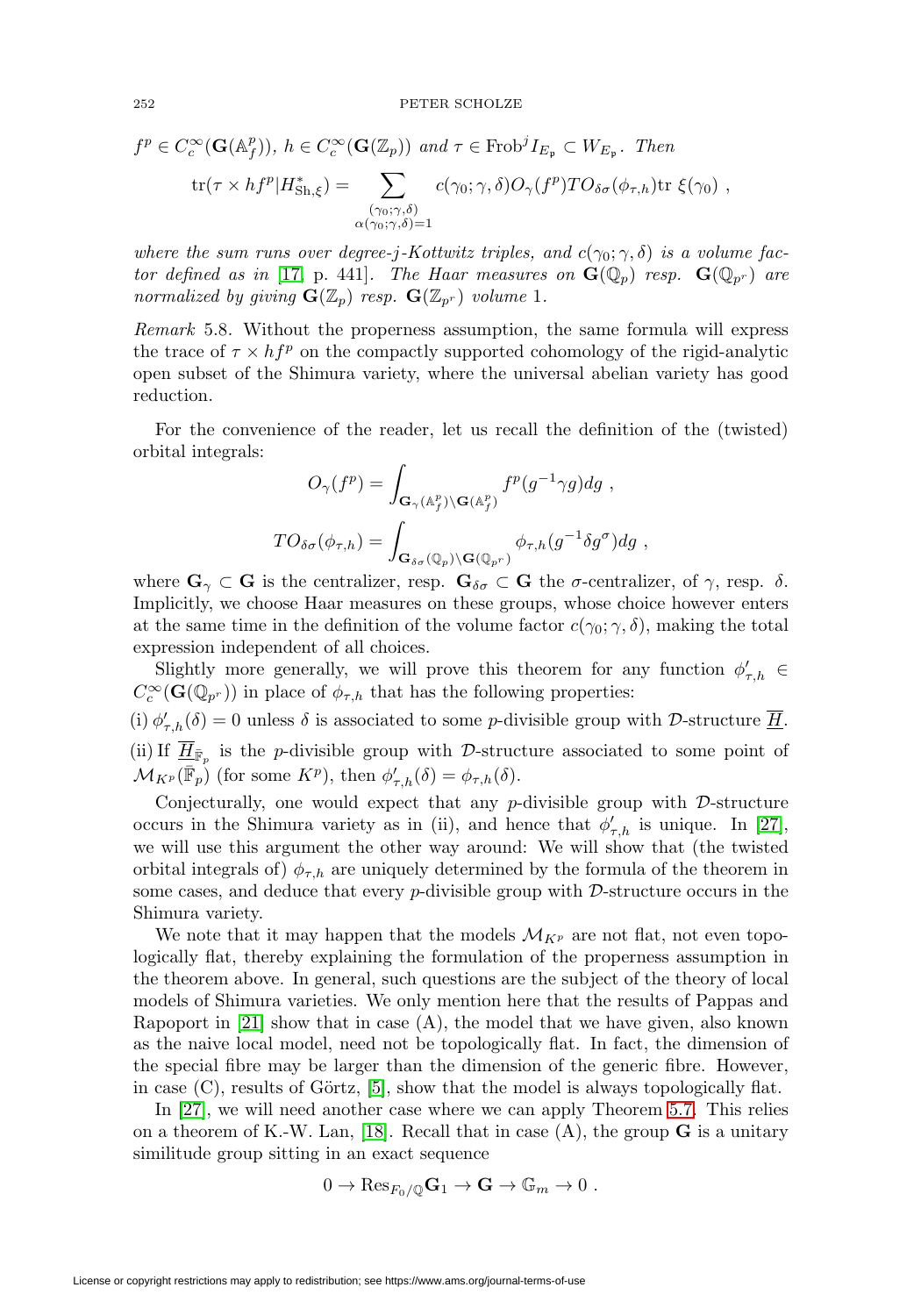**Theorem 5.9.** Assume that in case (A), the group  $\mathbf{G}_1/F_0$  is compact at one infinite place of  $F_0$ , i.e. is isomorphic to  $U(0, n)$ . Then the flat closure of  $\mathcal{M}_{K^p} \otimes E_{\mathfrak{p}}$  in  $\mathcal{M}_{K^p}$  is proper.

Remark 5.10. The proof does not show that  $\mathcal{M}_{K^p}$  itself is proper.

Proof. We use Theorem 5.3.3.1 of [\[18\]](#page-32-18). We feel that it is worthwhile to make explicit the objects occurring in this theorem. First, the set of primes, denoted  $\square$  in [\[18\]](#page-32-18), can be chosen to be the empty set. Then  $M_{\mathcal{H}}$  lives over  $S_0 = \text{Spec } E$  and becomes after base-change to  $E_p$  equal to  $\mathcal{M}_{K^p} \otimes E_p$ , where  $\mathcal{H}$  and  $K^p$  are supposed to give corresponding level structures. We take M' equal to the flat closure of  $\mathcal{M}_{K^p} \otimes E_{\mathfrak{p}}$ in  $\mathcal{M}_{K^p}$ , living over  $S' = \text{Spec } \mathcal{O}_{E_{\mathfrak{p}}}$ . Let  $S'_1 = \text{Spec } E_{\mathfrak{p}}$ . Then condition (1) is satisfied tautologically, and condition (2) is verified as in [\[17,](#page-32-6) page 392]. Finally, condition (3) is ensured by the signature condition; cf. Remark 5.3.3.2 in [\[18\]](#page-32-18).  $\Box$ 

### 6. Fixed points of correspondences

<span id="page-26-0"></span>In order to prove the theorem, we can make the following assumptions. First, fix a sufficiently small compact open subgroup  $K^p \subset \mathbf{G}(\mathbb{A}_f^p)$  such that  $f^p$  is bi- $K^p$ invariant. In fact, assume that  $f^p$  is the characteristic function of  $K^p g^p K^p$  divided by the volume of  $K^p$  for some  $g^p \in \mathbf{G}(\mathbb{A}_f^p)$ . Further, let  $K_p \subset \mathbf{G}(\mathbb{Z}_p)$  be a normal subgroup, such that h is bi- $K_p$ -invariant; we assume that h is the characteristic function of  $K_p g_p K_p$  divided by the volume of  $K_p$  for some  $g_p \in \mathbf{G}(\mathbb{Z}_p)$ . We have the following diagram, where  $K_{g^p}^p = K^p \cap (g^p)^{-1} K^p g^p$ :



Here, the left-hand diagonal projections are the natural projections, whereas the right-hand diagonal projections are (in the upper case) the composite of the natural projection  $\mathcal{M}_{K_p,K_{g^p}^p} \to \mathcal{M}_{K_p,(g^p)^{-1}K^p g^p}$  with the action of  $(g_p, g^p)$ , which gives an isomorphism  $\mathcal{M}_{K_p,(q^p)^{-1}K^p,q^p} \cong \mathcal{M}_{K_p,K^p}.$ 

Let  $\Phi_{\mathfrak{p}}: \mathcal{M}_{K^p} \otimes \kappa_{E_{\mathfrak{p}}} \to \mathcal{M}_{K^p} \otimes \kappa_{E_{\mathfrak{p}}}$  be the Frobenius morphism. Our first goal is to describe the fixed points of the lower correspondence restricted to the special fibre composed with the Frobenius correspondence  $\Phi_{\mathfrak{p}}^{j.6}$  $\Phi_{\mathfrak{p}}^{j.6}$  $\Phi_{\mathfrak{p}}^{j.6}$  In fact, remembering that our model is not always topologically flat, it will be enough to describe those fixed points that lie in the closure of the generic fibre. This is done (under slightly stronger, but unnecessary assumptions) in [\[17\]](#page-32-6). Let us recall the description.

<span id="page-26-1"></span> $6$ Here, we follow the conventions on correspondences and associated maps on cohomology that are used in [\[29\]](#page-32-19). In particular, we compose  $p_1$  with the Frobenius correspondence; in [\[17\]](#page-32-6),  $p_2$ is composed with the Frobenius correspondence instead. We note that Kottwitz uses the same correspondence associated to  $g^p$ , but constructs out of it a map on cohomology that goes the other way; this results in giving the inverse of the action of  $g<sup>p</sup>$  on the cohomology, i.e. the action of  $(g<sup>p</sup>)<sup>-1</sup>$ . This leads to the occurrence of the characteristic function of  $K<sup>p</sup>(g<sup>p</sup>)<sup>-1</sup>K<sup>p</sup>$  later in Kottwitz's paper, instead of  $f^p$ .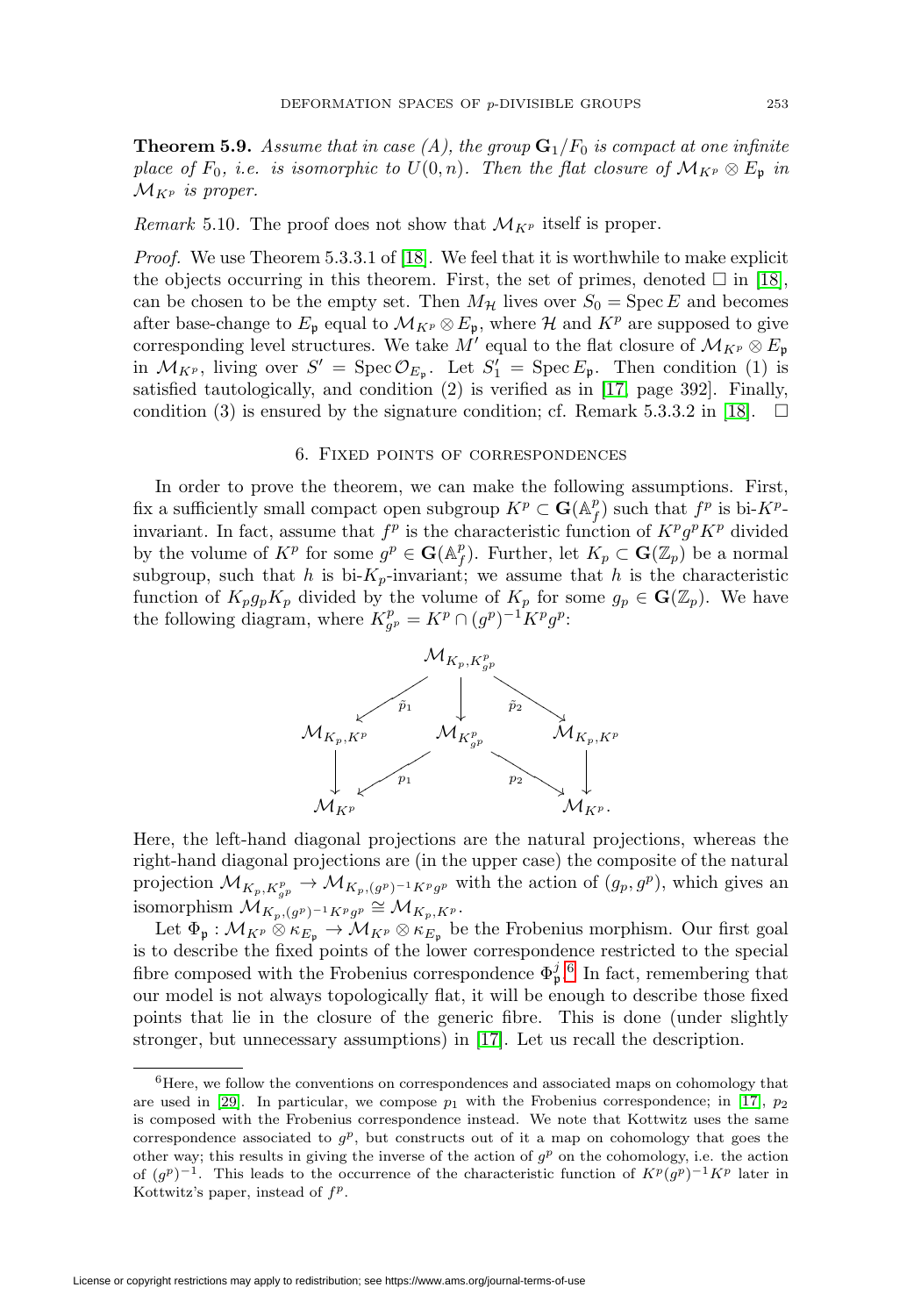By definition, a fixed point of the correspondence is a point  $(\overline{A}, \iota, \lambda, \overline{\eta}) \in$  $\mathcal{M}_{K_{g^p}^p}(\bar{\mathbb{F}}_p)$  such that  $(\overline{A},\iota,\lambda,\overline{\eta})$  and  $\sigma^r(\overline{A},\iota,\lambda,\overline{\eta g^p})$  define the same point of  $\mathcal{M}_{K^p}(\bar{\mathbb{F}}_p)$ , where  $\sigma$  is the p-th power map on  $\bar{\mathbb{F}}_p$  and  $\sigma^r(\overline{A}, \ldots)$  is obtained through extension of scalars along  $\sigma^r$  from  $(\overline{A}, \ldots)$ .

This translates into the condition that there is some prime-to- $p$ -isogeny  $u$ :  $\sigma^r(A) \to A$  compatible with  $\iota$  and sending  $\sigma^r(\overline{\eta g^p})$  into  $\overline{\eta}$ , and such that there is some  $c_0 \in \mathbb{Z}_{(p)}^{\times}$  with  $u^*\lambda = c_0\sigma^r(\lambda)$ , where  $u^*\lambda = u^{\vee}\lambda u$ . At this point, let us recall some definitions from [\[17\]](#page-32-6).

**Definition 6.1.** (i) A virtual abelian variety over  $\mathbb{F}_{p^r}$  is a pair  $A = (\overline{A}, u)$  consisting of an abelian variety  $\overline{A}$  up to prime-to-p-isogeny over  $\overline{\mathbb{F}}_p$  with a prime-to-p-isogeny  $u : \sigma^r(\overline{A}) \to \overline{A}.$ 

(ii) A homomorphism between two virtual abelian varieties  $A_1$ ,  $A_2$  is a homomorphism  $f : \overline{A}_1 \to \overline{A}_2$  such that  $fu_1 = u_2 \sigma^r(f)$ .

(iii) The Frobenius morphism  $\pi_A \in \text{End}(A)$  of a virtual abelian variety is the composition  $u \circ \Phi^r$ , where  $\Phi : \overline{A} \to \sigma(\overline{A})$  is the relative Frobenius over  $\mathbb{F}_p$ .

(iv) For a rational number c of the form  $c = p^r c_0$  with  $c_0 \in \mathbb{Z}_{(p)}^{\times}$ , a c-polarization of a virtual abelian  $A = (\overline{A}, u)$  is a Q-polarization  $\lambda : \overline{A} \to \overline{A}^{\vee}$  (i.e.,  $\lambda$  is only a quasi-isogeny, and some multiple of  $\lambda$  is a polarization) such that  $u^*\lambda = c_0\sigma^r(\lambda)$ .

We remark that the category of abelian varieties over  $\mathbb{F}_{p^r}$  forms a full subcategory of the category of virtual abelian varieties over  $\mathbb{F}_{p^r}$  in the obvious way. Moreover, a polarization of an abelian variety over  $\mathbb{F}_{p^r}$  induces a  $p^r$ -polarization of the associated virtual abelian variety.

<span id="page-27-0"></span>**Proposition 6.2.** Let  $A = (\overline{A}, u)$  be a virtual abelian variety over  $\mathbb{F}_{p^r}$ . Then  $\overline{A}[p^{\infty}]$ descends via  $u|_{\sigma^r(\overline{A}[p^\infty])}$  to a p-divisible group H over  $\mathbb{F}_{p^r}$ , which we sometimes also denote by  $A[p^{\infty}]$ . Moreover, if  $\lambda$  is a c-polarization of A, and  $d \in \mathbb{Z}_{p^r}$  has norm  $Nd = dd^{\sigma} \cdots d^{\sigma^{r-1}} = c_0^{-1}$ , and L is the 1-dimensional  $\mathbb{Z}_p$ -local system over  $\mathbb{F}_{p^r}$ corresponding to d, then  $\lambda$  induces a twisted principal polarization

$$
\lambda[p^{\infty}] : A[p^{\infty}] \to A[p^{\infty}]^{\vee} \otimes \mathbb{L} .
$$

*Proof.* As u is a prime-to-p-isogeny, it becomes an isomorphism on the p-divisible group. To check that the descent is effective, it suffices to check this on  $p^m$ -torsion points for all  $m$ ; but restricted to the  $p<sup>m</sup>$ -torsion points, everything is defined over a finite subextension of  $\mathbb{F}_p$ . Under the corresponding identification of  $\sigma^k(A[p^m])$ with  $A[p^m]$  for k large, some power of u has to be the identity morphism (because there are only finitely many automorphisms of a finite flat group scheme over a finite field, as the ring of global sections is finite). This shows that we actually get a Galois descent datum. We leave the verification about polarizations to the reader.  $\Box$ 

In particular, from a fixed point of the correspondence, we get a c-polarized virtual abelian variety A over  $\mathbb{F}_{p^r}$ , with an action  $\iota$  of  $\mathcal{O}_B$ , compatible with the polarization  $\lambda$ , i.e. a triple  $(A, \iota, \lambda)$ . Note that the previous proposition associates to  $(A, \iota, \lambda)$  a p-divisible group with D-structure  $\overline{\underline{H}} = (A[p^{\infty}], \iota|_{A[p^{\infty}]}, \lambda[p^{\infty}], \mathbb{L})$  over  $\mathbb{F}_{p^r}$ . Conversely a triple  $(A, \iota, \lambda)$  whose associated p-divisible group with extra structure is a p-divisible group with  $\mathcal{D}$ -structure, together with a suitable level structure  $\overline{\eta}$  of type  $K_{g^p}^p$ , will give a fixed point of the correspondence.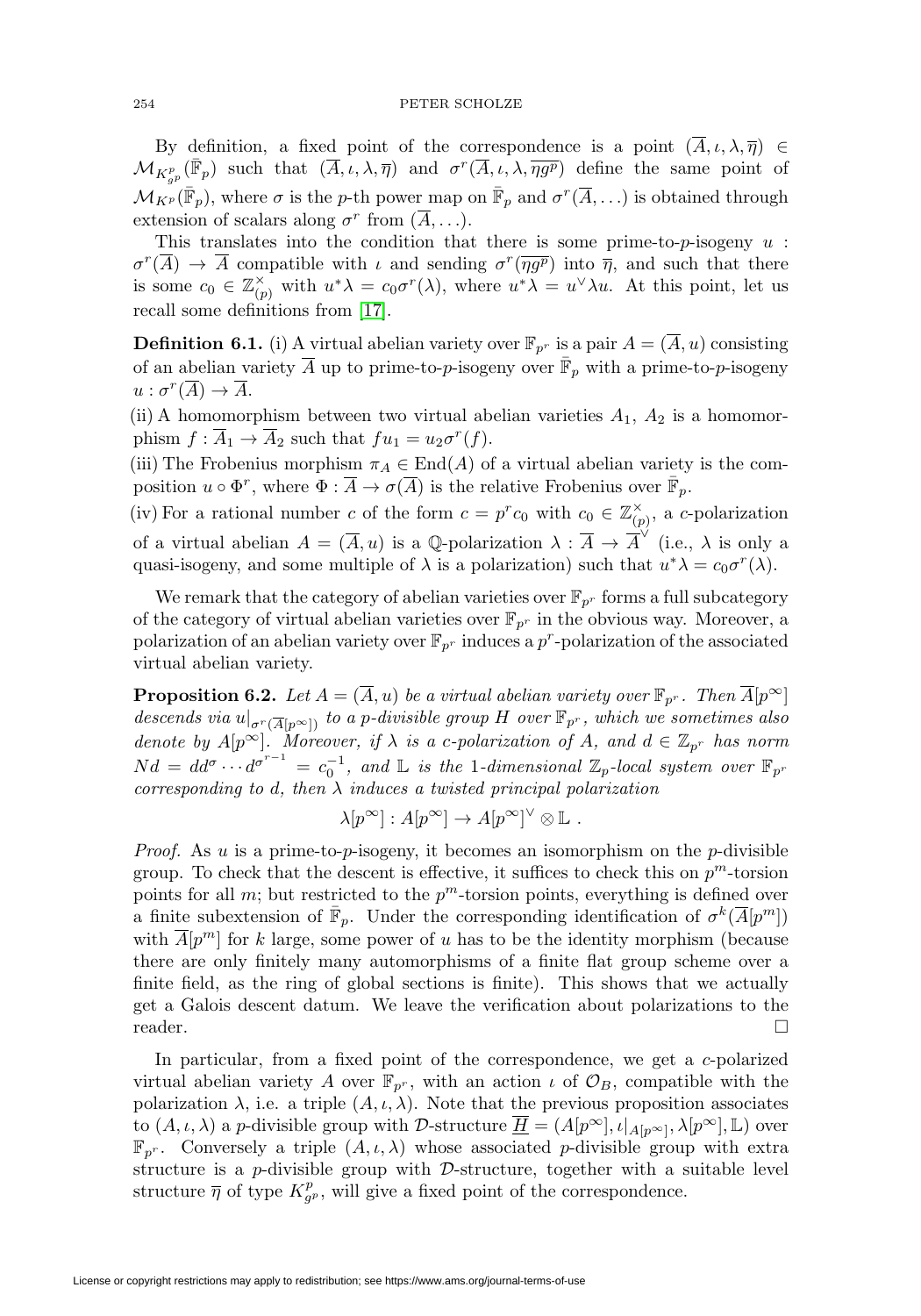By the existence of a level structure of type  $K^p$ , we know that for all  $\ell \neq p$ , the rational  $\ell$ -adic Tate module  $V_{\ell}A$  is isomorphic to  $V \otimes \mathbb{Q}_{\ell}$ ; fixing an isomorphism, the Frobenius morphism  $\pi_A \in \text{End}(A)$  gives rise to a B-linear automorphism of  $V_{\ell}$ ; we define  $\gamma_{\ell} \in \mathbf{G}(\mathbb{Q}_{\ell})$  as its inverse. Its conjugacy class is well-defined, and the elements combine into a conjugacy class  $\gamma \in \mathbf{G}(\mathbb{A}_f^p)$ .

Now assume that  $x \in M_{K^p_{g^p}}(\bar{\mathbb{F}}_p)$  lies in the closure of the generic fibre, so that  $X_{\overline{H}} \neq \emptyset$ . Then our local considerations give an element  $\delta \in \mathbf{G}(\mathbb{Q}_{p^r})$ , well-defined up to  $\sigma$ -conjugation by  $\mathbf{G}(\mathbb{Z}_{p^r})$ . It satisfies  $\kappa_{\mathbf{G}\otimes\mathbb{Q}_p}(p\delta)=\mu^{\sharp}$ . We have the following proposition.

**Proposition 6.3.** There is a unique semisimple stable conjugacy class  $\gamma_0 \in \mathbf{G}(\mathbb{Q})$ such that  $(\gamma_0; \gamma, \delta)$  is a degree-j-Kottwitz triple.

Proof. Uniqueness is clear; for existence, follow the arguments in [\[17,](#page-32-6) Section 14]. For some more details, see Section [8.](#page-31-0)  $\Box$ 

**Proposition 6.4.** The invariant  $\alpha(\gamma_0; \gamma, \delta) \in \mathfrak{K}(I_0/\mathbb{Q})^D$  is trivial.

Proof. Follow the arguments in [\[17,](#page-32-6) Section 15]. For some more details, see Section  $8.$  $\Box$ 

Our next aim is to parametrize fixed points in the isogeny class of the virtual abelian variety with extra structure  $(A, \iota, \lambda)$ , following the discussion in [\[17,](#page-32-6) pages 431–433]. Let  $I/\mathbb{Q}$  be the group of self-quasi-isogenies of  $(A, \iota, \lambda)$  (preserving  $\lambda$  up to a scalar in  $\mathbb{Q}^{\times}$ ); it is an inner form of the centralizer  $I_0$  of  $\gamma_0$  in **G**. Consider the set Y of fixed points  $y \in \mathcal{M}_{K^p}(\mathbb{F}_p)$  that lie in the closure of the generic fibre, equipped with a B-linear quasi-isogeny  $\varphi : A' \to A$  preserving the polarization up to a scalar in  $\mathbb{Q}^{\times}$ , from the associated triple  $(A', \iota', \lambda')$  to  $(A, \iota, \lambda)$ . The set of such fixed points itself is then given by  $I(\mathbb{Q})\Y$ . Let N be the rational Dieudonné module of  $A[p^{\infty}]$ , which is a  $\mathbb{Q}_{p^r}$ -vector space.

**Proposition 6.5.** There is an injection from Y into the set of  $\mathcal{O}_B$ -stable selfdual  $\mathbb{Z}_{p^r}$ -lattices  $Λ' ⊂ N$  satisfying  $pΛ' ⊂ pδσΛ' ⊂ Λ'$ , together with an element  $z \in \mathbf{G}(\mathbb{A}_f^p)/K^p$  satisfying  $z^{-1}\gamma z \in g^pK^p$ . In that case,  $(\Lambda', F = p\delta\sigma)$  is the Dieudonné module associated to  $A'[p^{\infty}]$  (with extra structure).

Proof. As we consider abelian varieties up to prime-to-p-isogeny, it is clear that Λ' determines  $(A', \iota', \lambda')$ . The element z describes the level structure of type  $K_{g}^p$ ; cf. [\[17,](#page-32-6) page 432]. We note that as we are using slightly different conventions on correspondences, a fixed point satisfies  $\overline{\eta} = \sigma^r(\overline{\eta g^p})$ ; this translates into  $\eta = \pi_A \eta g^p$ modulo  $K^p$ , or equivalently  $z = \gamma^{-1}zg^p$  modulo  $K^p$ , which means that  $z^{-1}\gamma z \in$  $g^pK^p$ .  $\Box$ 

By Lemma [3.1](#page-10-0) (and the remark following it), the lattice  $\Lambda'$  can be equivalently described by giving an element  $w \in \mathbf{G}(\mathbb{Q}_{p^r})/\mathbf{G}(\mathbb{Z}_{p^r})$ , where  $\Lambda' = w\Lambda$ . The corresponding  $\delta' \in \mathbf{G}(\mathbb{Q}_{p^r})$  up to  $\sigma$ -conjugation by  $\mathbf{G}(\mathbb{Z}_{p^r})$  is then given by  $\delta' = w^{-1}\delta w^{\sigma}$ .

We will check in the next section that a fixed point giving rise to  $(\Lambda', z)$  contributes the summand

$$
\phi_{\tau,h}(\delta')\mathrm{tr}\ \xi(\gamma_0)
$$

to the Lefschetz trace formula. Conversely, note that if  $(\Lambda', z)$  is as in the previous proposition and  $\phi_{\tau,h}(\delta') \neq 0$ , then necessarily the pair  $(\Lambda', z)$  comes from an element of Y; namely, the function  $\phi_{\tau,h}$  is nonzero only at those elements whose associated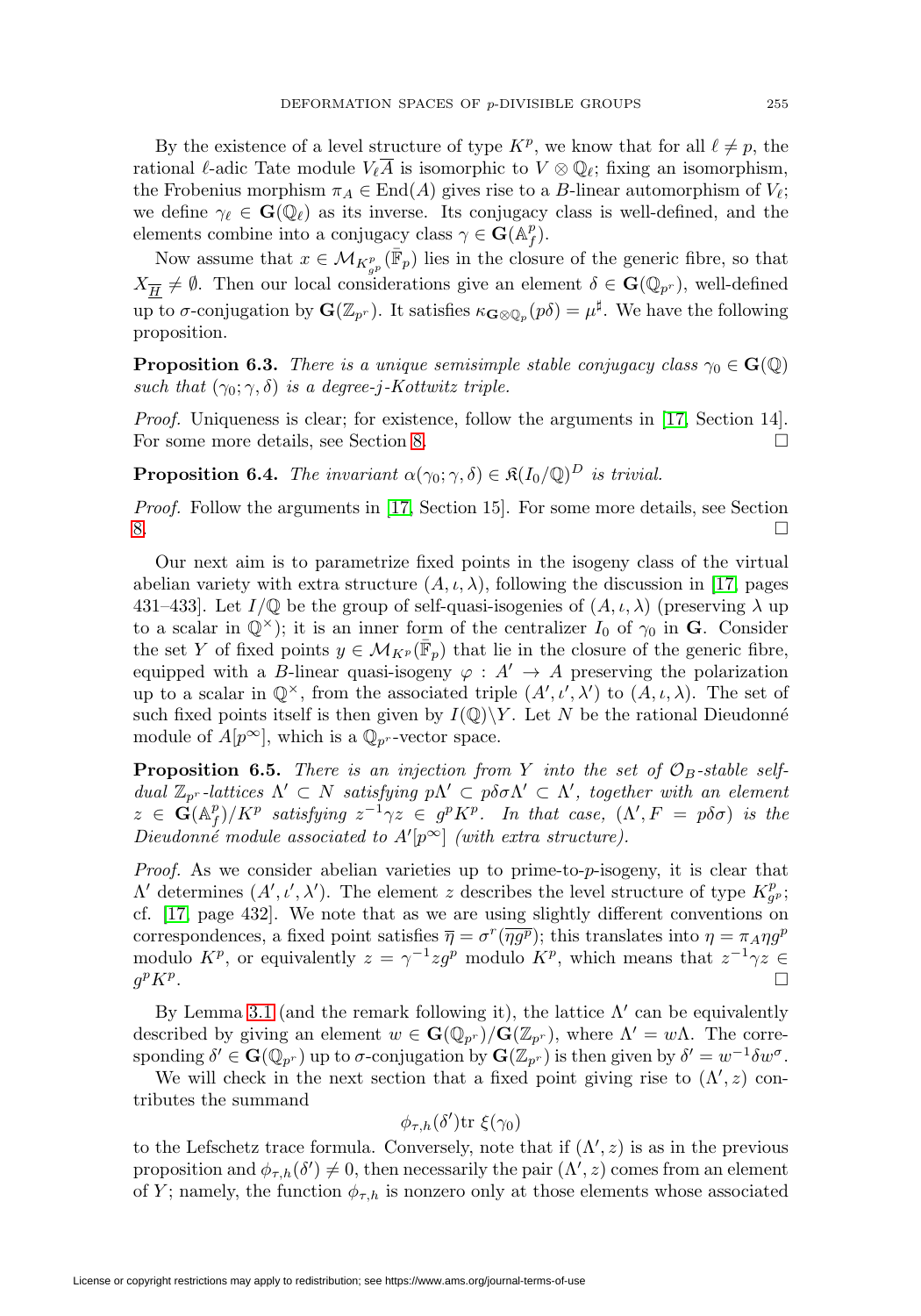p-divisible group with extra structure does satisfy the determinant condition, i.e. is a p-divisible group with D-structure.

Summarizing, we get the following proposition.

**Proposition 6.6.** The contribution of fixed points isogenous to  $(A, \iota, \lambda)$  is given by  $vol(I(\mathbb{Q})\backslash I(\mathbb{A}_f))O_{\gamma}(f^p)TO_{\delta\sigma}(\phi_{\tau,h})$ tr  $\xi(\gamma_0)$ .

 $\Box$ 

Proof. For the remaining easy verifications, see [\[17,](#page-32-6) page 432].

Our main theorem now follows from the results of the application of the Lefschetz trace formula given in the next section (affirming the form of the contribution of fixed points used above) by going through the rest of the paper of Kottwitz, Sections 17–19, which give a full description of the set of isogeny classes.

# 7. Application of the Lefschetz trace formula

<span id="page-29-0"></span>We want to evaluate  $\text{tr}(\tau \times h f^p | H^*_{\xi})$  via the Lefschetz trace formula. Let us recall the correspondence



The upper correspondence in the diagram above extends canonically to a cohomological correspondence  $u : \tilde{p}_{2l}\tilde{p}_1^*\mathcal{F}_{\xi,K_p,K^p} \longrightarrow \mathcal{F}_{\xi,K_p,K^p}$  induced from the action of  $(g_p, g^p)$ . Let

$$
(g_p,g^p)_*: H^*(\mathcal{M}_{K_p,K^p} \otimes \bar{\mathbb{Q}}_p, \mathcal{F}_{\xi,K_p,K^p}) \longrightarrow H^*(\mathcal{M}_{K_p,K^p} \otimes \bar{\mathbb{Q}}_p, \mathcal{F}_{\xi,K_p,K^p})
$$

be the associated map on cohomology. Of course,  $\tau$  also acts on the cohomology, and it is a standard fact that

$$
\text{tr}(\tau \times h f^p | H_\xi^*) = \text{tr}(\tau \times (g_p, g^p)_* | H^* (\mathcal{M}_{K_p, K^p} \otimes \overline{\mathbb{Q}}_p, \mathcal{F}_{\xi, K_p, K^p})) \ .
$$

We rewrite the cohomology group using proper base-change and Proposition [5.5:](#page-24-1)

$$
H^*(\mathcal{M}_{K_pK^p} \otimes \bar{\mathbb{Q}}_p, \mathcal{F}_{\xi, K_p, K^p}) = H^*(\mathcal{M}_{K^p} \otimes \bar{\mathbb{Q}}_p, \pi_{K_p, K^p *} \mathcal{F}_{\xi, K_p, K^p})
$$
  
=  $H^*(\mathcal{M}_{K^p} \otimes \bar{\mathbb{F}}_p, R\psi \pi_{K_p, K^p *} \mathcal{F}_{\xi, K_p, K^p})$   
=  $H^*(\mathcal{M}_{K^p} \otimes \bar{\mathbb{F}}_p, \mathcal{F}_{\xi, K^p} \otimes R\psi \pi_{K_p, K^p *} \mathbb{Q}_\ell).$ 

We have cohomological correspondences  $p_{2!}p_1^* \mathcal{F}_{\xi,K^p} \to \mathcal{F}_{\xi,K^p}$  induced from  $g^p$  and  $p_{2!}p_1^*R\psi\pi_{K_p,K^p*}\mathbb{Q}_\ell \to R\psi\pi_{K_p,K^p*}\mathbb{Q}_\ell$  induced from  $g_p$ . Their tensor product gives a cohomological correspondence on  $\mathcal{F}_{\xi,K^p} \otimes R\psi \pi_{K_p,K^p*}\mathbb{Q}_\ell$  which induces in cohomology the map  $(g_p, g^p)_*$  under the isomorphism of cohomology groups

$$
H^*(\mathcal{M}_{K_pK^p} \otimes \bar{\mathbb{Q}}_p, \mathcal{F}_{\xi,K_p,K^p}) \cong H^*(\mathcal{M}_{K^p} \otimes \bar{\mathbb{F}}_p, \mathcal{F}_{\xi,K^p} \otimes R\psi \pi_{K_p,K^p*} \mathbb{Q}_\ell) \; .
$$

Finally, because  $\mathcal{M}_{K^p} \otimes \bar{\mathbb{F}}_p$  is defined over the finite field  $\kappa_{E_p}$ , we also have the Frobenius correspondence

$$
\mathcal{M}_{K^p} \otimes \bar{\mathbb{F}}_p \stackrel{\Phi^j_p}{\longleftarrow} \mathcal{M}_{K^p} \otimes \bar{\mathbb{F}}_p \stackrel{=}{\rightarrow} \mathcal{M}_{K^p} \otimes \bar{\mathbb{F}}_p \;.
$$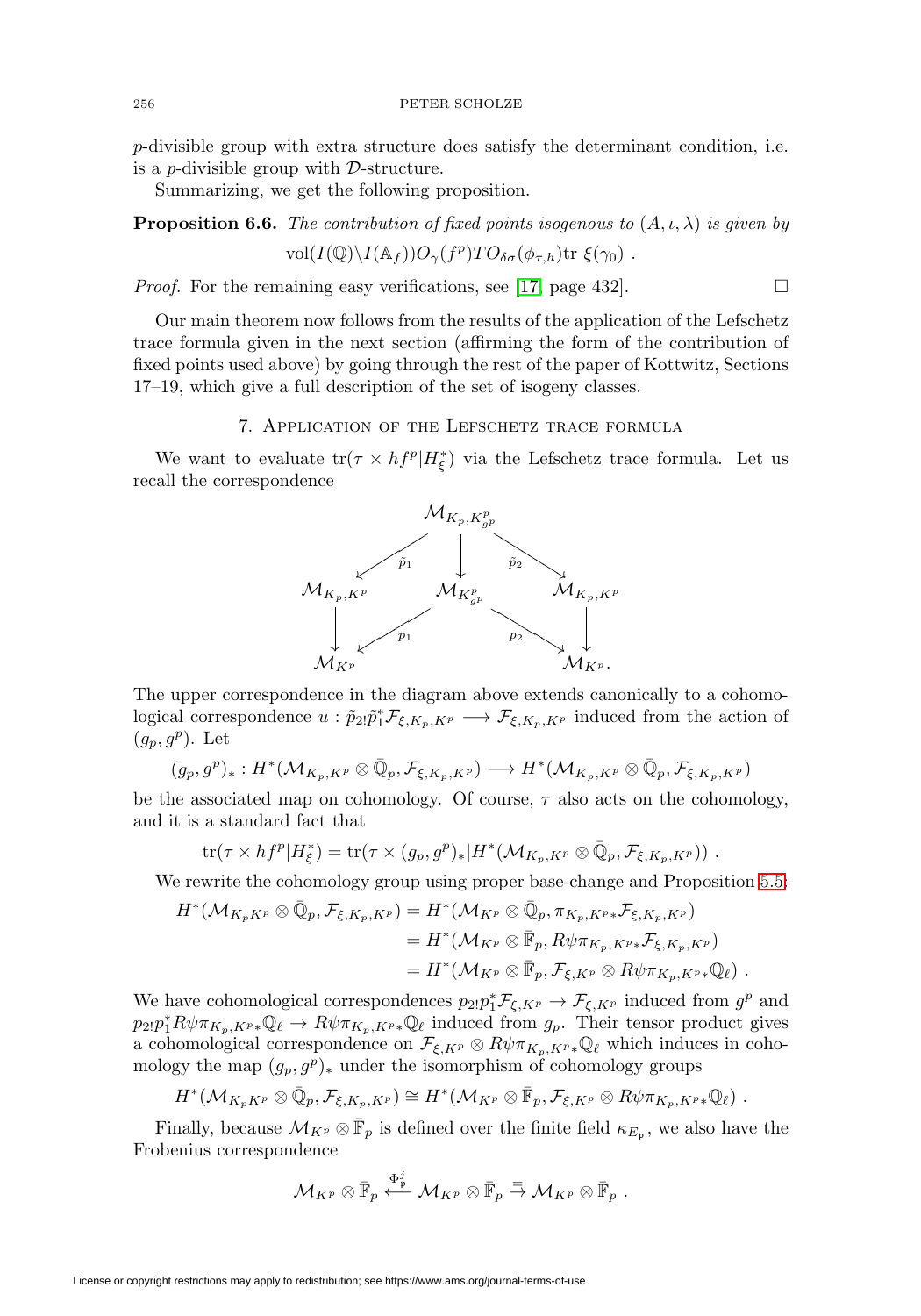The action of  $W_{E_p}$  on the vanishing cycles gives rise to a cohomological correspondence  $\Phi_{\mathfrak{p}}^{j*} R \psi \pi_{K_p, K^p*} \mathbb{Q}_{\ell} \to R \psi \pi_{K_p, K^p*} \mathbb{Q}_{\ell}$  induced by  $\tau \in \text{Frob}^j I_{E_{\mathfrak{p}}},$  and because  $\mathcal{F}_{\xi,K^p}$  is also defined over  $\kappa_{E_p}$ , we have a cohomological correspondence  $\Phi_{\mathfrak{p}}^{j*} \mathcal{F}_{\xi,K^p} \to \mathcal{F}_{\xi,K^p}$ . Their tensor product gives a cohomological correspondence on  $\mathcal{F}_{\xi,K^p} \otimes R\psi \pi_{K_p,K^p*}\mathbb{Q}_\ell$  which in cohomology

$$
H^*(\mathcal{M}_{K_pK^p} \otimes \bar{\mathbb{Q}}_p, \mathcal{F}_{\xi,K_p,K^p}) \cong H^*(\mathcal{M}_{K^p} \otimes \bar{\mathbb{F}}_p, \mathcal{F}_{\xi,K^p} \otimes R\psi\pi_{K_p,K^p*}\mathbb{Q}_\ell)
$$

gives the action of  $\tau$ .

Now we take the composite correspondence

$$
\mathcal{M}_{K^p} \otimes \bar{\mathbb{F}}_p \overset{\Phi^j_p \circ p_1}{\longleftarrow} \mathcal{M}_{K^p_{g^p}} \otimes \bar{\mathbb{F}}_p \overset{p_2}{\rightarrow} \mathcal{M}_{K^p} \otimes \bar{\mathbb{F}}_p
$$

with the composite cohomological correspondence

$$
u: p_{2!}(\Phi_{\mathfrak{p}}^{j} \circ p_{1})^{*}\mathcal{F}_{\xi,K^{p}} \otimes R\psi \pi_{K_{p},K^{p}} \mathbb{Q}_{\ell} \to \mathcal{F}_{\xi,K^{p}} \otimes R\psi \pi_{K_{p},K^{p}} \mathbb{Q}_{\ell}.
$$

This induces a map on

$$
H^*(\mathcal{M}_{K_pK^p} \otimes \bar{\mathbb{Q}}_p, \mathcal{F}_{\xi,K_p,K^p}) \cong H^*(\mathcal{M}_{K^p} \otimes \bar{\mathbb{F}}_p, \mathcal{F}_{\xi,K^p} \otimes R\psi \pi_{K_p,K^p*} \mathbb{Q}_\ell)
$$

which is given by  $\tau \times (g_p, g^p)_*$  by our previous considerations. We are interested in calculating its trace.

Now we use the Lefschetz trace formula in the form given in Theorem 2.3.2 b) of [\[29\]](#page-32-19).

**Theorem 7.1.** The Lefschetz trace formula gives

$$
\text{tr}(\tau \times h f^p | H^*_{\xi}) = \sum_{\substack{x \in \mathcal{M}_{K_{g^p}^p}(\overline{\mathbb{F}}_p) \\ (\Phi^j_p \circ p_1)(x) = p_2(x) }} \text{tr}(u_x) ,
$$

where the local term  $tr(u_x)$  is the naive local term given as the trace of the morphism

$$
u_x: (\mathcal{F}_{\xi,K^p} \otimes R\psi \pi_{K_p, K^{p*}} \mathbb{Q}_{\ell})_{(\Phi^j_{\mathfrak{p}} \circ p_1)(x)} \cong ((\Phi^j_{\mathfrak{p}} \circ p_1)^*(\mathcal{F}_{\xi,K^p} \otimes R\psi \pi_{K_p, K^{p*}} \mathbb{Q}_{\ell}))_x \to (p_2^*(\mathcal{F}_{\xi,K^p} \otimes R\psi \pi_{K_p, K^{p*}} \mathbb{Q}_{\ell}))_x \cong (\mathcal{F}_{\xi,K^p} \otimes R\psi \pi_{K_p, K^{p*}} \mathbb{Q}_{\ell})_{p_2(x)},
$$

the middle map being induced by u (noting that  $p_{2!}$  is left-adjoint to  $p_2^*$ ,  $p_2$  being  $\emph{\'e}tale$ ), and the outer two terms are identified, x being a fixed point.  $\Box$ 

Note that the local term vanishes unless  $x$  lies in the closure of the generic fibre; in that case we have associated a degree-j-Kottwitz triple  $(\gamma_0; \gamma, \delta)$  to x. The morphism  $u_x$  naturally factors as the tensor product of its actions on  $\mathcal{F}_{\xi,K^p}$ and  $R\psi \pi_{K_p,K^p*}\mathbb{Q}_\ell$ , so that  $tr(u_x)$  factors into the product of the corresponding terms. The trace on  $\mathcal{F}_{\xi,K^p}$  is computed by Kottwitz to be tr  $\xi(\gamma_0)$  in [\[17,](#page-32-6) pages 433–434]. We are left with the trace on  $R\psi \pi_{K_p, K^p*}\mathbb{Q}_\ell$ . Using Proposition [5.4,](#page-23-0) one may express the vanishing cycles in terms of the cohomology of the deformation spaces of the *p*-divisible group  $\underline{H}$  over  $\mathbb{F}_{p^r}$  associated to the fixed point x as in the last section. Going through all identifications, this shows that the second factor is exactly  $\phi_{\tau,h}(\delta)$ , as desired.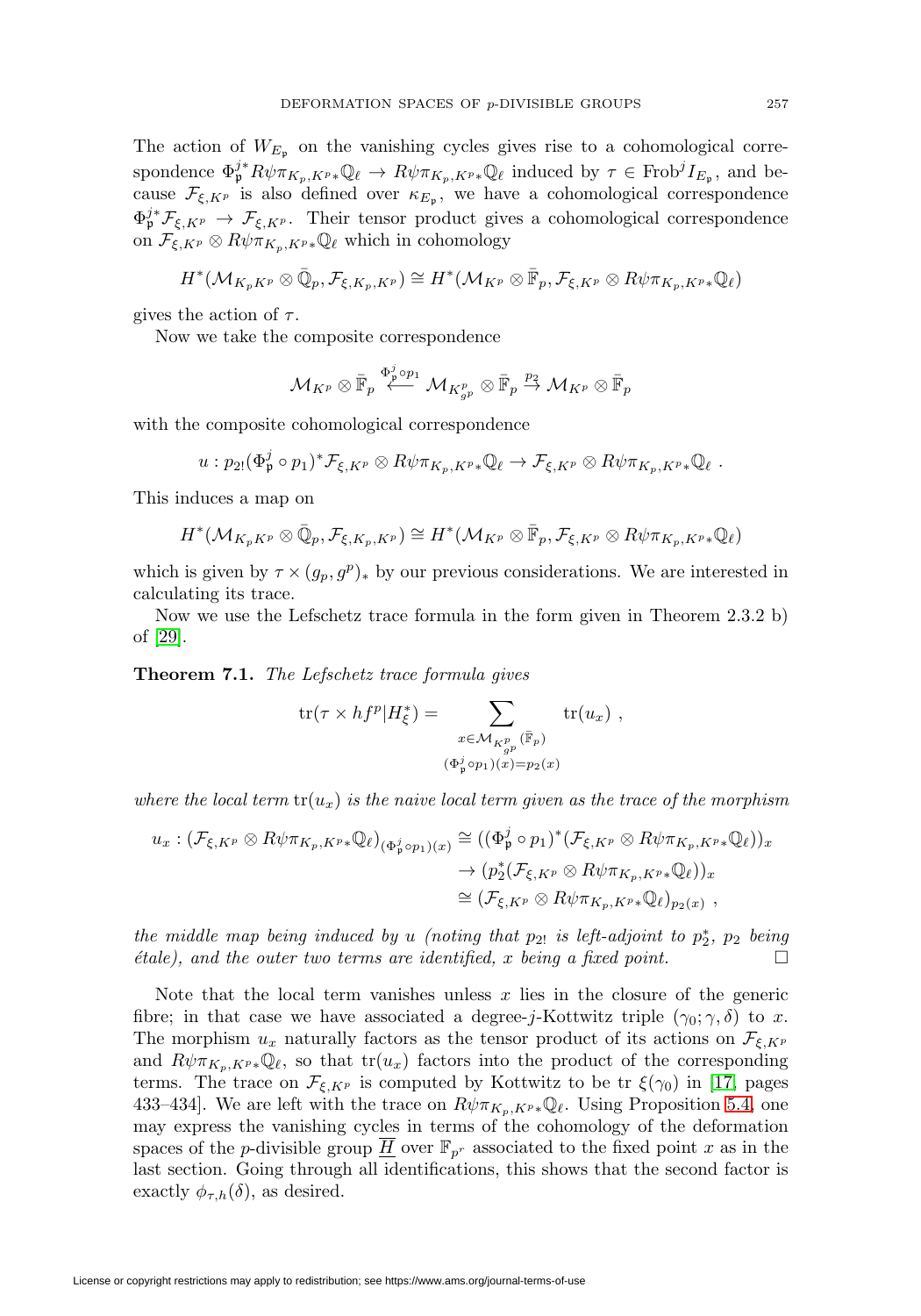## 8. Appendix: Eliminating unramifiedness hypothesis

<span id="page-31-0"></span>In this appendix, we explain how to remove the assumption that the local PEL data are unramified from Kottwitz's arguments. As observed earlier, the definition of Kottwitz triples, Definition [5.6,](#page-24-2) has to be modified slightly from the definition given in [\[16,](#page-32-14) Section 2], so that in particular the field denoted  $F$  there should be read as  $\mathbb{Q}_{p^r}$ , and is not an extension of  $E_p$  in general. With this modification, the discussion of [\[16,](#page-32-14) Section 2] goes through word-by-word to define  $\mathfrak{K}(I_0/\mathbb{Q})$  and the invariant  $\alpha(\gamma_0; \gamma, \delta) \in \mathfrak{K}(I_0/\mathbb{Q})^D$  for any Kottwitz triple  $(\gamma_0; \gamma, \delta)$ .

Now, let us remark upon the changes to be made in [\[17\]](#page-32-6); all references are to that paper in the following. In Sections 2–4, no p-adic questions are considered. The first difference occurs in Section 5, where the proof of smoothness of the moduli problem breaks down, but of course we do not use this result. Section 6 poses no problem again. For Section 7, we have explained that the crucial Lemma 7.2 (and hence Lemma 7.3) stays true in our case; cf. Lemma [3.1.](#page-10-0) We will not need Lemma 7.4. Now, Sections 8 and 9 do not discuss p-adic questions, and Sections 10–13 do not make unramifiedness assumptions. In Section 14, one has to look a litte more carefully. However, the groups considered there are already defined over  $F_0$ , not just over  $\mathbb{Q}$ , and everything that is used is that these groups over  $F_0$  are unramified at the places above p; cf. e.g. p. 421, l.  $-13$ . This follows from our assumptions. Similarly, all arguments in Section 15 go through. The arguments of Sections 16 are replaced by the arguments of the previous two sections. The final Sections 17–19 again go through without modification.

## <span id="page-31-1"></span>**ACKNOWLEDGMENTS**

The author is pleased to thank his advisor M. Rapoport for everything he taught him and for his continuous help with problems of any sort. Moreover, he thanks T. Haines and R. Kottwitz for helpful discussions; this paper obviously owes a lot to their work.

## <span id="page-31-2"></span>**REFERENCES**

- <span id="page-31-10"></span>[1] P. Berthelot. Cohomologie rigide et cohomologie rigide `a support propre. [http://perso.](http://perso.univ-rennes1.fr/pierre.berthelot/publis/Cohomologie_Rigide_I.pdf) [univ-rennes1.fr/pierre.berthelot/publis/Cohomologie\\_Rigide\\_I.pdf](http://perso.univ-rennes1.fr/pierre.berthelot/publis/Cohomologie_Rigide_I.pdf).
- <span id="page-31-4"></span>[2] G. Faltings. Group schemes with strict  $\mathcal{O}\text{-action}$ . Mosc. Math. J., 2(2):249–279, 2002. Dedicated to Yuri I. Manin on the occasion of his 65th birthday. M[R1944507 \(2004i:14052\)](http://www.ams.org/mathscinet-getitem?mr=1944507)
- <span id="page-31-11"></span>[3] L. Fargues. Cohomologie des espaces de modules de groupes p-divisibles et correspondances de Langlands locales. Astérisque, (291):1-199, 2004. Variétés de Shimura, espaces de Rapoport-Zink et correspondances de Langlands locales. M[R2074714 \(2005g:11110b\)](http://www.ams.org/mathscinet-getitem?mr=2074714)
- <span id="page-31-5"></span>[4] D. Gaitsgory. Construction of central elements in the affine Hecke algebra via nearby cycles. Invent. Math., 144(2):253–280, 2001. M[R1826370 \(2002d:14072\)](http://www.ams.org/mathscinet-getitem?mr=1826370)
- <span id="page-31-12"></span>[5] U. Görtz. Topological flatness of local models in the ramified case. *Math.*  $Z$ ,  $250(4)$ :775–790, 2005. M[R2180374 \(2006h:11067\)](http://www.ams.org/mathscinet-getitem?mr=2180374)
- <span id="page-31-6"></span>[6] T. Haines and B. C. Ngô. Nearby cycles for local models of some Shimura varieties. Compositio Math., 133(2):117–150, 2002. M[R1923579 \(2003h:11065\)](http://www.ams.org/mathscinet-getitem?mr=1923579)
- <span id="page-31-7"></span><span id="page-31-3"></span>[7] T. Haines and M. Rapoport. Shimura varieties with  $\Gamma_1(p)$ -level structure. in preparation.
- [8] T. J. Haines. Introduction to Shimura varieties with bad reduction of parahoric type. In Harmonic analysis, the trace formula, and Shimura varieties, volume 4 of Clay Math. Proc., pages 583–642. Amer. Math. Soc., Providence, RI, 2005. M[R2192017 \(2006m:11085\)](http://www.ams.org/mathscinet-getitem?mr=2192017)
- <span id="page-31-8"></span>[9] R. Huber. Etale cohomology of rigid analytic varieties and adic spaces. Aspects of Mathematics, E30. Friedr. Vieweg & Sohn, Braunschweig, 1996. M[R1734903 \(2001c:14046\)](http://www.ams.org/mathscinet-getitem?mr=1734903)
- <span id="page-31-9"></span>[10] R. Huber. A comparison theorem for *l*-adic cohomology. Compositio Math., 112(2):217-235, 1998. M[R1626021 \(99k:14033\)](http://www.ams.org/mathscinet-getitem?mr=1626021)